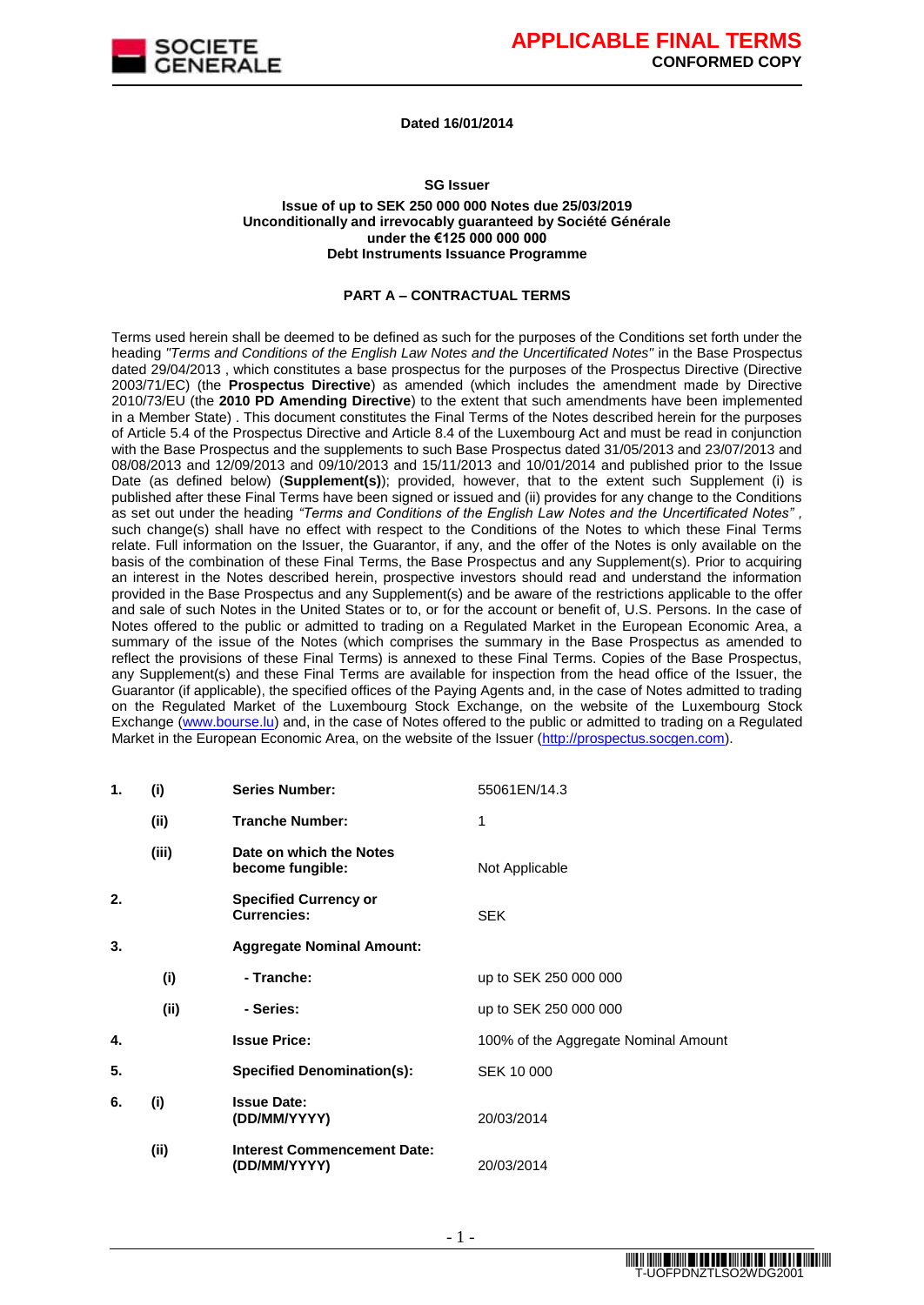

| 7.  |       | <b>Maturity Date:</b><br>(DD/MM/YYYY)                                     | 25/03/2019                                                                                                                                                                                                                              |
|-----|-------|---------------------------------------------------------------------------|-----------------------------------------------------------------------------------------------------------------------------------------------------------------------------------------------------------------------------------------|
| 8.  |       | <b>Governing law:</b>                                                     | Swedish law                                                                                                                                                                                                                             |
| 9.  | (i)   | <b>Status of the Notes:</b>                                               | Unsecured                                                                                                                                                                                                                               |
|     | (ii)  | Date of corporate authorisation<br>obtained for the issuance of<br>Notes: | Not Applicable                                                                                                                                                                                                                          |
|     | (iii) | <b>Type of Structured Notes:</b>                                          | <b>Index Linked Notes</b>                                                                                                                                                                                                               |
|     |       |                                                                           | The provisions of the following Additional Terms and<br>Conditions apply:<br>Additional Terms and Conditions for Index Linked Notes                                                                                                     |
|     |       |                                                                           | Such Additional Terms and Conditions contain, amongst<br>others, the provisions for determining any amount where<br>calculation is impossible or impracticable.                                                                         |
|     | (iv)  | <b>Reference of the Product:</b>                                          | 3.3.8 with Option 4 applicable as described in the<br>Additional Terms and Conditions relating to Formulae                                                                                                                              |
| 10. |       | <b>Interest Basis:</b>                                                    | "PROVISIONS<br>See<br>section<br><b>RELATING</b><br>TO<br>INTEREST (IF ANY) PAYABLE" below.                                                                                                                                             |
| 11. |       | <b>Redemption/Payment Basis:</b>                                          | section<br><b>"PROVISIONS</b><br><b>RELATING</b><br>TO<br>See<br>REDEMPTION" below.                                                                                                                                                     |
| 12. |       | <b>Put/Call Options:</b>                                                  | See<br>section<br><i><b>"PROVISIONS</b></i><br><b>RELATING</b><br>TO<br>REDEMPTION" below.                                                                                                                                              |
|     |       | <b>PROVISIONS RELATING TO INTEREST (IF ANY) PAYABLE</b>                   |                                                                                                                                                                                                                                         |
| 13. |       | <b>Fixed Rate Note Provisions</b>                                         | Not Applicable                                                                                                                                                                                                                          |
| 14. |       | <b>Floating Rate Note Provisions</b>                                      | Not Applicable                                                                                                                                                                                                                          |
| 15. |       | <b>Structured Interest Note</b><br><b>Provisions</b>                      | Applicable as per Condition 3.3                                                                                                                                                                                                         |
|     | (i)   |                                                                           | Structured Interest Amount(s): Unless previously redeemed, on each Interest Payment<br>Date(i) (i from 1 to 5), the Issuer shall pay to the<br>Noteholders, for each Note, an amount determined by<br>the Calculation Agent as follows: |
|     |       |                                                                           | Scenario 1:                                                                                                                                                                                                                             |
|     |       |                                                                           | If on Valuation Date(i), WorstLevel(i) is higher than or<br>equal to 60% and WorstLevel(i) is lower than 90%, then:                                                                                                                     |
|     |       |                                                                           | Structured Interest Amount(i) = Specified Denomination<br>x 5%                                                                                                                                                                          |
|     |       |                                                                           | <b>Scenario 2:</b>                                                                                                                                                                                                                      |
|     |       |                                                                           | If on Valuation Date(i), WorstLevel(i) is lower than 60%<br>or WorstLevel(i) is higher than or equal to 90%, then:<br>Structured Interest Amount(i) = 0 (zero)                                                                          |

**(ii) Specified Period(s)/Interest** Interest Payment Date(i) (i from 1 to 5):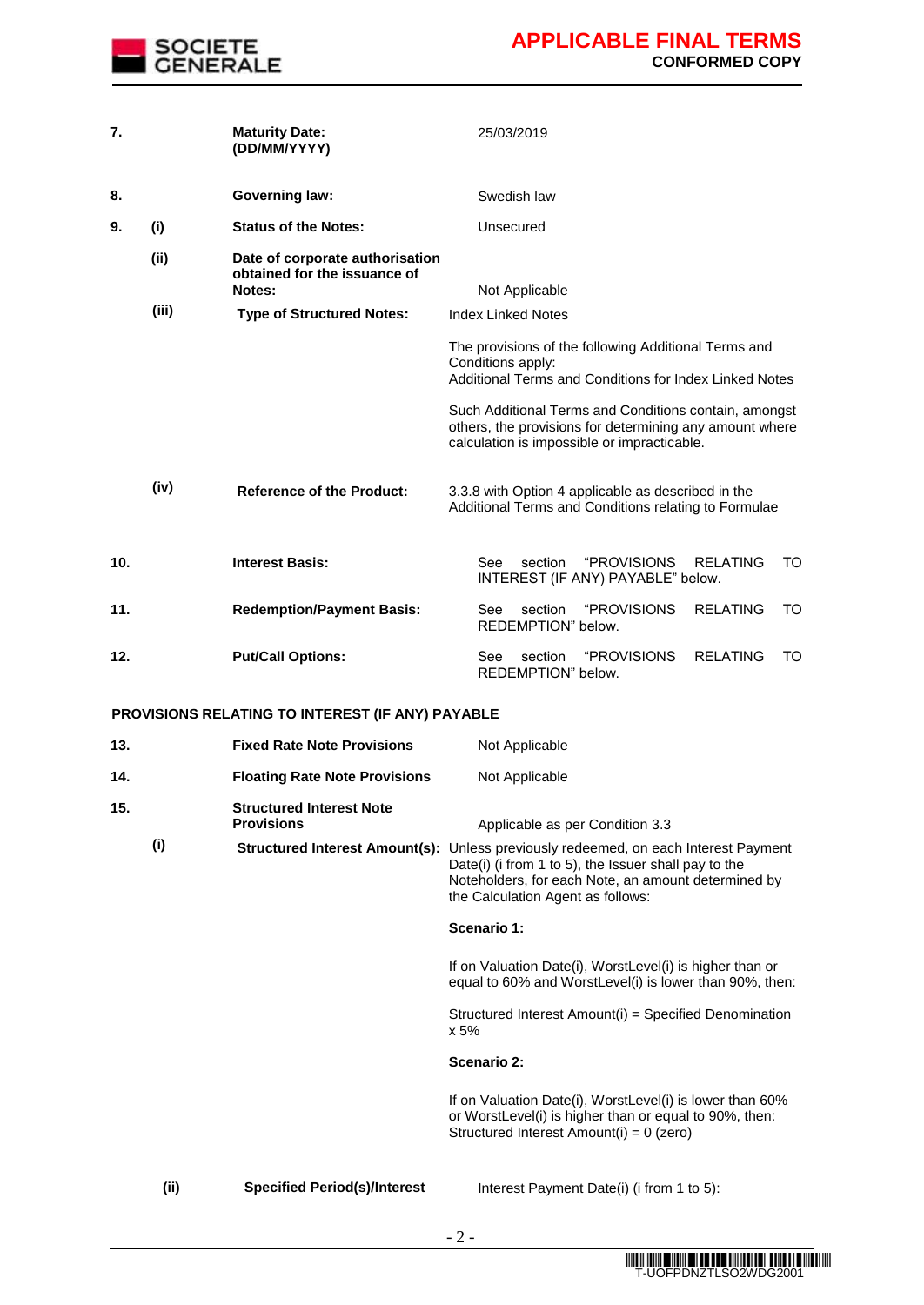

|     |       | <b>Payment Date(s):</b><br>(DD/MM/YYYY)         |                                         | Interest Payment Date(i)                                                                                                                                                                                                      |
|-----|-------|-------------------------------------------------|-----------------------------------------|-------------------------------------------------------------------------------------------------------------------------------------------------------------------------------------------------------------------------------|
|     |       |                                                 | 1                                       | 25/03/2015                                                                                                                                                                                                                    |
|     |       |                                                 | 2                                       | 25/03/2016                                                                                                                                                                                                                    |
|     |       |                                                 | 3                                       | 25/03/2017                                                                                                                                                                                                                    |
|     |       |                                                 | 4                                       | 25/03/2018                                                                                                                                                                                                                    |
|     |       |                                                 | 5                                       | 25/03/2019                                                                                                                                                                                                                    |
|     |       |                                                 |                                         |                                                                                                                                                                                                                               |
|     |       |                                                 |                                         |                                                                                                                                                                                                                               |
|     | (iii) | <b>Business Day</b>                             |                                         |                                                                                                                                                                                                                               |
|     |       | <b>Convention:</b>                              |                                         | Following Business Day Convention (unadjusted)                                                                                                                                                                                |
|     | (iv)  | <b>Day Count Fraction:</b>                      | Not Applicable                          |                                                                                                                                                                                                                               |
|     | (v)   | <b>Business Centre(s):</b>                      | Stockholm                               |                                                                                                                                                                                                                               |
|     |       |                                                 |                                         |                                                                                                                                                                                                                               |
| 16. |       | <b>Zero Coupon Note Provisions:</b>             | Not Applicable                          |                                                                                                                                                                                                                               |
|     |       |                                                 |                                         |                                                                                                                                                                                                                               |
|     |       | <b>PROVISIONS RELATING TO REDEMPTION</b>        |                                         |                                                                                                                                                                                                                               |
| 17. |       | Redemption at the option of the<br>Issuer:      | Not Applicable                          |                                                                                                                                                                                                                               |
| 18. |       | Redemption at the option of the                 |                                         |                                                                                                                                                                                                                               |
|     |       | Noteholders:                                    | Not Applicable                          |                                                                                                                                                                                                                               |
| 19. |       | <b>Automatic Early Redemption:</b>              | Applicable as per Condition 5.9         |                                                                                                                                                                                                                               |
|     | (i)   | <b>Automatic Early Redemption</b><br>Amount(s): | provisions in respect of each Note:     | Unless previously redeemed, if an Automatic Early<br>Redemption Event has occurred, then the Issuer shall<br>redeem early the Notes on Automatic Early Redemption<br>Date(i) (i from 1 to 4) in accordance with the following |
|     |       |                                                 | Denomination x [100% + CouponLevel x i] | Automatic Early Redemption Amount(i) = Specified                                                                                                                                                                              |
|     |       |                                                 |                                         |                                                                                                                                                                                                                               |

**(ii) Automatic Early Redemption Date(s): (DD/MM/YYYY)**

Automatic Early Redemption Date(i) (i from 1 to 4):

|   | Automatic Early<br><b>Redemption Date(i)</b> |
|---|----------------------------------------------|
|   | 25/03/2015                                   |
| 2 | 25/03/2016                                   |
| 3 | 25/03/2017                                   |
|   | 25/03/2018                                   |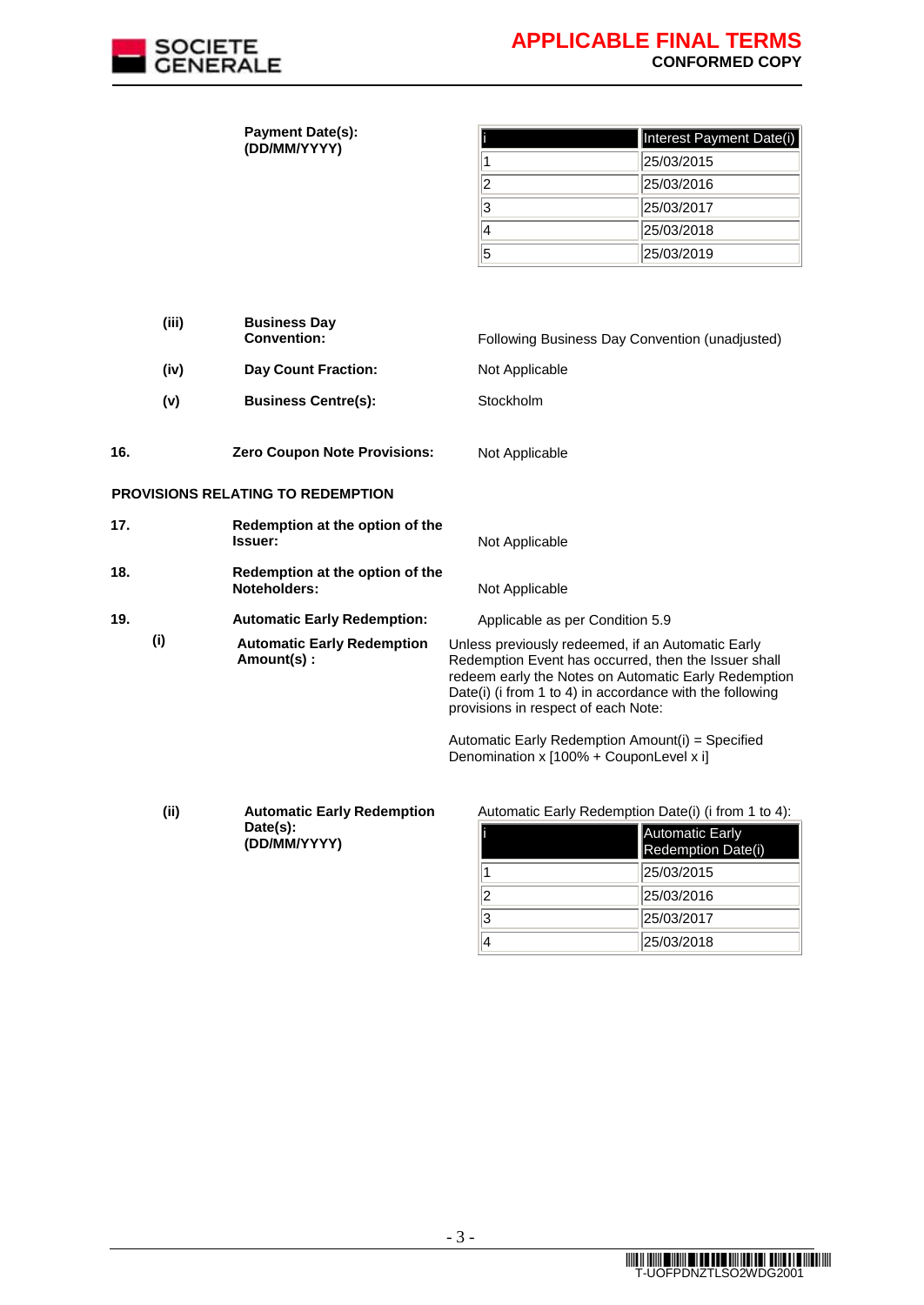

| 20. | <b>Final Redemption Amount:</b>                                                                               | Unless previously redeemed, the Issuer shall redeem<br>the Notes on the Maturity Date, in accordance with the<br>following provisions in respect of each Note:                                       |
|-----|---------------------------------------------------------------------------------------------------------------|------------------------------------------------------------------------------------------------------------------------------------------------------------------------------------------------------|
|     |                                                                                                               | Scenario 1:<br>If on Valuation Date(5), WorstLevel(5) is higher than or<br>equal to 90%, then:                                                                                                       |
|     |                                                                                                               | Final Redemption Amount = Specified Denomination $x$<br>$[100\% + CouponLevel \times 5]$                                                                                                             |
|     |                                                                                                               | Scenario 2:<br>If on Valuation Date(5), WorstLevel(5) is lower than 90%<br>and WorstLevel(5) is higher than or equal to 60%, then:<br>Final Redemption Amount = Specified Denomination x<br>100%     |
|     |                                                                                                               | Scenario 3:<br>If on Valuation Date(5), WorstLevel(5) is lower than 90%<br>and WorstLevel(5) is lower than 60%, then:<br>Final Redemption Amount = Specified Denomination x<br>$[0 + WorstLevel(5)]$ |
| 21. | <b>Physical Delivery Note</b><br><b>Provisions</b>                                                            | Not Applicable                                                                                                                                                                                       |
| 22. | <b>Credit Linked Notes Provisions</b>                                                                         | Not Applicable                                                                                                                                                                                       |
| 23. | <b>Bond Linked Notes Provisions</b>                                                                           | Not Applicable                                                                                                                                                                                       |
| 24. | Trigger redemption at the<br>option of the Issuer:                                                            | Applicable as per Condition 5.6                                                                                                                                                                      |
| 25. | <b>Early Redemption Amount(s)</b><br>payable on redemption for<br>taxation reasons or on Event of<br>Default: | <b>Market Value</b>                                                                                                                                                                                  |

#### **PROVISIONS APPLICABLE TO THE UNDERLYING(S) IF ANY**

**26. (i) Underlying(s):** The following Indices (each an "Underlying(k)" and together the "Basket") as defined below:

| k Index Name                                             | Bloomberg Ticker Index Sponsor |                                                         | Exchange                    | Website                                        |
|----------------------------------------------------------|--------------------------------|---------------------------------------------------------|-----------------------------|------------------------------------------------|
| <b>FT-SE 100</b>                                         | lukx.                          | FINANCIAL<br>TIMES AND LDN<br><b>STOCK EXCH</b>         | London Stock<br>Exchange    | lwww.ft.com and<br>www.londonstockexchange.com |
| <b>FTSE/MIB</b><br>2 INDEX                               | <b>FTSEMIB</b>                 | <b>FINANCIAL</b><br>TIMES AND LDN<br><b>ISTOCK EXCH</b> | Borsa Italiana              | www.ftse.com                                   |
| <b>IRDX RUSSIAN</b><br>3 IDEPOSITARY<br><b>INDEX EUR</b> | <b>RDX</b>                     | WIENER BORSE<br>IAG.                                    | London Stock<br>Exchange    | www.indices.cc                                 |
| $\ A\ $ OMX Stockholm OMX<br>$ 30 \rangle$ Index         |                                | Nasdaq OMX<br>Group                                     | Stockholm Stock<br>Exchange | www.nasdagomx.com                              |

**(ii) Information relating to the past and future performances of the Underlying(s):**

The information relating to the past and future performances of the Underlying(s) is available on the website, or Reuters or Bloomberg, as the case may be, specified in the table above and the volatility can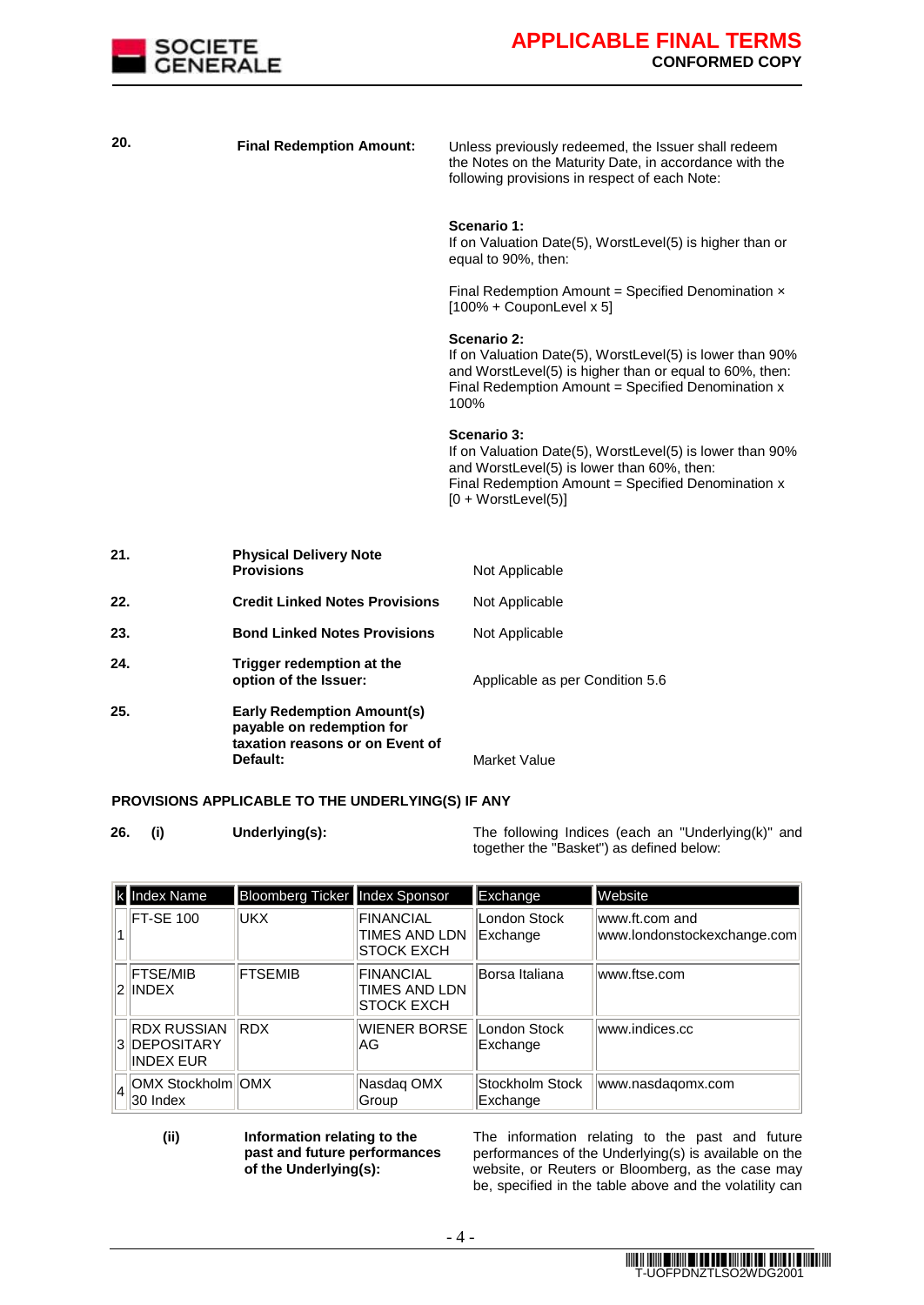

be obtained, upon request, at the specified office of Société Générale (see in address and contact details of Société Générale for all administrative communications relating to the Notes) , at the office of the Agent in Luxembourg and at the office of the Principal Swiss Paying Agent in Switzerland if any.

**(iii) Other information relating to the Underlying(s):** Information or summaries of information included herein with respect to the Underlying(s), has been extracted from general databases released publicly or by any other available information.

> Each of the Issuer and the Guarantor confirms that such information has been accurately reproduced and that, so far as it is aware and is able to ascertain from information published, no facts have been omitted which would render the reproduced information inaccurate or misleading.

#### **DEFINITIONS APPLICABLE TO INTEREST (IF ANY), REDEMPTION AND THE UNDERLYING(S) IF ANY**

| 27.<br>(i)                                       | Definitions relating to date(s):         |                                                                                                                                                                                 | Applicable                                |                                                         |
|--------------------------------------------------|------------------------------------------|---------------------------------------------------------------------------------------------------------------------------------------------------------------------------------|-------------------------------------------|---------------------------------------------------------|
|                                                  | <b>Valuation Date(0)</b><br>(DD/MM/YYYY) |                                                                                                                                                                                 | 06/03/2014                                |                                                         |
|                                                  | <b>Valuation Date(i);</b>                |                                                                                                                                                                                 |                                           | Valuation Date(i)                                       |
|                                                  | (i from 1 to 5)<br>(DD/MM/YYYY)          |                                                                                                                                                                                 |                                           | 06/03/2015                                              |
|                                                  |                                          |                                                                                                                                                                                 | 2                                         | 06/03/2016                                              |
|                                                  |                                          |                                                                                                                                                                                 | 3                                         | 06/03/2017                                              |
|                                                  |                                          |                                                                                                                                                                                 | 4                                         | 06/03/2018                                              |
|                                                  |                                          |                                                                                                                                                                                 | 5                                         | 06/03/2019                                              |
| (ii)                                             | Definitions relating to the<br>Product:  |                                                                                                                                                                                 | Terms and Conditions relating to Formulae | Applicable, subject to the provisions of the Additional |
| <b>CouponLevel</b>                               |                                          | Indicatively 10% and with a minimum of 8%. Final CouponLevel will<br>be confirmed on the Valuation Date(0)                                                                      |                                           |                                                         |
| WorstLevel(i)<br>(i from 1 to 5)                 |                                          | means the Minimum, for k from 1 to 4 of Level(i, k), as defined in<br>Condition 4.6 of the Additional Terms and Conditions relating to<br>Formulae.                             |                                           |                                                         |
| Level(i,k)<br>(i from 1 to 5)<br>(k from 1 to 4) |                                          | means $(S(i, k) / S(0, k))$ , as defined in Condition 4.1 of the Additional<br>Terms and Conditions relating to Formulae.                                                       |                                           |                                                         |
| S(i,k)<br>(i from 0 to 5)<br>(k from 1 to 4)     |                                          | means in respect of any Valuation Date(i) the Closing Price of the<br>Underlying(k), as defined in Condition 4.0 of the Additional Terms<br>and Conditions relating to Formulae |                                           |                                                         |
|                                                  |                                          |                                                                                                                                                                                 |                                           |                                                         |
|                                                  |                                          |                                                                                                                                                                                 |                                           |                                                         |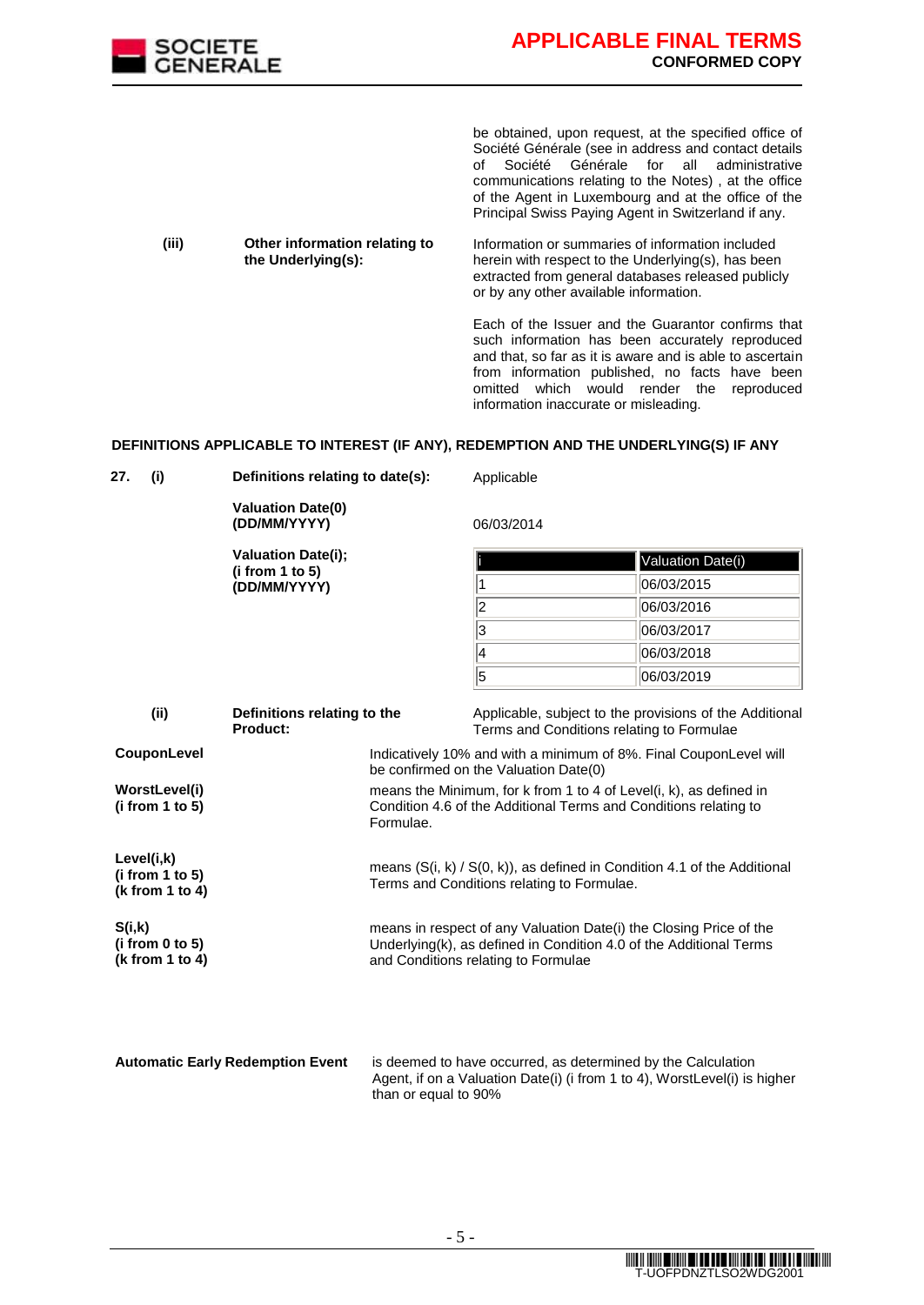

### **PROVISIONS RELATING TO SECURED NOTES**

| 28. |                                                   | <b>Secured Notes Provisions</b>              | Not Applicable                                                                                                                                                                                                                |  |  |
|-----|---------------------------------------------------|----------------------------------------------|-------------------------------------------------------------------------------------------------------------------------------------------------------------------------------------------------------------------------------|--|--|
|     | <b>GENERAL PROVISIONS APPLICABLE TO THE NOTES</b> |                                              |                                                                                                                                                                                                                               |  |  |
| 29. |                                                   | Provisions applicable to<br>payment date(s): |                                                                                                                                                                                                                               |  |  |
|     |                                                   | - Payment Business Day:                      | <b>Following Payment Business Day</b>                                                                                                                                                                                         |  |  |
|     |                                                   | - Financial Centre(s):                       | Stockholm                                                                                                                                                                                                                     |  |  |
| 30. |                                                   | <b>Form of Notes:</b>                        |                                                                                                                                                                                                                               |  |  |
|     | (i)                                               | Form:                                        | Dematerialised Uncertificated Swedish Notes in book<br>entry form issued, cleared and settled through<br>Euroclear Sweden in accordance with the Swedish<br>Financial Instruments Accounts Act (SFS 1998:1479),<br>as amended |  |  |
|     | (ii)                                              | <b>New Global Note:</b>                      | N <sub>o</sub>                                                                                                                                                                                                                |  |  |
| 31. |                                                   | <b>Redenomination:</b>                       | As per Condition 1                                                                                                                                                                                                            |  |  |
| 32. |                                                   | <b>Consolidation:</b>                        | As per Condition 15                                                                                                                                                                                                           |  |  |
| 33. |                                                   | <b>Partly Paid Notes Provisions:</b>         | Not Applicable                                                                                                                                                                                                                |  |  |
| 34. |                                                   | <b>Instalment Notes Provisions:</b>          | Not Applicable                                                                                                                                                                                                                |  |  |
| 35. |                                                   | Masse:                                       | Not Applicable                                                                                                                                                                                                                |  |  |

Signed on behalf of the Issuer:

By: Alexandre GALLICHE *Duly authorised*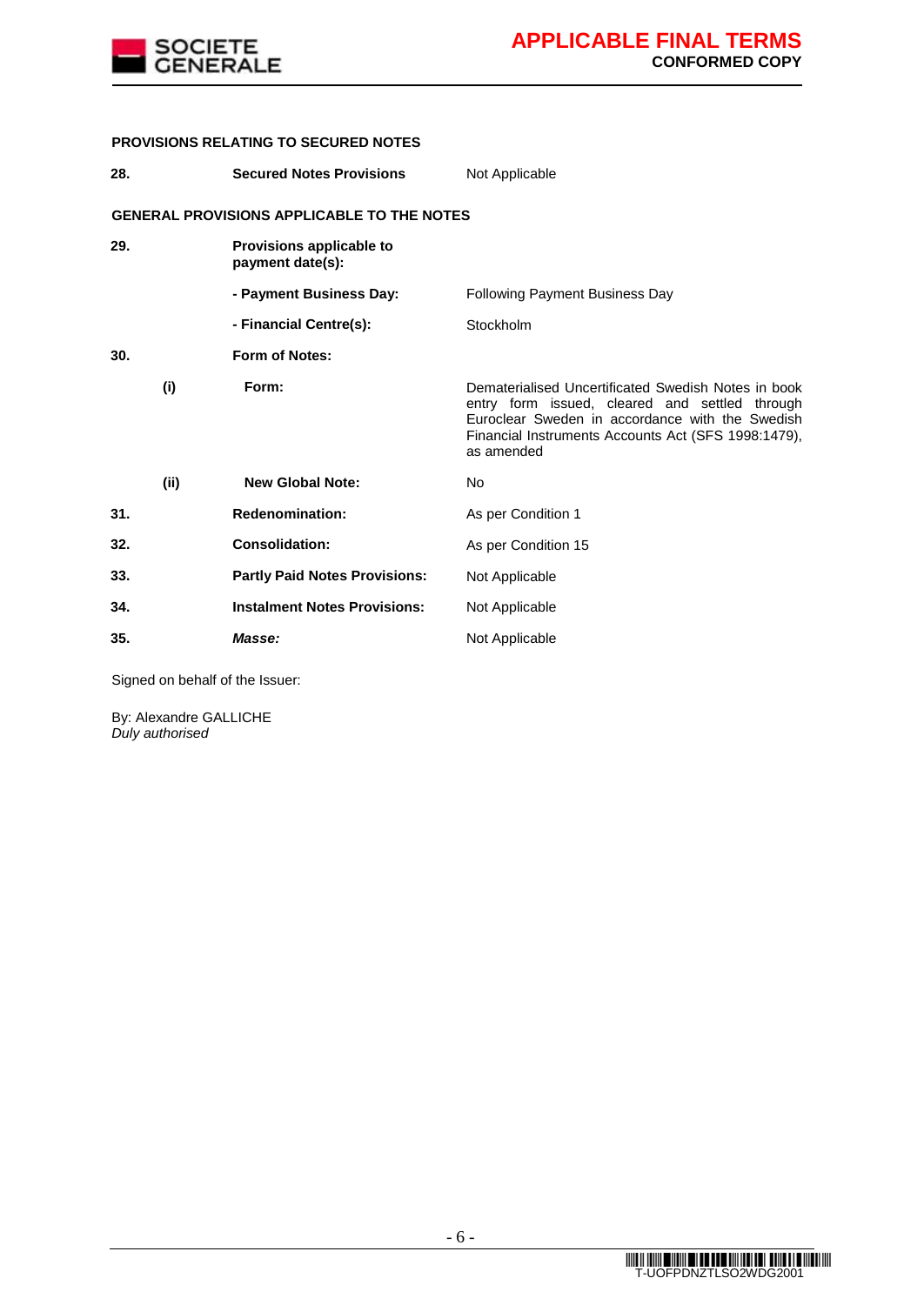

#### **PART B – OTHER INFORMATION**

| 1. |       | LISTING AND ADMISSION TO TRADING                                          |                                                                                                                                                                                                            |
|----|-------|---------------------------------------------------------------------------|------------------------------------------------------------------------------------------------------------------------------------------------------------------------------------------------------------|
|    | (i)   | Listing:                                                                  | Application will be made for the Notes to be listed on the<br>regulated market of the Nasdag OMX Stockholm AB,<br>Sweden.                                                                                  |
|    | (ii)  | <b>Admission to trading:</b>                                              | Application will be made for the Notes to be admitted to<br>trading on the Regulated Market of the Nasdag OMX<br>Stockholm AB, Sweden, with effect from or as soon as<br>practicable after the Issue Date. |
|    |       |                                                                           | There can be no assurance that the listing and trading of<br>the Notes will be approved with effect on the Issue Date<br>or at all.                                                                        |
|    | (iii) | <b>Estimate of total expenses related</b><br>to admission to trading:     | Not Applicable                                                                                                                                                                                             |
|    | (iv)  | Information required for Notes to be<br>listed on the SIX Swiss Exchange: | Not Applicable                                                                                                                                                                                             |

#### **2. RATINGS**

The Notes to be issued have not been rated.

#### **3. INTERESTS OF NATURAL AND LEGAL PERSONS INVOLVED IN THE ISSUE**

Save for fees, if any, payable to the Dealer, and so far as the Issuer is aware, no person involved in the issue of the Notes has an interest material to the offer.

The Issuer and Société Générale expect to enter into hedging transactions in order to hedge the Issuer's obligations under the Notes. Should any conflicts of interest arise between (i) the responsibilities of Société Générale as Calculation Agent for the Notes and (ii) the responsibilities of Société Générale as counterparty to the above mentioned hedging transactions, the Issuer and Société Générale hereby represent that such conflicts of interest will be resolved in a manner which respects the interests of the Noteholders.

### **4. REASONS FOR THE OFFER, ESTIMATED NET PROCEEDS AND TOTAL EXPENSES**

- (i) Reasons for the offer: See "Use of Proceeds" wording in Base Prospectus.
- (ii) **Estimated net proceeds:** Not Applicable
- (iii) **Estimated total expenses:** Not Applicable
- **5. INDICATION OF YIELD** *(Fixed Rate Notes only)*

Not Applicable

**6. HISTORIC INTEREST RATES** *(Floating Rate Notes only)* Not Applicable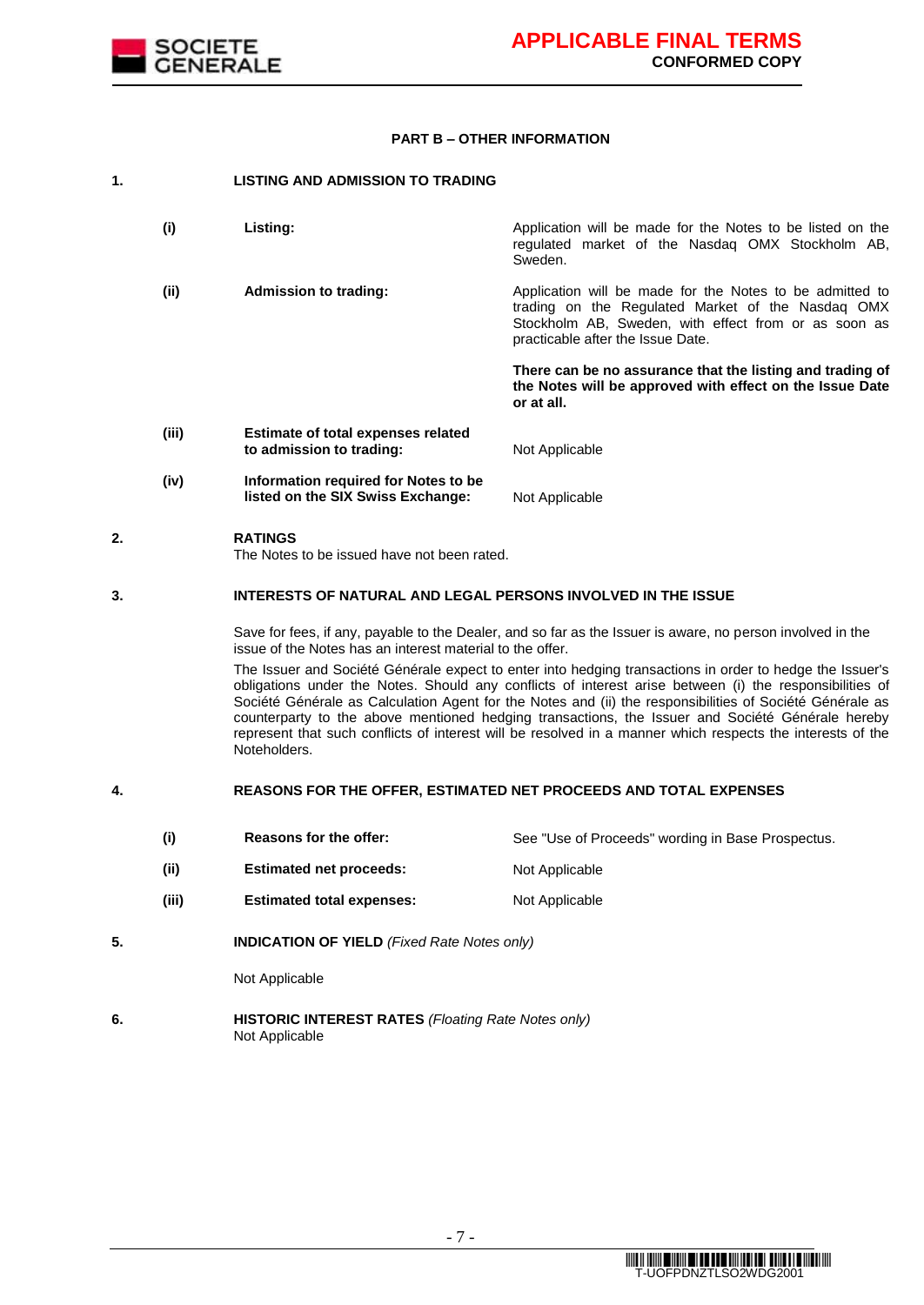

#### **7. PERFORMANCE OF INDEX/FORMULA, EXPLANATION OF EFFECT ON VALUE OF INVESTMENT AND ASSOCIATED RISKS***(Structured Notes only)*

Under these Notes, the Noteholders are entitled to receive indexed coupons totally linked to the performance of the Underlying(s) calculated on annual Valuation Dates, on the basis of its initial level.At maturity, the Noteholders are entitled to receive an amount totally linked to the performance of the Underlying(s).The actual redemption date of these Notes is directly related to the performance of the Underlying(s): the better the performance, the sooner the redemption date and conversely, the worse the performance and the later the redemption date. The return depends upon the fact that the performance of the Underlying(s) reaches or does not reach a pre-determined threshold. Accordingly, a small downward or upward movement of the Underlying(s) close to the threshold may result in a significantly larger increase or decrease of the return of the Notes. Only the performance of the worst performing Underlying(s) will be retained for the calculation of the performance. Accordingly, the Noteholders may not benefit from the performances of the best performing Underlying(s).The return of these Notes is linked to the performances of the Underlying(s) as calculated on pre-determined Valuation Dates, and regardless of the level of such Underlying(s) between these dates. As a result, the Closing Price of the Underlying(s) on these dates will affect the value of the Notes more than any other single factor.Under these Notes, at maturity, the Noteholders may not receive the amount initially invested. Noteholders are entitled to receive a Final Redemption Amount which may, in case of an adverse evolution of the Underlying(s) during the term of the Notes, be significantly lower than the amount per Note initially invested.

Pursuant to the provisions of the applicable Additional Terms and Conditions, upon the occurrence of certain events or adjustments, the Calculation Agent may decide an Early Redemption of the Notes on the basis of Market Value.

The Notes may be redeemed early in the event that the outstanding aggregate nominal amount is reduced to or falls below 10% of the initial aggregate nominal amount of such Notes.

In such event the Issuer will have the option to redeem any outstanding Notes early upon giving not less than 15 Business Days notice. This could lead to investors receiving an amount at redemption earlier than had been anticipated in circumstances over which the investors have no control and may affect the value of their investment.

#### **8. OPERATIONAL INFORMATION**

| (i)   | Security identification code(s): |                                                                                                                                                                                                                                                                                                                                       |
|-------|----------------------------------|---------------------------------------------------------------------------------------------------------------------------------------------------------------------------------------------------------------------------------------------------------------------------------------------------------------------------------------|
|       | - ISIN Code:                     | SE0005624749                                                                                                                                                                                                                                                                                                                          |
|       | - Common Code:                   | 101688984                                                                                                                                                                                                                                                                                                                             |
| (ii)  | <b>Clearing System(s):</b>       | Central<br>Security Depository<br>Swedish<br>Clearing<br>&<br>Organisation (Euroclear Sweden) identification number:<br>556112-8074. The Issuer and the Issuer Agent shall be<br>entitled to obtain information from registers maintained by<br>Euroclear Sweden for the purposes of performing their<br>obligations under the Notes. |
| (iii) | Delivery:                        | Delivery against payment                                                                                                                                                                                                                                                                                                              |
| (iv)  | <b>Calculation Agent:</b>        | Société Générale<br>Tour Société Générale<br>17 cours Valmy<br>92987 Paris La Défense Cedex<br>France                                                                                                                                                                                                                                 |
| (v)   | Paying Agent(s):                 | Société Générale Bank&Trust<br>11, avenue Emile Reuter<br>2420 Luxembourg<br>Luxembourg                                                                                                                                                                                                                                               |
|       |                                  | and                                                                                                                                                                                                                                                                                                                                   |
|       |                                  | Nordea – Smålandsgatan 17, A213                                                                                                                                                                                                                                                                                                       |

– SE-105 71 Stockholm

Sweden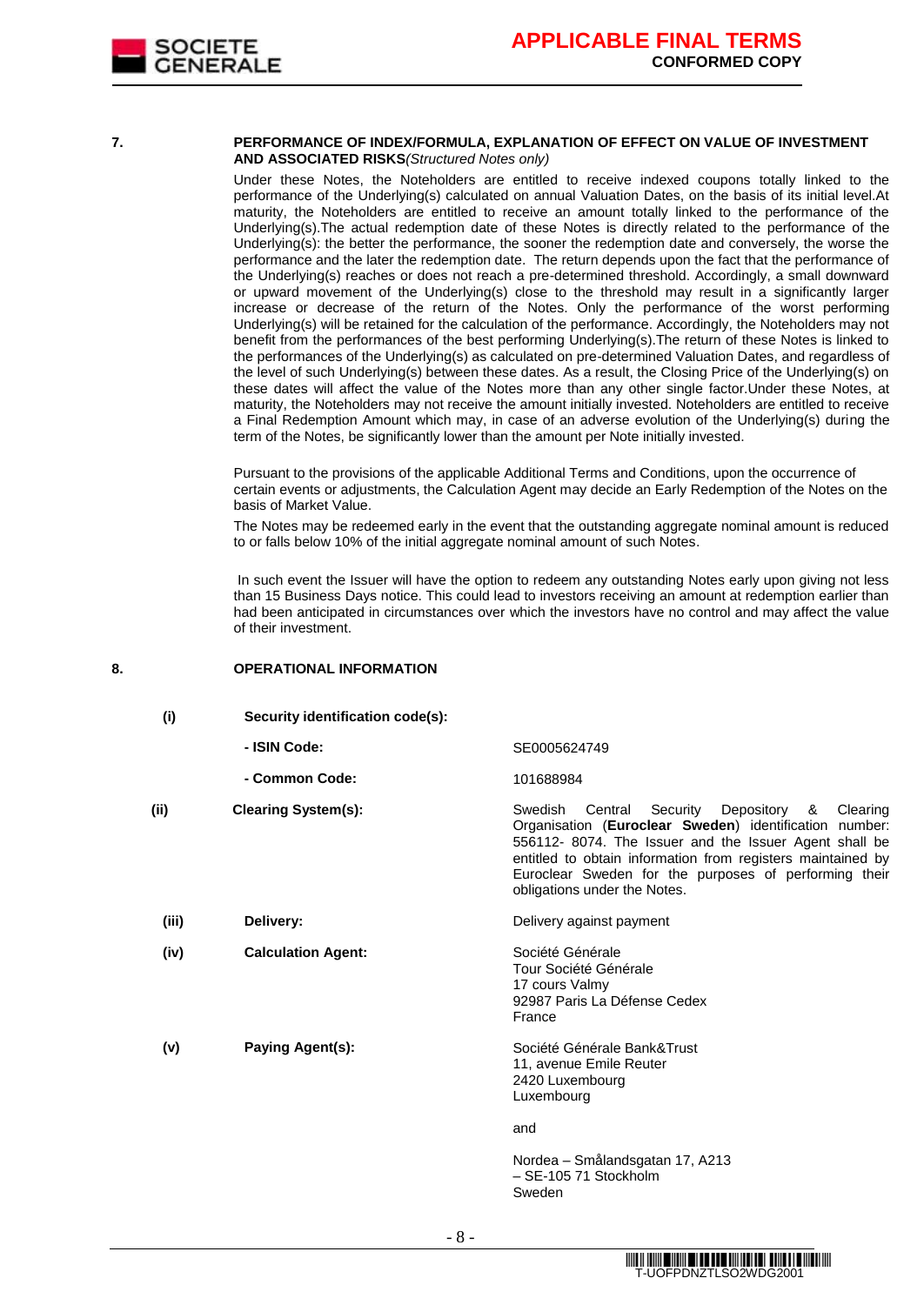

|     | (vi)  | Intended to be held in a manner<br>which would allow Eurosystem<br>eligibility:                                       | No                                                                                                                                                                                                                                                                                                                                                                                                                            |
|-----|-------|-----------------------------------------------------------------------------------------------------------------------|-------------------------------------------------------------------------------------------------------------------------------------------------------------------------------------------------------------------------------------------------------------------------------------------------------------------------------------------------------------------------------------------------------------------------------|
|     | (vii) | Address and contact details of<br>Société Générale for all<br>administrative communications<br>relating to the Notes: | Société Générale<br>Tour Société Générale<br>17, Cours Valmy<br>92987 Paris La Défense Cedex<br>France                                                                                                                                                                                                                                                                                                                        |
|     |       |                                                                                                                       | Name: Sales Support Services - Derivatives<br>Tel: +33 1 57 29 12 12 (Hotline)<br>Email: clientsupport-deai@sgcib.com                                                                                                                                                                                                                                                                                                         |
| 9.  |       | <b>DISTRIBUTION</b>                                                                                                   |                                                                                                                                                                                                                                                                                                                                                                                                                               |
|     | (i)   | <b>Method of distribution:</b>                                                                                        | Non-syndicated                                                                                                                                                                                                                                                                                                                                                                                                                |
|     |       | - Dealer(s):                                                                                                          | Société Générale<br>Tour Société Générale<br>17, Cours Valmy<br>92987 Paris la Défense Cedex<br>France                                                                                                                                                                                                                                                                                                                        |
|     | (ii)  | <b>Total commission and concession:</b>                                                                               | There is no commission and/or concession paid by the<br>Issuer to the Dealer or the Managers.                                                                                                                                                                                                                                                                                                                                 |
|     |       |                                                                                                                       | Société Générale shall pay to the person(s) mentioned<br>below (each an "Interested Party") the following<br>remunerations for the services provided by such Interested<br>Party to Société Générale in the capacity set out below:<br>to Skandiabanken AB as distributor an annual average<br>remuneration (calculated on the basis of the term of the<br>Notes) of up to 0.8% of the amount of Notes effectively<br>placed. |
|     | (iii) | <b>TEFRA rules:</b>                                                                                                   | Not Applicable                                                                                                                                                                                                                                                                                                                                                                                                                |
|     | (iv)  | <b>Permanently Restricted Notes:</b>                                                                                  | Yes                                                                                                                                                                                                                                                                                                                                                                                                                           |
|     | (v)   | <b>Non-exempt Offer:</b>                                                                                              | An offer of the Notes may be made by the Dealer and other<br>parties authorised by the Dealer other than pursuant to<br>Article 3(2) of the Prospectus Directive in the public offer<br>jurisdiction(s) (Public Offer Jurisdiction(s)) during the offer<br>period (Offer Period) as specified in the paragraph "Public<br>Offers in European Economic Area" below.                                                            |
|     | (vi)  | <b>General Consent:</b>                                                                                               | Not Applicable                                                                                                                                                                                                                                                                                                                                                                                                                |
|     | (vii) | Other conditions to consent:                                                                                          | Not Applicable                                                                                                                                                                                                                                                                                                                                                                                                                |
| 10. |       | <b>PUBLIC OFFERS IN EUROPEAN ECONOMIC AREA</b>                                                                        |                                                                                                                                                                                                                                                                                                                                                                                                                               |
|     |       | - Public Offer Jurisdiction(s):                                                                                       | Sweden                                                                                                                                                                                                                                                                                                                                                                                                                        |
|     |       | - Offer Period:                                                                                                       | From 20/01/2014 to 28/02/2014                                                                                                                                                                                                                                                                                                                                                                                                 |
|     |       | - Offer Price:                                                                                                        | The Notes will be offered at the Issue Price increased by                                                                                                                                                                                                                                                                                                                                                                     |

fees, if any, as mentioned below.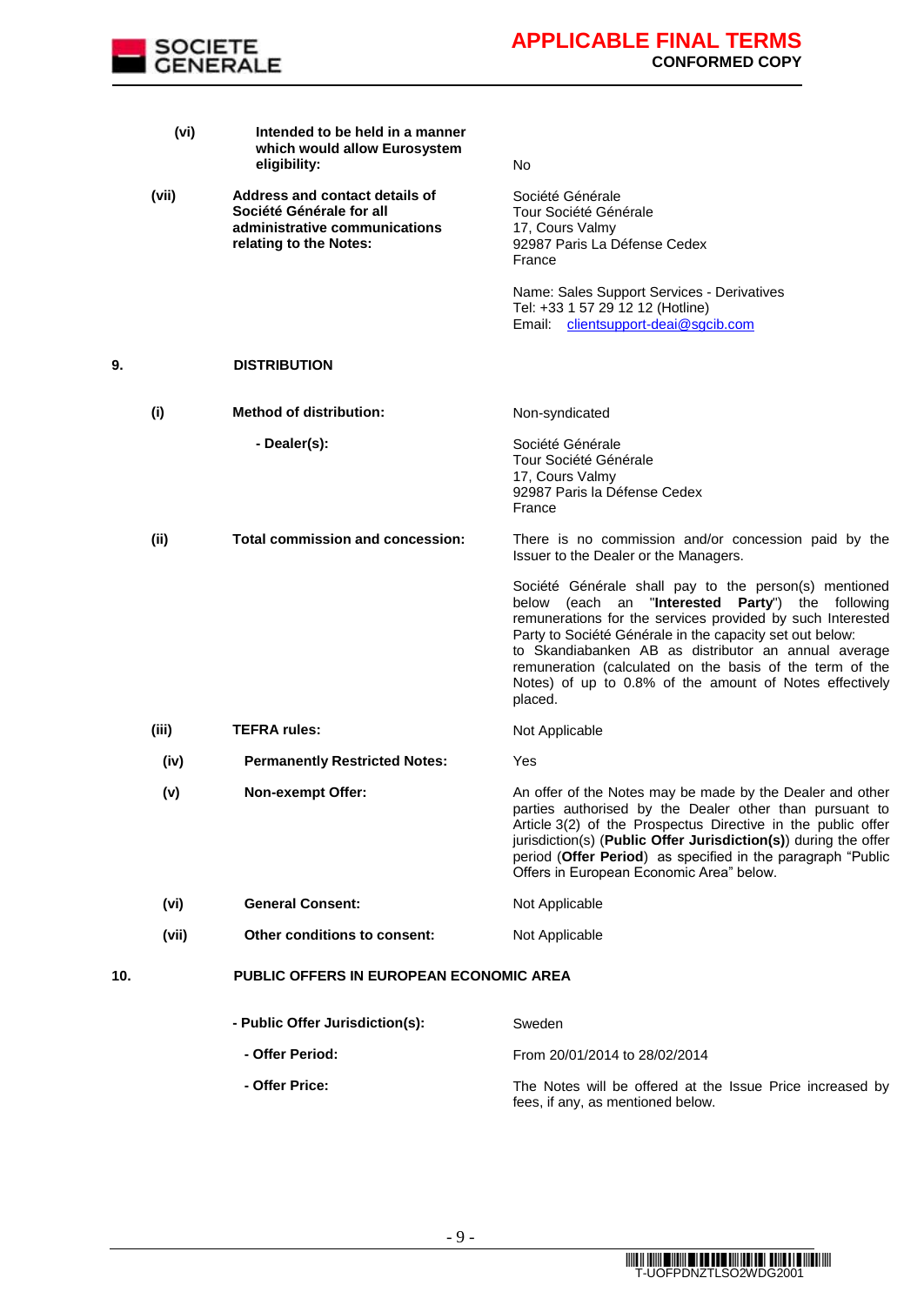

**- Conditions to which the offer is subject:**

**- Description of the application** 

**- Description of possibility to reduce subscriptions and manner for refunding excess amount paid** 

**- Details of the minimum and/or maximum amount of application:**

**- Details of the method and time limits for paying up and delivering** 

**- Manner and date in which results of the offer are to be made public:**

**- Procedure for exercise of any right of pre-emption, negotiability of subscription rights and treatment of** 

**- Whether tranche(s) has/have been** 

**- Process for notification to applicants of the amount allotted and the indication whether dealing may begin before notification is** 

**process:**

**the Notes:**

Offers of the Notes are conditional on their issue and, on any additional conditions set out in the standard terms of business of the financial intermediaries, notified to investors by such relevant financial intermediaries.

The Issuer reserves the right to close the Offer Period prior to its stated expiry for any reason.

The Issuer reserves the right to withdraw the offer and cancel the issuance of the Notes for any reason at any time on or prior to the Issue Date. For the avoidance of doubt, if any application has been made by a potential investor and the Issuer exercises such right, no potential investor shall be entitled to subscribe or otherwise acquire the Notes.

The distribution activity will be carried out in accordance with the financial intermediary's usual procedures. Prospective investors will not be required to enter into any contractual arrangements directly with the Issuer in relation to the subscription of the Notes.

**by applicants:** Not Applicable

Minimum amount of application : SEK 10 000 (i.e. 1 Note)

The Notes will be issued on the Issue Date against payment to the Issuer of the net subscription moneys. However, the settlement and delivery of the Notes will be executed through the Dealer mentioned above. Investors will be notified by the relevant financial intermediary of their allocations of Notes and the settlement arrangements in respect thereof.

Publication on the website of the Issuer (http://prospectus.socgen.com) and in a daily newspaper of general circulation in the relevant place(s) of listing and/or public offer at the end of the subscription period if required by local regulation.

subscription rights not exercised: Not Applicable

**reserved for certain countries:** Not Applicable

**Not Applicable** 

T-UOFPDNZTLSO2WDG2001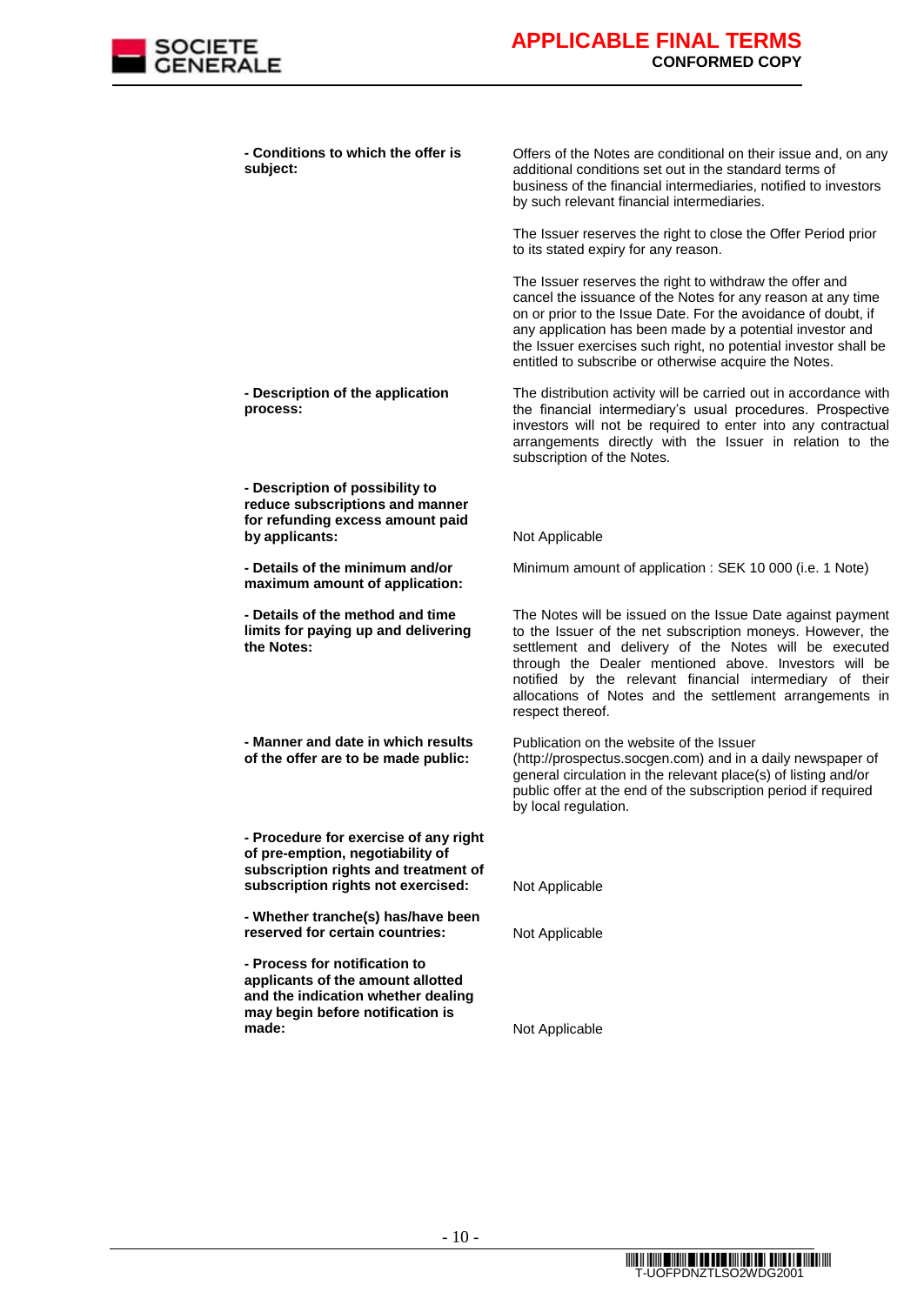

**- Amount of any expenses and taxes specifically charged to the subscriber or purchaser:**

Taxes charged in connection with the subscription, transfer, purchase or holding of the Notes must be paid by the Noteholders and neither the Issuer nor the Guarantor shall have any obligation in relation thereto; in that respect, Noteholders shall consult professional tax advisers to determine the tax regime applicable to their own situation. The Noteholders shall also consult the Taxation section in the Base Prospectus.

Subscription fees or purchases fees: up to 2% of Issue Price per Note, paid by the purchaser to Skandiabanken AB or an agent appointed by Skandiabanken AB.

**- Name(s) and address(es), to the extent known to the Issuer, of the placers in the various countries where the offer takes place:**

Skandiabanken AB Lindhagensgatan 86, SE-106 55 Stockholm, Sweden

And any additional financial intermediaries appointed by the Issuer after the date of these applicable Final Terms for whom the Issuer publishes on its website details of each financial intermediary.

#### **11. ADDITIONAL INFORMATION**

- **- Minimum Investment in the Notes:** SEK 10 000 (i.e. 1 Note)
- **- Minimum Trading Lot:** SEK 10 000 (i.e. 1 Note)
- 

**- Underlying Disclaimer:** Unless otherwise agreed by the parties, there shall be incorporated in any scheme particulars, offering circular, prospectus or terms and conditions relating to the Licensed Product or Licensed Fund or to any units or shares or other form of interest in the Licensed Fund or Licensed Product (or any similar documents relating to the Licensed Product or the shares or units in the Licensed Fund or the terms and conditions for any issue or transfer of any of them), a statement in the following terms and substantially the same form:

"The product is not in any way sponsored, endorsed, sold or promoted by FTSE International Limited ("FTSE") or the London Stock Exchange Group companies ("LSEG") (together the "Licensor Parties") and none of the Licensor Parties make any claim, prediction, warranty or representation whatsoever, expressly or impliedly, either as to (i) the results to be obtained from the use of the FTSE (the "Index") (upon which the product is based), (ii) the figure at which the Index is said to stand at any particular time on any particular day or otherwise, or (iii) the suitability of the Index for the purpose to which it is being put in connection with the product.

None of the Licensor Parties have provided or will provide any financial or investment advice or recommendation in relation to the Index to licensee or to its clients. The Index is calculated by FTSE or its agent. None of the Licensor Parties shall be (a) liable (whether in negligence or otherwise) to any person for any error in the Index or (b) under any obligation to advise any person of any error therein. All rights in the Index vest in FTSE. "FTSE®" is a trade mark of LSEG and is used by FTSE under licence".

Unless otherwise agreed by the parties, there shall be incorporated in any scheme particulars, offering circular,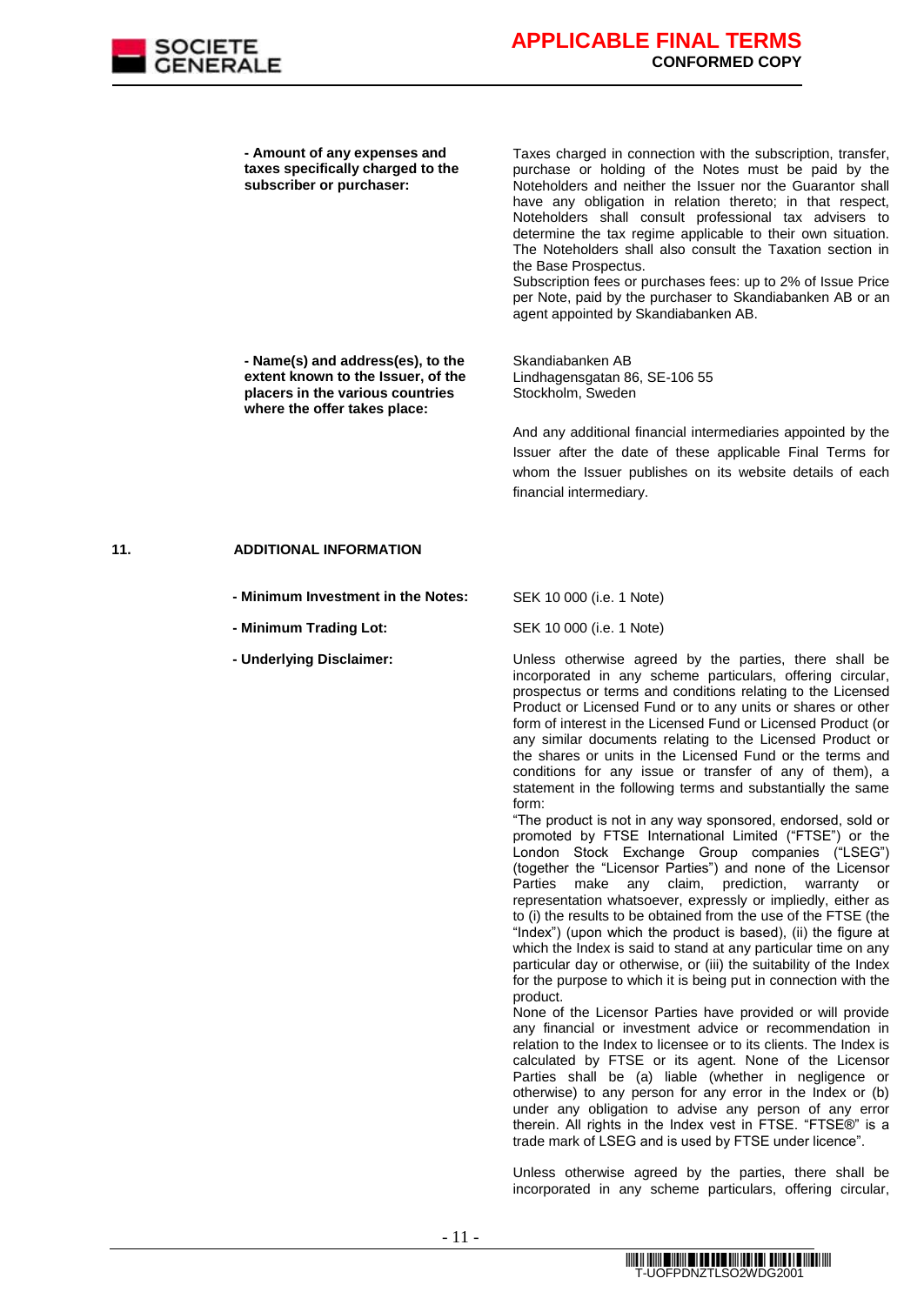

prospectus or terms and conditions relating to the Licensed Product or Licensed Fund or to any units or shares or other form of interest in the Licensed Fund or Licensed Product (or any similar documents relating to the Licensed Product or the shares or units in the Licensed Fund or the terms and conditions for any issue or transfer of any of them), a statement in the following terms and substantially the same form:

"The product is not in any way sponsored, endorsed, sold or promoted by FTSE International Limited ("FTSE") or the London Stock Exchange Group companies ("LSEG") (together the "Licensor Parties") and none of the Licensor Parties make any claim, prediction, warranty or representation whatsoever, expressly or impliedly, either as to (i) the results to be obtained from the use of the FTSE Milano Italia Borsa (the "Index") (upon which the product is based), (ii) the figure at which the Index is said to stand at any particular time on any particular day or otherwise, or (iii) the suitability of the Index for the purpose to which it is being put in connection with the product.

None of the Licensor Parties have provided or will provide any financial or investment advice or recommendation in relation to the Index to licensee or to its clients. The Index is calculated by FTSE or its agent. None of the Licensor Parties shall be (a) liable (whether in negligence or otherwise) to any person for any error in the Index or (b) under any obligation to advise any person of any error therein. All rights in the Index vest in FTSE. "FTSE®" is a trade mark of LSEG and is used by FTSE under licence".

The index Russian Depositary Index (RDX) is calculated and published by Vienna Stock Exchange and therefore represents its intellectual property. The designation "RDX" is a registered trademark of Vienna Stock Exchange. The index description as well as its rules and composition are online available on [www.indices.cc.](file://srvpardfs2/dfsroot/GEDS-ING-DOC2/Documentation-ING/LICENCES%20Indices/Disclaimers%20TS/pour%20FIP/www.indices.cc)

Vienna Stock Exchange does not guarantee the accuracy and/or the completeness of the index or any data included therein and Vienna Stock Exchange shall have no liability for any errors, omissions, or interruptions therein.

A non-exclusive authorization to use the index in conjunction with financial products was granted upon the conclusion of a license agreement between the issuer and Vienna Stock Exchange. The only relationship to the licensee is the license agreement for the use of defined designations of the index and the index itself which is determined, composed and calculated by Vienna Stock Exchange without involvement of the licensee or the products. Vienna Stock Exchange reserves the rights to change the methods of index calculation or publication, to cease the calculation or publication of the index or to change the abbreviation of the index or cease its use.

The issued products are not in any way sponsored, endorsed, sold or promoted by Vienna Stock Exchange. Vienna Stock Exchange makes no warranty or representation whatsoever, express or implied, as to results to be obtained by licensee, owners of the products, or any other person or entity from the use of the index or any data included therein. Without limiting any of the foregoing, in no event shall Vienna Stock Exchange have any liability for any special, punitive, indirect, or consequential damages (including lost profits), even if notified of the possibility of such damages.

« The Product(s) is not sponsored, endorsed, sold or promoted by The NASDAQ OMX Group, Inc. or its affiliates (NASDAQ OMX, with its affiliates, are referred to as the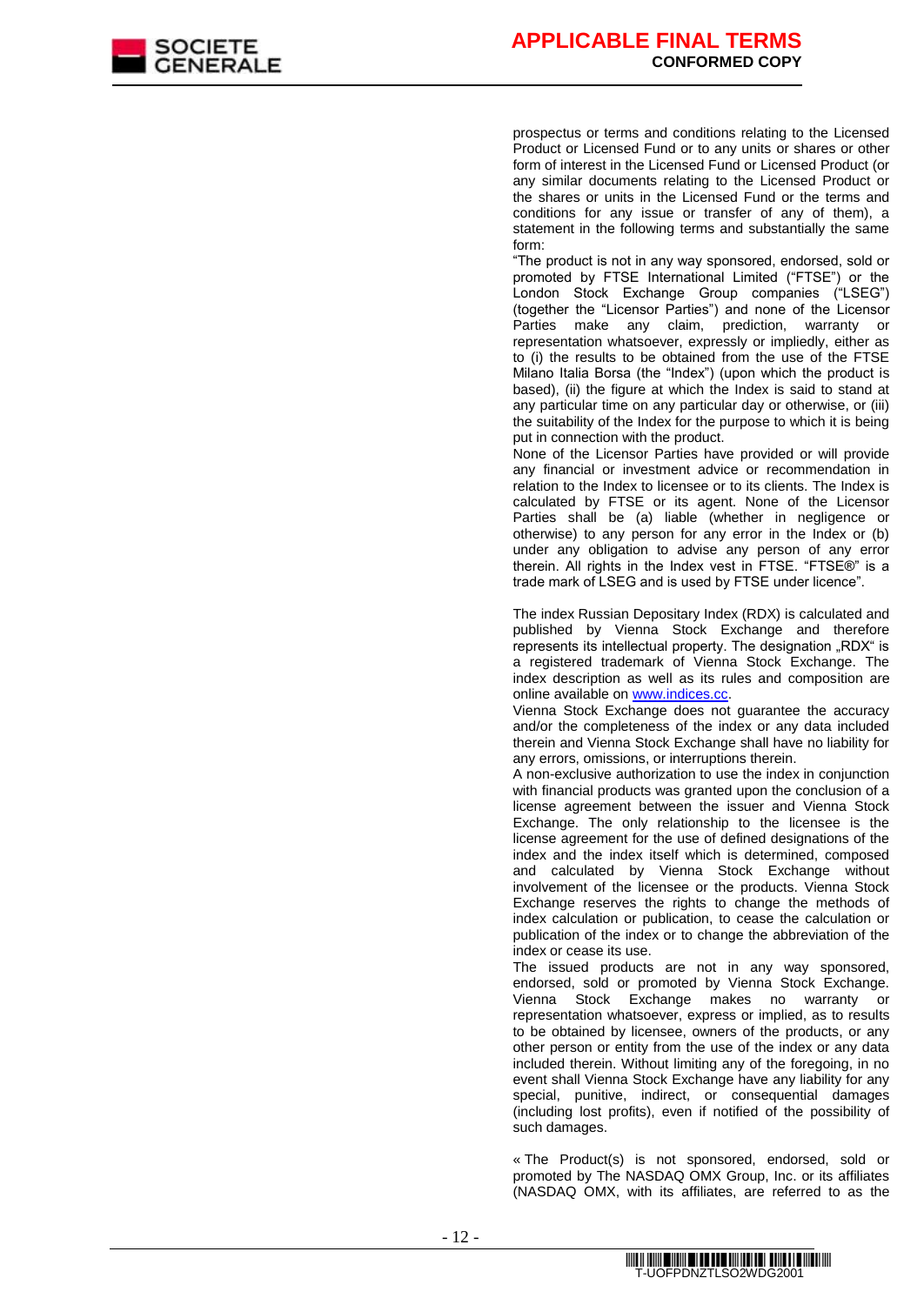

"Corporations"). The Corporations have not passed on the legality or suitability of, or the accuracy or adequacy of descriptions and disclosures relating to, the Product(s). The Corporations make no representation or warranty, express or implied to the owners of the Product(s) or any member of the public regarding the advisability of investing in securities generally or in the Product(s) particularly, or the ability of the Nasdaq OMX Index to track general stock market performance. The Corporations' only relationship to licensee ("Licensee") is in the licensing of the NASDAQ®, OMX®, NASDAQ OMX®, and Nasdaq OMX Index® registered trademarks, service marks and certain trade names of the Corporations and the use of the Nasdaq OMX Index which is determined, composed and calculated by NASDAQ OMX without regard to Licensee or the Product(s). NASDAQ OMX has no obligation to take the needs of the Licensee or the owners of the Product(s) into consideration in determining, composing or calculating the Nasdaq OMX Index. The Corporations are not responsible for and have not participated in the determination of the timing of, prices at, or quantities of the Product(s) to be issued or in the determination or calculation of the equation by which the Product(s) is to be converted into cash. The Corporations have no liability in connection with the administration, marketing or trading of the Product(s). The Corporations do not guarantee the accuracy and/or uninterrupted calculation of the Nasdaq OMX Index or any data included therein. The Corporations make no warranty, express or implied, as to results to be obtained by Licensee,

owners of the product(s), or any other person or entity from the use of the Nasdaq OMX Index or any data included therein. The Corporations make no express or implied warranties, and expressly disclaim all warranties of merchantability or fitness for a particular purpose or use with respect to the Nasdaq OMX Index or any data included therein. Without limiting any of the foregoing, in no event shall the Corporations have any liability for any lost profits or special, incidental, punitive, indirect, or consequential damages, even if notified of the possibility of such damages. »

#### **12. PUBLIC OFFERS IN OR FROM SWITZERLAND AND SWISS SIMPLIFIED PROSPECTUS**

Not Applicable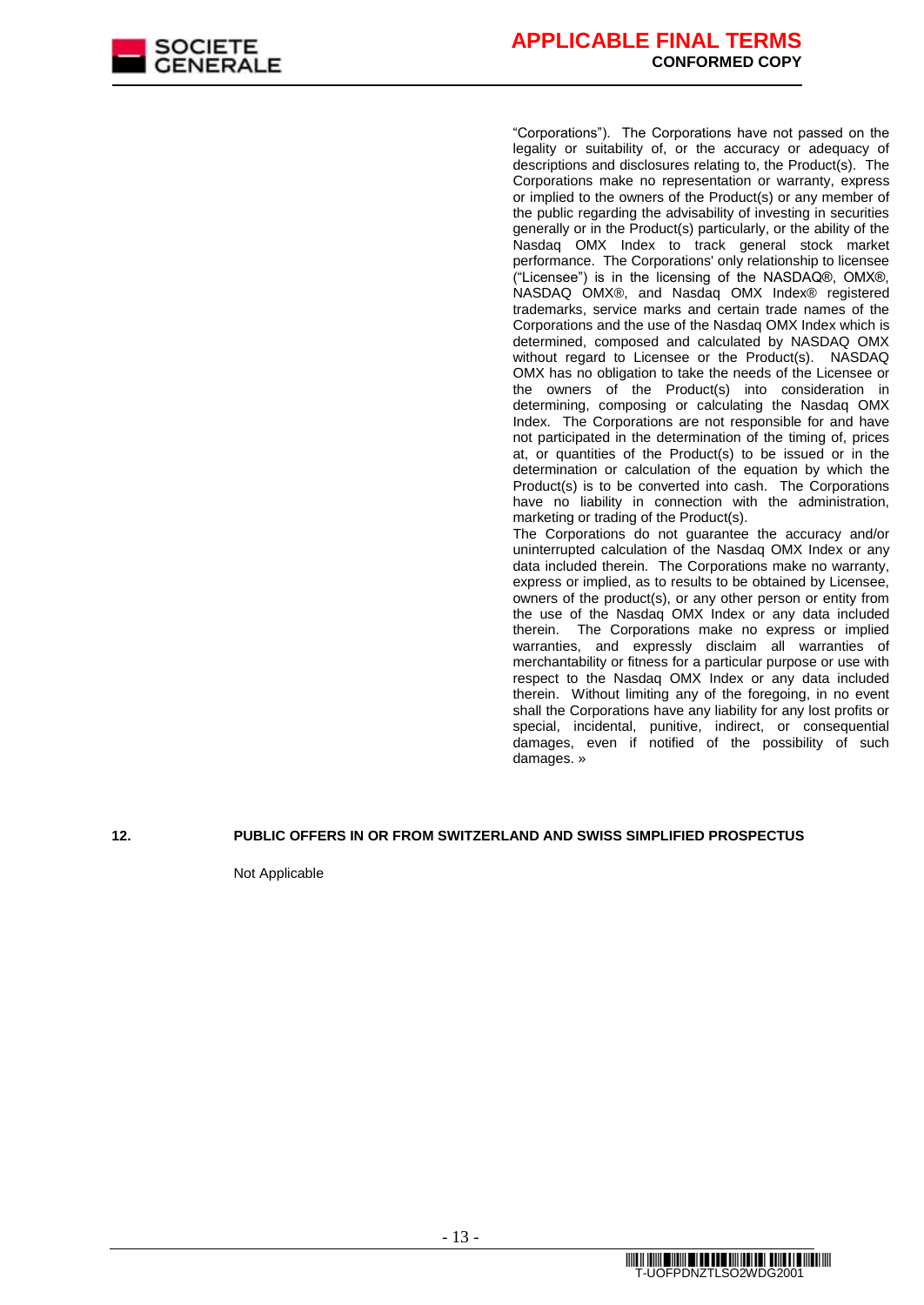

#### **ISSUE SPECIFIC SUMMARY**

|     | Section A - Introduction and warnings                  |                                                                                                                                                                                                                                                                                                                                                                                                                                                                                                                                                                                                                                                                                                      |  |
|-----|--------------------------------------------------------|------------------------------------------------------------------------------------------------------------------------------------------------------------------------------------------------------------------------------------------------------------------------------------------------------------------------------------------------------------------------------------------------------------------------------------------------------------------------------------------------------------------------------------------------------------------------------------------------------------------------------------------------------------------------------------------------------|--|
| A.1 | Warning                                                | This summary must be read as an introduction to the Base Prospectus.                                                                                                                                                                                                                                                                                                                                                                                                                                                                                                                                                                                                                                 |  |
|     |                                                        | Any decision to invest in the Notes should be based on a consideration of<br>the Base Prospectus as a whole by the investor.                                                                                                                                                                                                                                                                                                                                                                                                                                                                                                                                                                         |  |
|     |                                                        | Where a claim relating to the information contained in the Base Prospectus<br>is brought before a court, the plaintiff investor might, under the national<br>legislation of the Member States, have to bear the costs of translating the<br>Base Prospectus before the legal proceedings are initiated.                                                                                                                                                                                                                                                                                                                                                                                              |  |
|     |                                                        | Civil liability attaches only to those persons who have tabled this summary,<br>including any translation thereof, but only if the summary is misleading,<br>inaccurate or inconsistent when read together with the other parts of the<br>Base Prospectus or it does not provide, when read together with the other<br>parts of this Base Prospectus, key information in order to aid investors when<br>considering whether to invest in the Notes.                                                                                                                                                                                                                                                  |  |
| A.2 | Consent to the use<br>of the Base<br><b>Prospectus</b> | The Issuer consents to the use of this Base Prospectus in connection with a<br>resale or placement of Notes in circumstances where a prospectus is<br>required to be published under the Prospectus Directive (a Public Offer)<br>subject to the following conditions:                                                                                                                                                                                                                                                                                                                                                                                                                               |  |
|     |                                                        | (i) the consent is only valid during the period from 20/01/2014 to 28/02/2014<br>(the Offer Period);<br>(ii) the only persons authorised to use the Base Prospectus to make the<br>Public Offer (Offerors) are Skandiabanken AB and, if the Issuer appoints<br>additional financial intermediaries after the date of the applicable Final<br>Terms and publishes details of them on its website, each financial<br>intermediary whose details are so published; and(iii) the consent only<br>extends to the use of this Base Prospectus to make Public Offers of the<br>Notes in Sweden;                                                                                                             |  |
|     |                                                        | AN INVESTOR INTENDING TO ACQUIRE OR ACQUIRING ANY NOTES<br>IN A PUBLIC OFFER FROM AN OFFEROR OTHER THAN THE ISSUER<br>WILL DO SO, AND OFFERS AND SALES OF SUCH NOTES TO AN<br>INVESTOR BY SUCH OFFEROR WILL BE MADE. IN ACCORDANCE<br>WITH ANY TERMS AND OTHER ARRANGEMENTS IN PLACE<br>BETWEEN SUCH OFFEROR AND SUCH INVESTOR INCLUDING AS TO<br>PRICE, ALLOCATIONS AND SETTLEMENT ARRANGEMENTS. THE<br>INVESTOR MUST LOOK TO THE OFFEROR AT THE TIME OF SUCH<br>OFFER FOR THE PROVISION OF SUCH INFORMATION AND THE<br>OFFEROR WILL BE RESPONSIBLE FOR SUCH INFORMATION. NONE<br>OF THE ISSUER OR ANY DEALER HAS ANY RESPONSIBILITY OR<br>LIABILITY TO AN INVESTOR IN RESPECT OF SUCH INFORMATION. |  |

| Section B – Issuer and Guarantor |                                                                         |                                                                                                                                                                                                                                                     |  |  |  |
|----------------------------------|-------------------------------------------------------------------------|-----------------------------------------------------------------------------------------------------------------------------------------------------------------------------------------------------------------------------------------------------|--|--|--|
| B.1                              | Legal and<br>commercial<br>name of the<br><b>Issuer</b>                 | <b>SG</b> Issuer                                                                                                                                                                                                                                    |  |  |  |
| B.2                              | Domicile, legal<br>form, legislation<br>and country of<br>incorporation | Domicile: 33, boulevard du Prince Henri, L-1724 Luxembourg, Luxembourg.<br>Legal form: Public limited liability company (société anonyme).<br>Legislation under which the Issuer operates: Luxembourg law.<br>Country of incorporation: Luxembourg. |  |  |  |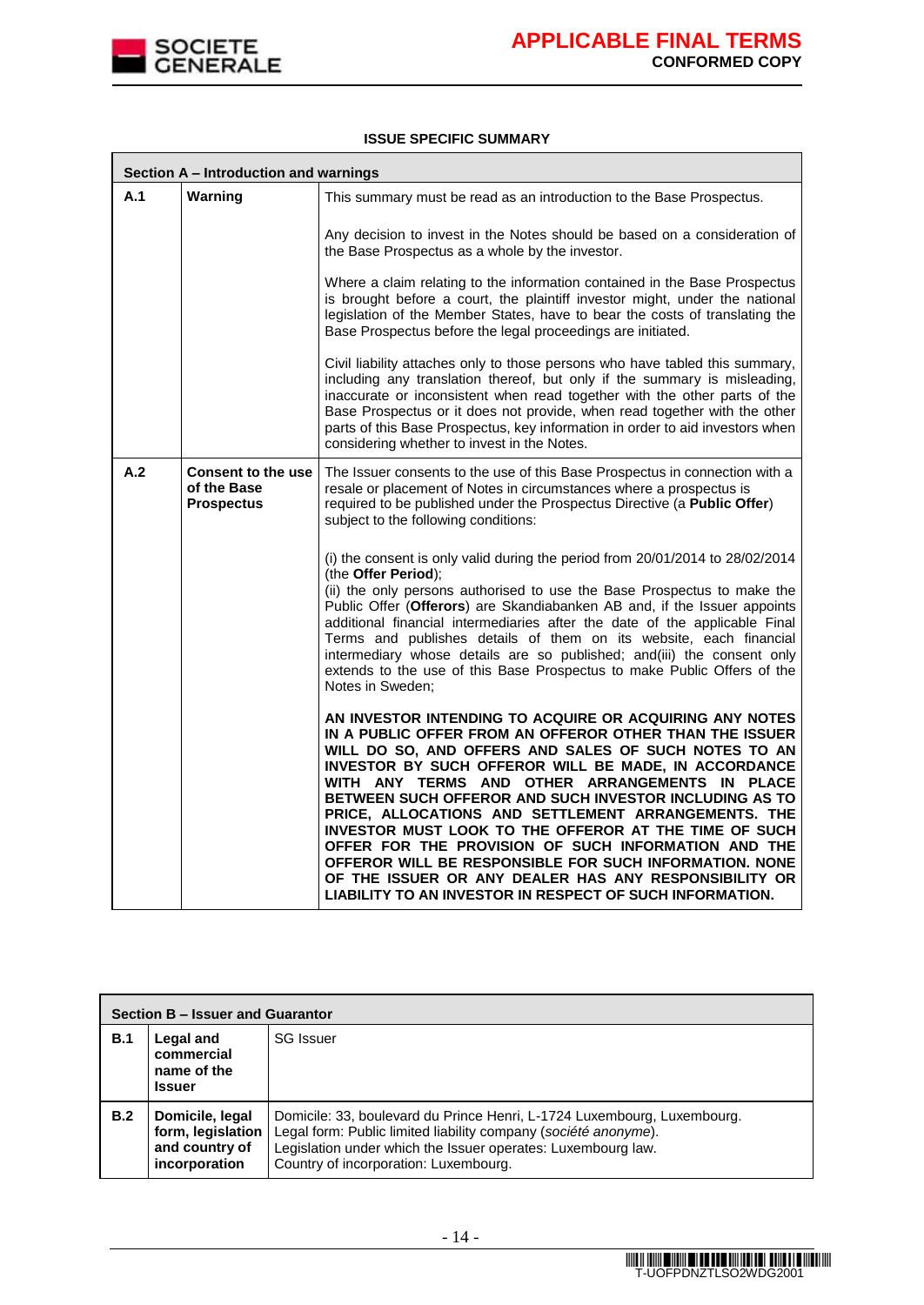

## **APPLICABLE FINAL TERMS CONFORMED COPY**

| B.4b        | <b>Known trends</b><br>affecting the<br><b>Issuer and the</b><br>industries in<br>which it<br>operates  | SG Issuer expects to continue its activity in accordance with its corporate objects over<br>the course of 2014. |                        |                |                                                                                                                                                            |                                                         |  |
|-------------|---------------------------------------------------------------------------------------------------------|-----------------------------------------------------------------------------------------------------------------|------------------------|----------------|------------------------------------------------------------------------------------------------------------------------------------------------------------|---------------------------------------------------------|--|
| B.5         | <b>Description of</b><br>the Issuer's<br>group and the<br>Issuer's<br>position within<br>the group      | SG Issuer is a subsidiary of the Société Générale Group and has no subsidiaries.                                |                        |                |                                                                                                                                                            |                                                         |  |
| <b>B.9</b>  | <b>Figure of profit</b><br>forecast or<br>estimate (if any)                                             |                                                                                                                 |                        |                | Not applicable. SG Issuer does not provide any figure of profit forecast or estimate.                                                                      |                                                         |  |
| <b>B.10</b> | Nature of any<br>qualifications in<br>the audit report<br>on the historical<br>financial<br>information | Not applicable. The audit reports do not include any qualification.                                             |                        |                |                                                                                                                                                            |                                                         |  |
| <b>B.12</b> | <b>Selected</b><br>historical key                                                                       |                                                                                                                 |                        |                |                                                                                                                                                            |                                                         |  |
|             | financial<br>information<br>regarding the<br><b>Issuer</b>                                              | (in $K \in \mathbb{R}$ )                                                                                        | June 30, 2013 December | 2012 (audited) | 31, June 30, 2012                                                                                                                                          | $\overline{31}$<br><b>December</b><br>2011<br>(audited) |  |
|             |                                                                                                         | Operating<br><b>Revenues</b>                                                                                    | 31 483                 | 6805           | 1 2 9 4                                                                                                                                                    | 19835                                                   |  |
|             |                                                                                                         | from 212<br>Profit<br>operations                                                                                |                        | 5 2 3 3        | 1303                                                                                                                                                       | 5 5 7 3                                                 |  |
|             |                                                                                                         | from 212<br>Profit<br>continuing<br>operations                                                                  |                        | 5 2 3 3        | 1303                                                                                                                                                       | 5 5 7 3                                                 |  |
|             |                                                                                                         | <b>Total Assets</b>                                                                                             | 10 048 496             | 447 087        | Ξ.                                                                                                                                                         | 69 028                                                  |  |
|             |                                                                                                         |                                                                                                                 |                        |                |                                                                                                                                                            |                                                         |  |
|             | <b>Material</b><br>adverse change<br>in the prospects<br>of the Issuer<br>since the date<br>of its last |                                                                                                                 |                        |                | There has been no material adverse change in the prospects of SG Issuer since the<br>date of its last audited financial statements dated 31 December 2012. |                                                         |  |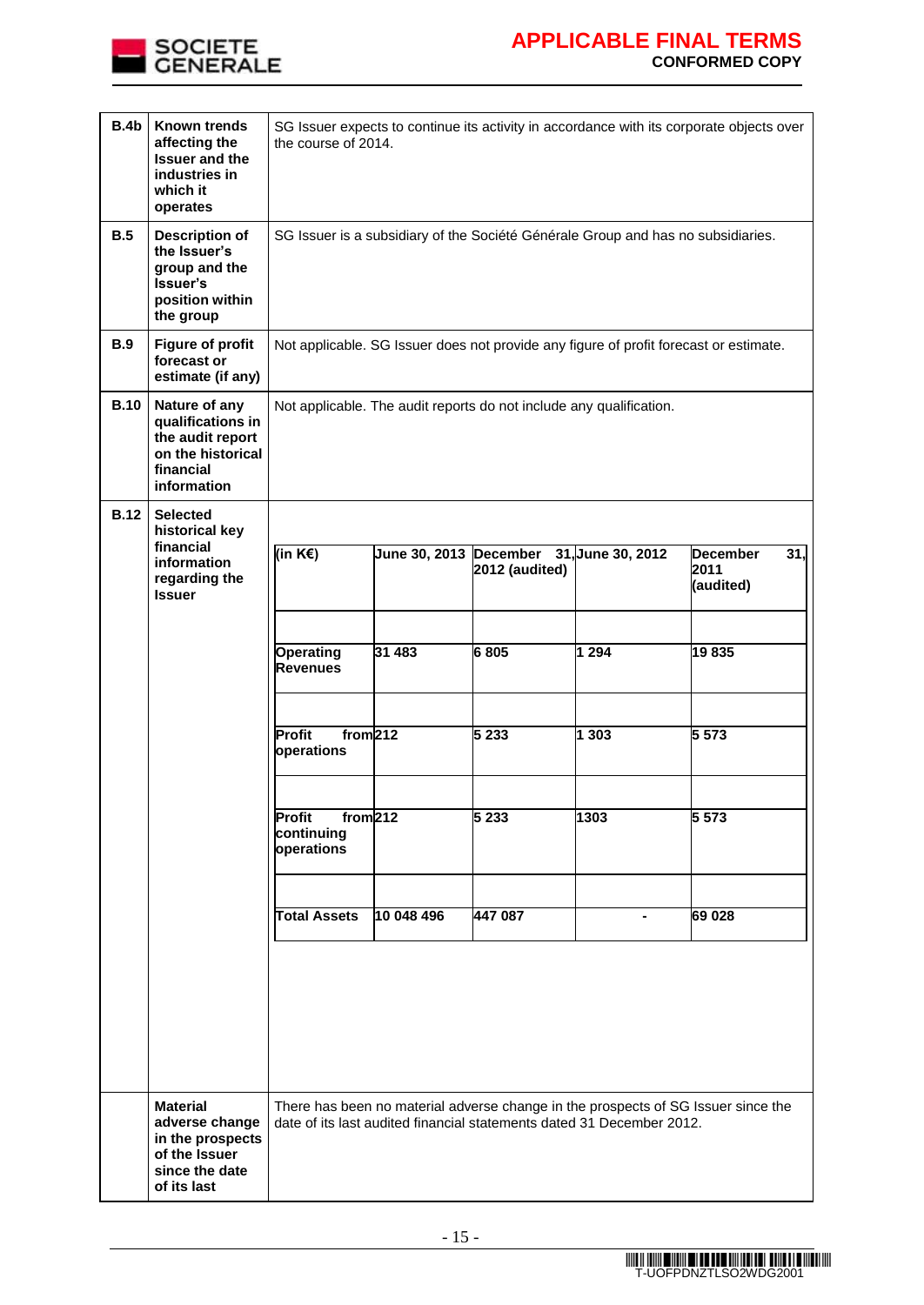

## **APPLICABLE FINAL TERMS CONFORMED COPY**

|             | published<br>audited<br>financial<br><b>statements</b>                                                                                                                    |                                                                                                                                                                                                                                                                                                                                                                                                                                                                                                                                                                                                                                                                                                                                                                             |
|-------------|---------------------------------------------------------------------------------------------------------------------------------------------------------------------------|-----------------------------------------------------------------------------------------------------------------------------------------------------------------------------------------------------------------------------------------------------------------------------------------------------------------------------------------------------------------------------------------------------------------------------------------------------------------------------------------------------------------------------------------------------------------------------------------------------------------------------------------------------------------------------------------------------------------------------------------------------------------------------|
|             | Significant<br>changes in the<br>financial or<br>trading position<br>subsequent to<br>the period<br>covered by the<br>historical<br>financial<br>information              | There have been no significant changes in the financial or trading position of SG<br>Issuer since the date of its last published financial statements dated 30 June 2013.                                                                                                                                                                                                                                                                                                                                                                                                                                                                                                                                                                                                   |
| <b>B.13</b> | <b>Recent events</b><br>particular to the<br><b>Issuer which</b><br>are to a material<br>extent relevant<br>to the<br>evaluation of<br>the Issuer's<br>solvency           | There have been no recent events particular to the Issuer which are to a material<br>extent relevant to the evaluation of each of the Issuers' solvency.                                                                                                                                                                                                                                                                                                                                                                                                                                                                                                                                                                                                                    |
| <b>B.14</b> | <b>Statement as to</b><br>whether the<br><b>Issuer is</b><br>dependent<br>upon other<br>entities within<br>the group                                                      | See Element B.5 above for the Issuers' position within the Group.<br>SG Issuer is dependent upon Société Générale Bank & Trust which is dependent<br>upon Société Générale within the Group.                                                                                                                                                                                                                                                                                                                                                                                                                                                                                                                                                                                |
| <b>B.15</b> | Issuer's<br>principal<br>activities                                                                                                                                       | SG Issuer is a finance company whose main business is raising debt to be on-lent to<br>Société Générale and other members of the Group.                                                                                                                                                                                                                                                                                                                                                                                                                                                                                                                                                                                                                                     |
| <b>B.16</b> | To the extent<br>known to the<br>Issuer, whether<br>the Issuer is<br>directly or<br>indirectly<br>owned or<br>controlled and<br>by whom, and<br>nature of such<br>control | SG Issuer is a 100 per cent. owned subsidiary of Société Générale Bank & Trust S.A.<br>which is a subsidiary of Société Générale and is a fully consolidated company.                                                                                                                                                                                                                                                                                                                                                                                                                                                                                                                                                                                                       |
| <b>B.17</b> | <b>Credit ratings</b><br>assigned to the<br><b>Issuer or its</b><br>debt securities                                                                                       | SG Issuer is not rated.<br>The Notes to be issued have not been rated.                                                                                                                                                                                                                                                                                                                                                                                                                                                                                                                                                                                                                                                                                                      |
| <b>B.18</b> | Nature and<br>scope of the<br>guarantee                                                                                                                                   | The due and punctual payment of any amounts due by SG Issuer in respect of the<br>Notes issued by SG Issuer will be unconditionally and irrevocably guaranteed by the<br>Guarantor as provided in the Guarantee provided that the Guarantee shall not apply<br>to any Series of Notes issued on or after the date of the Guarantee by SG Issuer to<br>the extent that, at the Issue Date of such Series of Notes, the sum of (A) the<br>Aggregate Nominal Amount of such Series of Notes and (B) the Aggregate Nominal<br>Amounts of each Series of Notes issued by the Issuers and outstanding on such Issue<br>Date, in each case, converted into Euro at the relevant spot rate of exchange on such<br>Issue Date, is equal to an amount which exceeds €125.000.000.000. |
| <b>B.19</b> | <b>Information</b><br>about the<br>guarantor as if                                                                                                                        | The information about Société Générale as if it were the Issuer of the same type of<br>Notes that is subject of the Guarantee is set out in accordance with the Elements B.1,<br>B.2, B.4b, B.5, B.9, B.10, B.12, B.13, B.14, B.15, B.16 and B.17 below, respectively:                                                                                                                                                                                                                                                                                                                                                                                                                                                                                                      |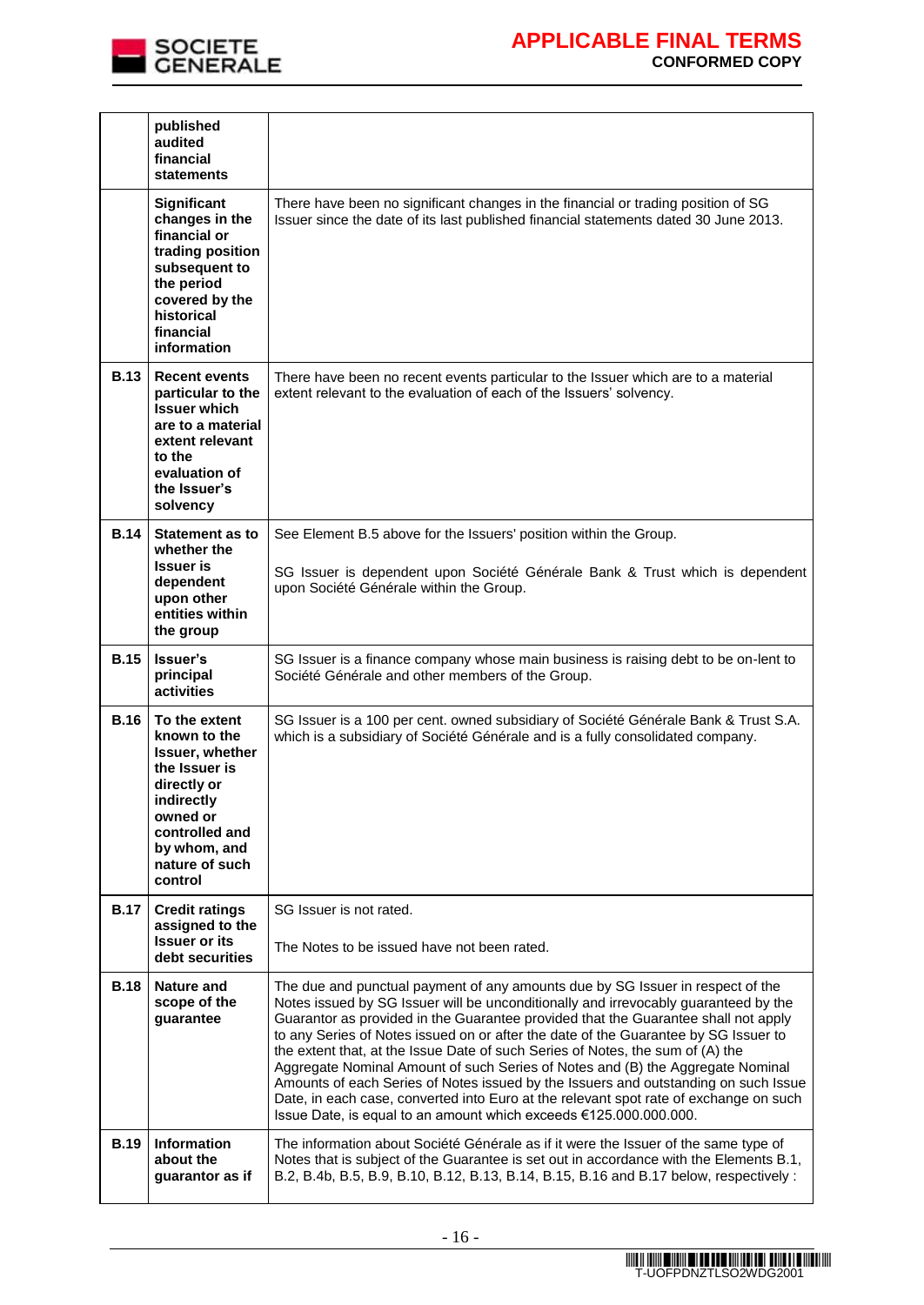

| it were the<br>issuer of the<br>same type of<br>security that is<br>subject of the<br>guarantee | B.1:<br>Société Générale<br>B.2:<br>Domicile: 29, boulevard Haussmann, 75009 Paris, France.<br>Legal form: Public limited company (société anonyme).<br>Legislation under which the Issuer operates: French law.<br>Country of incorporation: France.<br>B.4.b.<br>Significant but uneven deterioration in the global economic environment;<br>recommendation by the European Banking Authority to reach a Core Tier 1 of at least<br>9% under Basel 2.5 starting 30 June 2012; Vickers report in the United Kingdom<br>suggesting ringfencing retail banking activities within universal banks (issue which the<br>European Union will takeup in 2012); other topics being monitored by the Financial<br>Stability Council include harmonisation of accounting standards, compensation<br>practices, functioning of OTC derivative markets, among others. In the US, the Dodd-<br>Frank Act laid the foundation for systemic risk supervisions and oversight of certain<br>activities of Corporate and Investment Banks; a tax on financial transactions has been<br>introduced in 2012 in France.<br>$B.5$ :<br>Société Générale is the parent company of the Société Générale Group. The Société<br>Générale Group offers advisory and other services to individual customers,<br>companies and institutions as part of three main business lines: - Retail Banking in<br>France under Société Générale, Crédit du Nord and Boursorama brands; -<br>International Retail Banking, which is present in Central and Eastern Europe, Russia,<br>the Mediterranean Basin, Sub-Saharan Africa, Asia and in the French Overseas<br>territories; and - Corporate and Investment Banking with a broad range of expertise in<br>investment banking, finance and market activities<br>B.9.<br>Not applicable. Société Générale does not make any figure of profit forecast or<br>estimate<br>B.10: |                     |                                  |                     |                         |  |  |  |
|-------------------------------------------------------------------------------------------------|---------------------------------------------------------------------------------------------------------------------------------------------------------------------------------------------------------------------------------------------------------------------------------------------------------------------------------------------------------------------------------------------------------------------------------------------------------------------------------------------------------------------------------------------------------------------------------------------------------------------------------------------------------------------------------------------------------------------------------------------------------------------------------------------------------------------------------------------------------------------------------------------------------------------------------------------------------------------------------------------------------------------------------------------------------------------------------------------------------------------------------------------------------------------------------------------------------------------------------------------------------------------------------------------------------------------------------------------------------------------------------------------------------------------------------------------------------------------------------------------------------------------------------------------------------------------------------------------------------------------------------------------------------------------------------------------------------------------------------------------------------------------------------------------------------------------------------------------------------------------------------------------|---------------------|----------------------------------|---------------------|-------------------------|--|--|--|
|                                                                                                 | <b>B.12:</b>                                                                                                                                                                                                                                                                                                                                                                                                                                                                                                                                                                                                                                                                                                                                                                                                                                                                                                                                                                                                                                                                                                                                                                                                                                                                                                                                                                                                                                                                                                                                                                                                                                                                                                                                                                                                                                                                                | <b>Half</b><br>2013 | year Year ended Half<br>2012 (*) | 2012 (*)            | year Year ended<br>2011 |  |  |  |
|                                                                                                 | Results (in EUR M)                                                                                                                                                                                                                                                                                                                                                                                                                                                                                                                                                                                                                                                                                                                                                                                                                                                                                                                                                                                                                                                                                                                                                                                                                                                                                                                                                                                                                                                                                                                                                                                                                                                                                                                                                                                                                                                                          |                     |                                  |                     |                         |  |  |  |
|                                                                                                 | Net Banking Income                                                                                                                                                                                                                                                                                                                                                                                                                                                                                                                                                                                                                                                                                                                                                                                                                                                                                                                                                                                                                                                                                                                                                                                                                                                                                                                                                                                                                                                                                                                                                                                                                                                                                                                                                                                                                                                                          | 11,321              | 23,110                           | 12,583              | 25,636                  |  |  |  |
|                                                                                                 | Operating income                                                                                                                                                                                                                                                                                                                                                                                                                                                                                                                                                                                                                                                                                                                                                                                                                                                                                                                                                                                                                                                                                                                                                                                                                                                                                                                                                                                                                                                                                                                                                                                                                                                                                                                                                                                                                                                                            | 1,433               | 2,757                            | 2,548               | 4,270                   |  |  |  |
|                                                                                                 | Net income before non <sup>1,532</sup><br>controlling interests                                                                                                                                                                                                                                                                                                                                                                                                                                                                                                                                                                                                                                                                                                                                                                                                                                                                                                                                                                                                                                                                                                                                                                                                                                                                                                                                                                                                                                                                                                                                                                                                                                                                                                                                                                                                                             |                     | 1,224                            | $\overline{1,41}$ 1 | 2,788                   |  |  |  |
|                                                                                                 | Net income                                                                                                                                                                                                                                                                                                                                                                                                                                                                                                                                                                                                                                                                                                                                                                                                                                                                                                                                                                                                                                                                                                                                                                                                                                                                                                                                                                                                                                                                                                                                                                                                                                                                                                                                                                                                                                                                                  | 1,319               | 790                              | 1,171               | 2,385                   |  |  |  |
|                                                                                                 | <b>French Networks</b>                                                                                                                                                                                                                                                                                                                                                                                                                                                                                                                                                                                                                                                                                                                                                                                                                                                                                                                                                                                                                                                                                                                                                                                                                                                                                                                                                                                                                                                                                                                                                                                                                                                                                                                                                                                                                                                                      | 575                 | 1,291                            | 686                 | 1,428                   |  |  |  |
|                                                                                                 | International<br>Retail 138<br>Banking                                                                                                                                                                                                                                                                                                                                                                                                                                                                                                                                                                                                                                                                                                                                                                                                                                                                                                                                                                                                                                                                                                                                                                                                                                                                                                                                                                                                                                                                                                                                                                                                                                                                                                                                                                                                                                                      |                     | (51)                             | (186)               | 325                     |  |  |  |
|                                                                                                 | Corporate<br><b>Investment Banking</b>                                                                                                                                                                                                                                                                                                                                                                                                                                                                                                                                                                                                                                                                                                                                                                                                                                                                                                                                                                                                                                                                                                                                                                                                                                                                                                                                                                                                                                                                                                                                                                                                                                                                                                                                                                                                                                                      | and868              | $\overline{1,053}$               | 482                 | 635                     |  |  |  |
|                                                                                                 | Specialised<br>Financial <sub>389</sub><br>Services and Insurance                                                                                                                                                                                                                                                                                                                                                                                                                                                                                                                                                                                                                                                                                                                                                                                                                                                                                                                                                                                                                                                                                                                                                                                                                                                                                                                                                                                                                                                                                                                                                                                                                                                                                                                                                                                                                           |                     | 674                              | 330                 | 297                     |  |  |  |
|                                                                                                 | Private Banking, Global 157<br><b>Investment Management</b><br>and Services                                                                                                                                                                                                                                                                                                                                                                                                                                                                                                                                                                                                                                                                                                                                                                                                                                                                                                                                                                                                                                                                                                                                                                                                                                                                                                                                                                                                                                                                                                                                                                                                                                                                                                                                                                                                                 |                     | (293)                            | (48)                | 171                     |  |  |  |
|                                                                                                 | Corporate Centre                                                                                                                                                                                                                                                                                                                                                                                                                                                                                                                                                                                                                                                                                                                                                                                                                                                                                                                                                                                                                                                                                                                                                                                                                                                                                                                                                                                                                                                                                                                                                                                                                                                                                                                                                                                                                                                                            | (808)               | (1,884)                          | (93)                | (471)                   |  |  |  |
|                                                                                                 | Activity (in EUR bn)                                                                                                                                                                                                                                                                                                                                                                                                                                                                                                                                                                                                                                                                                                                                                                                                                                                                                                                                                                                                                                                                                                                                                                                                                                                                                                                                                                                                                                                                                                                                                                                                                                                                                                                                                                                                                                                                        |                     |                                  |                     |                         |  |  |  |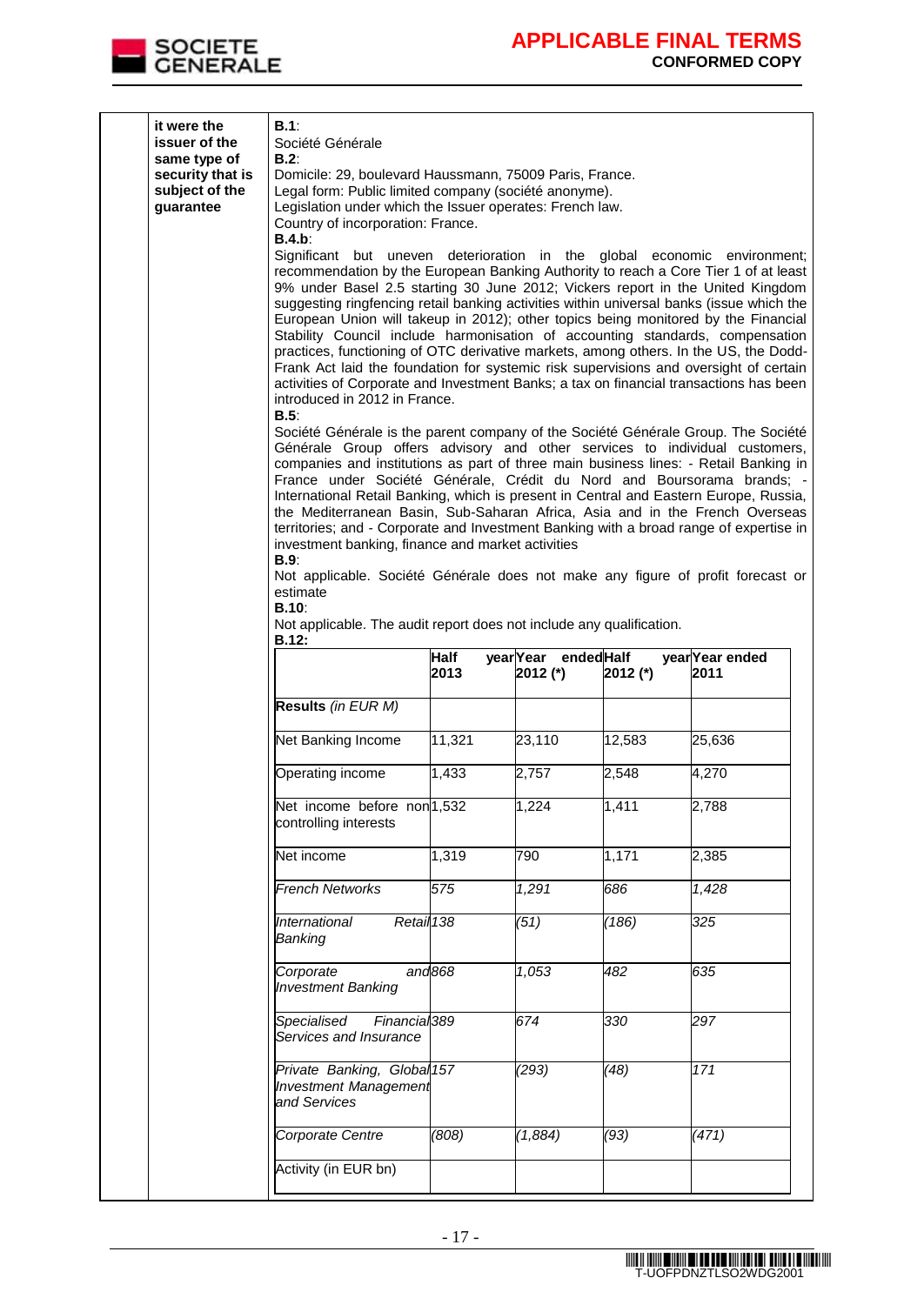

| Total<br>assets<br>liabilities                                                                                                                                                                                                                                                                                                                                                                                                                                                                                                                                                                                                                                                                                                                                                                                                                                                                                                                                                                                                                                                                                          | and 1,254.1 | 1,250.9 | 1,246.7 | 1,181.4 |  |
|-------------------------------------------------------------------------------------------------------------------------------------------------------------------------------------------------------------------------------------------------------------------------------------------------------------------------------------------------------------------------------------------------------------------------------------------------------------------------------------------------------------------------------------------------------------------------------------------------------------------------------------------------------------------------------------------------------------------------------------------------------------------------------------------------------------------------------------------------------------------------------------------------------------------------------------------------------------------------------------------------------------------------------------------------------------------------------------------------------------------------|-------------|---------|---------|---------|--|
| <b>Customer loans</b>                                                                                                                                                                                                                                                                                                                                                                                                                                                                                                                                                                                                                                                                                                                                                                                                                                                                                                                                                                                                                                                                                                   | 341.2       | 350.2   | 360.5   | 367.5   |  |
| Customer deposits                                                                                                                                                                                                                                                                                                                                                                                                                                                                                                                                                                                                                                                                                                                                                                                                                                                                                                                                                                                                                                                                                                       | 350.0       | 337.2   | 348.5   | 340.2   |  |
| billions<br>Equity<br>(in<br>Οl<br>euros)                                                                                                                                                                                                                                                                                                                                                                                                                                                                                                                                                                                                                                                                                                                                                                                                                                                                                                                                                                                                                                                                               |             |         |         |         |  |
| shareholders'49.4<br>Group<br>equity                                                                                                                                                                                                                                                                                                                                                                                                                                                                                                                                                                                                                                                                                                                                                                                                                                                                                                                                                                                                                                                                                    |             | 49.3    | 48.7    | 47.1    |  |
| consolidated <sub>53.3</sub><br>Total<br>equity                                                                                                                                                                                                                                                                                                                                                                                                                                                                                                                                                                                                                                                                                                                                                                                                                                                                                                                                                                                                                                                                         |             | 53.6    | 52.9    | 51.1    |  |
| $\overline{(*)}$ Items relating to the results for 2012 have been restated due to the implementation<br>of IAS (International Accounting Standard) 19: the change in accounting method<br>involves the adjustment of data for the previous year.                                                                                                                                                                                                                                                                                                                                                                                                                                                                                                                                                                                                                                                                                                                                                                                                                                                                        |             |         |         |         |  |
| There has been no material adverse change in the prospects of Société Générale and<br>its consolidated subsidiaries (taken as a whole) since the date of its last audited<br>financial statements dated 31 December 2012.<br>There have been no significant changes in the financial or trading position of Société<br>Générale and its consolidated subsidiaries (taken as a whole) since the date of its last<br>published financial statements dated 30 June 2013.<br>B.13:<br>There have been no recent events particular to Société Générale which are to a<br>material extent relevant to the evaluation of its solvency.<br>B.14:<br>See Element B.5 above for Société Générale's position within the Group.<br>Société Générale is the ultimate holding company of the Group. However, Société<br>Générale operates its own business; it does not act as a simple holding company vis-<br>à-vis its subsidiaries.<br>B.15:<br>The purpose of Société Générale is, under the conditions determined by the laws and<br>regulations applicable to credit institutions, to carry out with individuals and corporate |             |         |         |         |  |
| entities, in France or abroad:<br>• all banking transactions;<br>. all transactions related to banking operations, including in particular, investment<br>services or allied services as listed by Articles L. 321-1 and L. 321-2 of the French<br>Code monétaire et financier,<br>all acquisitions of interests in other companies.<br>Société Générale may also, on a regular basis, as defined in the conditions set by the<br>French Financial and Banking Regulation Committee, engage in all transactions other<br>than those mentioned above, including in particular insurance brokerage.<br>Generally, Société Générale may carry out, on its own behalf, on behalf of a third-<br>party or jointly, all financial, commercial, industrial, agricultural, movable property or<br>real property transactions, directly or indirectly related to the abovementioned<br>activities or likely to facilitate the accomplishment of such activities.                                                                                                                                                                 |             |         |         |         |  |
| B.16:<br>Société Générale is not owned or controlled by a parent company.<br><b>B.17:</b><br>Société Générale is rated A2 by Moody's Investors Services, A by Standard and                                                                                                                                                                                                                                                                                                                                                                                                                                                                                                                                                                                                                                                                                                                                                                                                                                                                                                                                              |             |         |         |         |  |
| Poor's and A by Fitch Ratings and AA (low) by DBRS.                                                                                                                                                                                                                                                                                                                                                                                                                                                                                                                                                                                                                                                                                                                                                                                                                                                                                                                                                                                                                                                                     |             |         |         |         |  |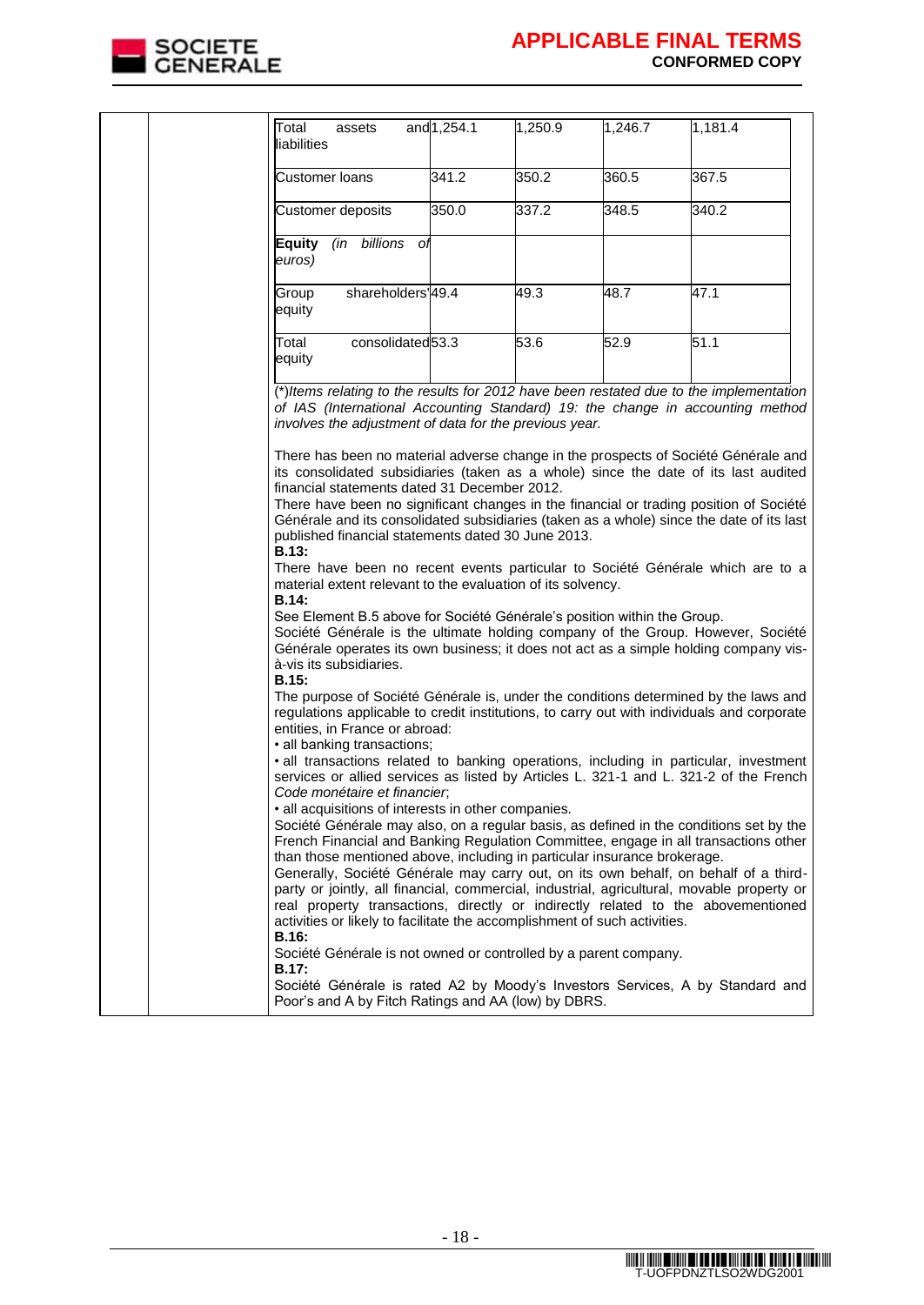

|     | <b>Section C - Securities</b>                                                                                                                                        |                                                                                                                                                                                                                                                                                                                                                                                                                                                     |                                                                                                                                                                                                                                                                                                                                                                                                                                                                                                                                                                                                                                                                                                                                                                                                                                                                                                                                                                                                                                                                                                                                                                                                                                                                                                                                                                                                                                                                                                                                                                                                                |  |  |  |  |
|-----|----------------------------------------------------------------------------------------------------------------------------------------------------------------------|-----------------------------------------------------------------------------------------------------------------------------------------------------------------------------------------------------------------------------------------------------------------------------------------------------------------------------------------------------------------------------------------------------------------------------------------------------|----------------------------------------------------------------------------------------------------------------------------------------------------------------------------------------------------------------------------------------------------------------------------------------------------------------------------------------------------------------------------------------------------------------------------------------------------------------------------------------------------------------------------------------------------------------------------------------------------------------------------------------------------------------------------------------------------------------------------------------------------------------------------------------------------------------------------------------------------------------------------------------------------------------------------------------------------------------------------------------------------------------------------------------------------------------------------------------------------------------------------------------------------------------------------------------------------------------------------------------------------------------------------------------------------------------------------------------------------------------------------------------------------------------------------------------------------------------------------------------------------------------------------------------------------------------------------------------------------------------|--|--|--|--|
| C.1 | Type and the<br>class of the<br>securities being                                                                                                                     | The Notes are: Index Linked Notes                                                                                                                                                                                                                                                                                                                                                                                                                   |                                                                                                                                                                                                                                                                                                                                                                                                                                                                                                                                                                                                                                                                                                                                                                                                                                                                                                                                                                                                                                                                                                                                                                                                                                                                                                                                                                                                                                                                                                                                                                                                                |  |  |  |  |
|     | offered and/or<br>admitted to<br>trading,<br>including any<br>security<br>identification<br>number                                                                   | <b>Clearing System(s):</b>                                                                                                                                                                                                                                                                                                                                                                                                                          | Swedish Central Security Depository &<br>Organisation<br>(Euroclear<br>Clearing<br>Sweden) identification number: 556112-<br>8074. The Issuer and the Issuer Agent<br>shall be entitled to obtain information<br>from registers maintained by Euroclear<br>Sweden for the purposes of performing<br>their obligations under the Notes.                                                                                                                                                                                                                                                                                                                                                                                                                                                                                                                                                                                                                                                                                                                                                                                                                                                                                                                                                                                                                                                                                                                                                                                                                                                                         |  |  |  |  |
|     |                                                                                                                                                                      | ISIN code: SE0005624749                                                                                                                                                                                                                                                                                                                                                                                                                             |                                                                                                                                                                                                                                                                                                                                                                                                                                                                                                                                                                                                                                                                                                                                                                                                                                                                                                                                                                                                                                                                                                                                                                                                                                                                                                                                                                                                                                                                                                                                                                                                                |  |  |  |  |
| C.2 | <b>Currency of the</b><br>securities issue                                                                                                                           | <b>Specified Currency or Currencies: SEK</b>                                                                                                                                                                                                                                                                                                                                                                                                        |                                                                                                                                                                                                                                                                                                                                                                                                                                                                                                                                                                                                                                                                                                                                                                                                                                                                                                                                                                                                                                                                                                                                                                                                                                                                                                                                                                                                                                                                                                                                                                                                                |  |  |  |  |
| C.5 | Any restrictions<br>on the free<br>transferability of<br>the securities                                                                                              | There is no restriction on the free transferability of the Notes, subject to selling and<br>transfer restrictions which may apply in certain jurisdictions.                                                                                                                                                                                                                                                                                         |                                                                                                                                                                                                                                                                                                                                                                                                                                                                                                                                                                                                                                                                                                                                                                                                                                                                                                                                                                                                                                                                                                                                                                                                                                                                                                                                                                                                                                                                                                                                                                                                                |  |  |  |  |
| C.8 | <b>Rights attached</b><br>to the securities,<br>including<br>ranking and<br>limitations to<br>those rights and<br>procedures for<br>the exercise of<br>those rights. | Ranking<br>unsubordinated obligations of the Issuers, present and future.<br><b>Events of Default</b><br>The terms of the Notes issued will contain the following events of default:<br>the delivery of Deliverable Assets deliverable in respect of the Notes; or<br>Conditions; or<br>full force and effect in respect of the Notes.<br><b>Governing law</b><br>Notes will be governed by, and shall be construed in accordance with Swedish law. | Unsecured Notes will be direct, unconditional, unsecured and unsubordinated<br>obligations of the Issuers and will rank pari passu without any preference among<br>themselves and (subject to such exceptions as from time to time exist under applicable<br>law) at least pari passu with all other outstanding direct, unconditional, unsecured and<br>- the Issuer is in default with respect to the payment of interest or principal when due or<br>- the Issuer is in default in the performance of any other obligation under the Terms and<br>- the Issuer institutes or has instituted against it by a regulator, supervisor or any similar<br>official with primary insolvency, rehabilitative or regulatory jurisdiction over it in the<br>jurisdiction of its incorporation or the jurisdiction of its head office, or the Issuer consents<br>to a proceeding seeking a judgment of insolvency or bankruptcy or any other relief<br>under any bankruptcy or insolvency law or other similar law affecting creditors' rights, or<br>the Issuer consents to a petition for its winding-up or liquidation by it or by such<br>regulator, supervisor or similar official, provided that proceedings instituted or petitions<br>presented by creditors and not consented to by the Issuer shall not constitute an Event<br>of Default; or the Guarantee ceases to be in full force and effect in respect of the Notes<br>or notice is given by the Guarantor which would cause the Guarantee to cease to be in<br>The Notes and any non-contractual obligations arising out of or in connection with the |  |  |  |  |
| C.9 | <b>Nominal interest</b><br>rate                                                                                                                                      | Not Applicable                                                                                                                                                                                                                                                                                                                                                                                                                                      |                                                                                                                                                                                                                                                                                                                                                                                                                                                                                                                                                                                                                                                                                                                                                                                                                                                                                                                                                                                                                                                                                                                                                                                                                                                                                                                                                                                                                                                                                                                                                                                                                |  |  |  |  |
|     | Date from which<br>interest<br>becomes<br>payable and due<br>dates for<br>interest                                                                                   | Not Applicable                                                                                                                                                                                                                                                                                                                                                                                                                                      |                                                                                                                                                                                                                                                                                                                                                                                                                                                                                                                                                                                                                                                                                                                                                                                                                                                                                                                                                                                                                                                                                                                                                                                                                                                                                                                                                                                                                                                                                                                                                                                                                |  |  |  |  |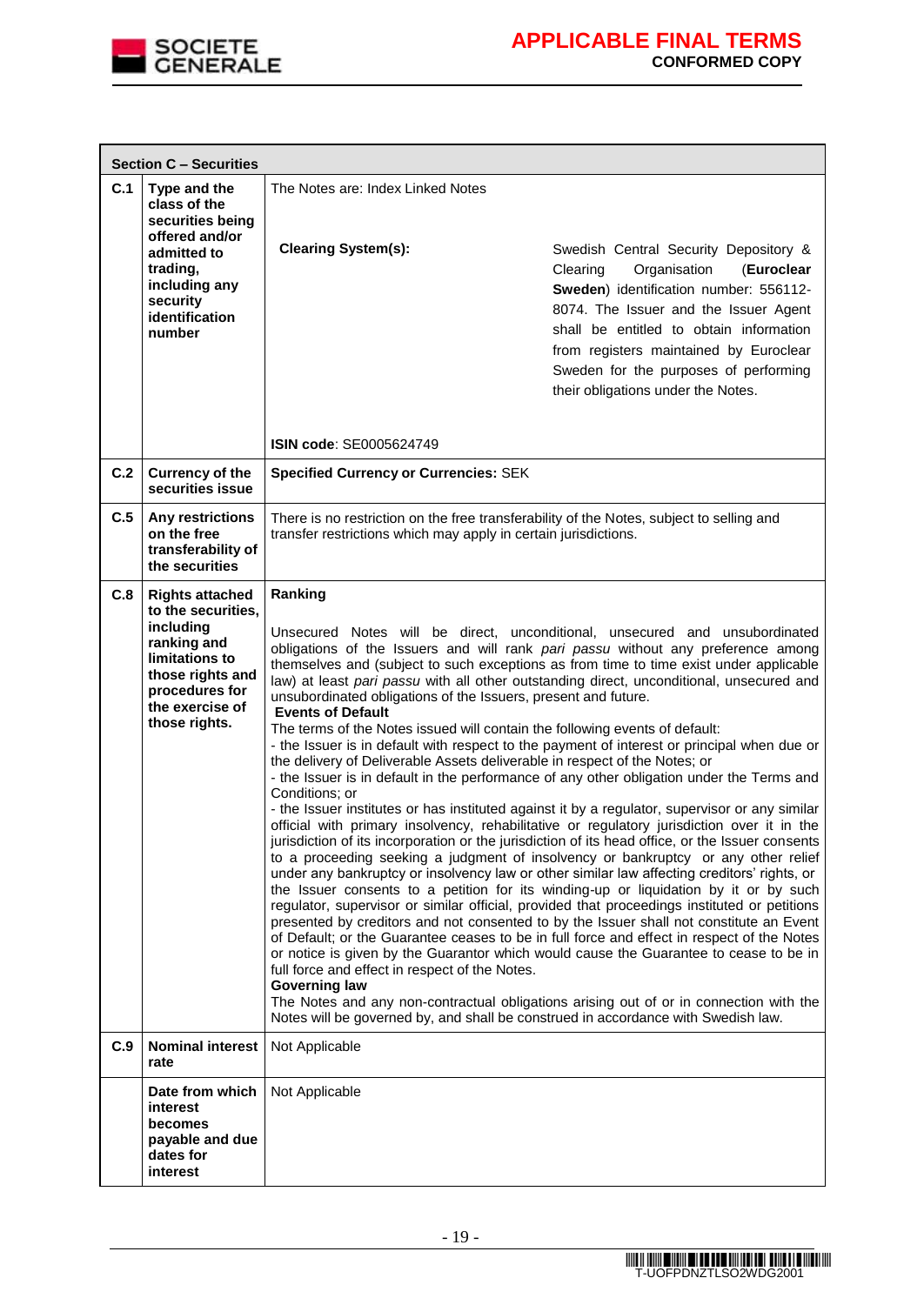

| Where rate is<br>not fixed,<br>description of<br>the underlying<br>on which it is<br>based                                                                                                                                                                                               | Not Applicable                                                                                                                                                                                                                                                                                                                                                                                                                                                                                                                                                                                                                                                                                                                                                                                                 |
|------------------------------------------------------------------------------------------------------------------------------------------------------------------------------------------------------------------------------------------------------------------------------------------|----------------------------------------------------------------------------------------------------------------------------------------------------------------------------------------------------------------------------------------------------------------------------------------------------------------------------------------------------------------------------------------------------------------------------------------------------------------------------------------------------------------------------------------------------------------------------------------------------------------------------------------------------------------------------------------------------------------------------------------------------------------------------------------------------------------|
| <b>Maturity date</b><br>and<br>arrangements<br>for amortisation<br>of the loan.<br>including the<br>repayment<br>procedures                                                                                                                                                              | 25/03/2019                                                                                                                                                                                                                                                                                                                                                                                                                                                                                                                                                                                                                                                                                                                                                                                                     |
| Indication of<br>yield                                                                                                                                                                                                                                                                   | Indication of Yield: Not Applicable                                                                                                                                                                                                                                                                                                                                                                                                                                                                                                                                                                                                                                                                                                                                                                            |
| Name of<br>representative<br>of debt security<br>holders                                                                                                                                                                                                                                 | Not Applicable                                                                                                                                                                                                                                                                                                                                                                                                                                                                                                                                                                                                                                                                                                                                                                                                 |
| C.10 Clear and<br>comprehensive<br>explanation to<br>help investors<br>understand how<br>the value of<br>their investment<br>is affected by<br>the value of the<br>underlying<br>instrument(s),<br>especially under<br>the<br>circumstances<br>when the risks<br>are most evident        | See Element C15 below                                                                                                                                                                                                                                                                                                                                                                                                                                                                                                                                                                                                                                                                                                                                                                                          |
| C.11 Whether the<br>securities<br>offered are or<br>will be the<br>object of an<br>application for<br>admission to<br>trading, with a<br>view to their<br>distribution in a<br>regulated<br>market or other<br>equivalent<br>markets with<br>indication of the<br>markets in<br>question | Application will be made for the Notes to be admitted to trading on the regulated market<br>of the Nasdaq OMX Stockholm AB, Sweden.                                                                                                                                                                                                                                                                                                                                                                                                                                                                                                                                                                                                                                                                            |
| C.15 How the value of<br>the investment<br>is affected by<br>the value of the<br>underlying<br>instrument(s),<br>unless the<br>securities have<br>a denomination                                                                                                                         | Under these Notes, the Noteholders are entitled to receive indexed coupons totally<br>linked to the performance of the Underlying(s) calculated on annual Valuation Dates, on<br>the basis of its initial level.At maturity, the Noteholders are entitled to receive an amount<br>totally linked to the performance of the Underlying(s). The actual redemption date of<br>these Notes is directly related to the performance of the Underlying(s): the better the<br>performance, the sooner the redemption date and conversely, the worse the<br>performance and the later the redemption date. The return depends upon the fact that<br>the performance of the Underlying(s) reaches or does not reach a pre-determined<br>threshold. Accordingly, a small downward or upward movement of the Underlying(s) |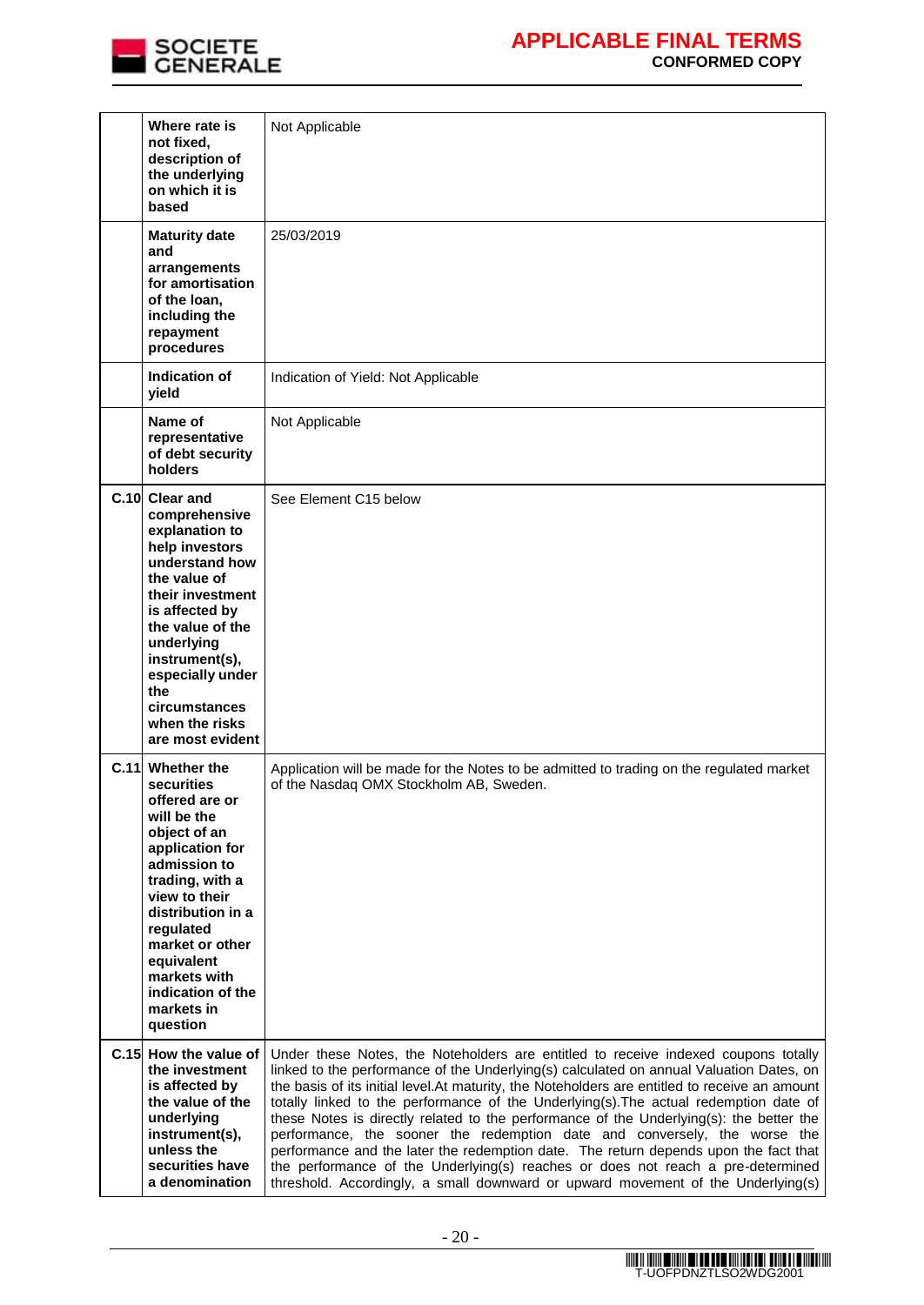

## **APPLICABLE FINAL TERMS CONFORMED COPY**

| of at least EUR<br>100,000.                                                                                                 | close to the threshold may result in a significantly larger increase or decrease of the<br>return of the Notes. Only the performance of the worst performing Underlying(s) will be<br>retained for the calculation of the performance. Accordingly, the Noteholders may not<br>benefit from the performances of the best performing Underlying(s). The return of these<br>Notes is linked to the performances of the Underlying(s) as calculated on pre-determined<br>Valuation Dates, and regardless of the level of such Underlying(s) between these dates.<br>As a result, the Closing Price of the Underlying(s) on these dates will affect the value of<br>the Notes more than any other single factor. Under these Notes, at maturity, the<br>Noteholders may not receive the amount initially invested. Noteholders are entitled to<br>receive a Final Redemption Amount which may, in case of an adverse evolution of the<br>Underlying(s) during the term of the Notes, be significantly lower than the amount per<br>Note initially invested.<br>Pursuant to the provisions of the applicable Additional Terms and Conditions, upon the<br>occurrence of certain events or adjustments, the Calculation Agent may decide an Early<br>Redemption of the Notes on the basis of Market Value. |
|-----------------------------------------------------------------------------------------------------------------------------|------------------------------------------------------------------------------------------------------------------------------------------------------------------------------------------------------------------------------------------------------------------------------------------------------------------------------------------------------------------------------------------------------------------------------------------------------------------------------------------------------------------------------------------------------------------------------------------------------------------------------------------------------------------------------------------------------------------------------------------------------------------------------------------------------------------------------------------------------------------------------------------------------------------------------------------------------------------------------------------------------------------------------------------------------------------------------------------------------------------------------------------------------------------------------------------------------------------------------------------------------------------------------------------------------|
| C.16 Expiration or<br>maturity date of<br>the derivative<br>securities - the<br>exercise date or<br>final reference<br>date | The maturity date of the Notes will be 25/03/2019, and the final reference date will be the<br>final valuation date.                                                                                                                                                                                                                                                                                                                                                                                                                                                                                                                                                                                                                                                                                                                                                                                                                                                                                                                                                                                                                                                                                                                                                                                 |
| C.17 Settlement<br>procedure of the<br>derivative<br>securities                                                             | Cash delivery                                                                                                                                                                                                                                                                                                                                                                                                                                                                                                                                                                                                                                                                                                                                                                                                                                                                                                                                                                                                                                                                                                                                                                                                                                                                                        |
| C.18 How the return<br>on derivative<br>securities takes<br>place                                                           | Pursuant to the provisions of the Additional Terms and Conditions relating to the<br>underlying asset(s) and upon the occurrence of certain extraordinary events and<br>adjustments affecting such underlying asset(s), the Calculation Agent may decide an<br>early redemption of the Notes on the basis of the Market Value.<br>The Notes will be redeemable at maturity and the Final Redemption Amount shall be<br>equal to Specified Denomination multiplied by the applicable formula The Notes will be<br>early redeemed automatically upon the occurrence of a trigger event and the Automatic<br>Early Redemption Amount shall be equal to Specified Denomination multiplied by the<br>applicable formula.                                                                                                                                                                                                                                                                                                                                                                                                                                                                                                                                                                                  |
| C.19 Exercise price<br>or final<br>reference price<br>of the<br>underlying                                                  | Final reference price: the value of the underlying asset(s) on the relevant valuation<br>date(s) for the redemption, subject to the occurrence of certain extraordinary events and<br>adjustments affecting such underlying asset(s).                                                                                                                                                                                                                                                                                                                                                                                                                                                                                                                                                                                                                                                                                                                                                                                                                                                                                                                                                                                                                                                                |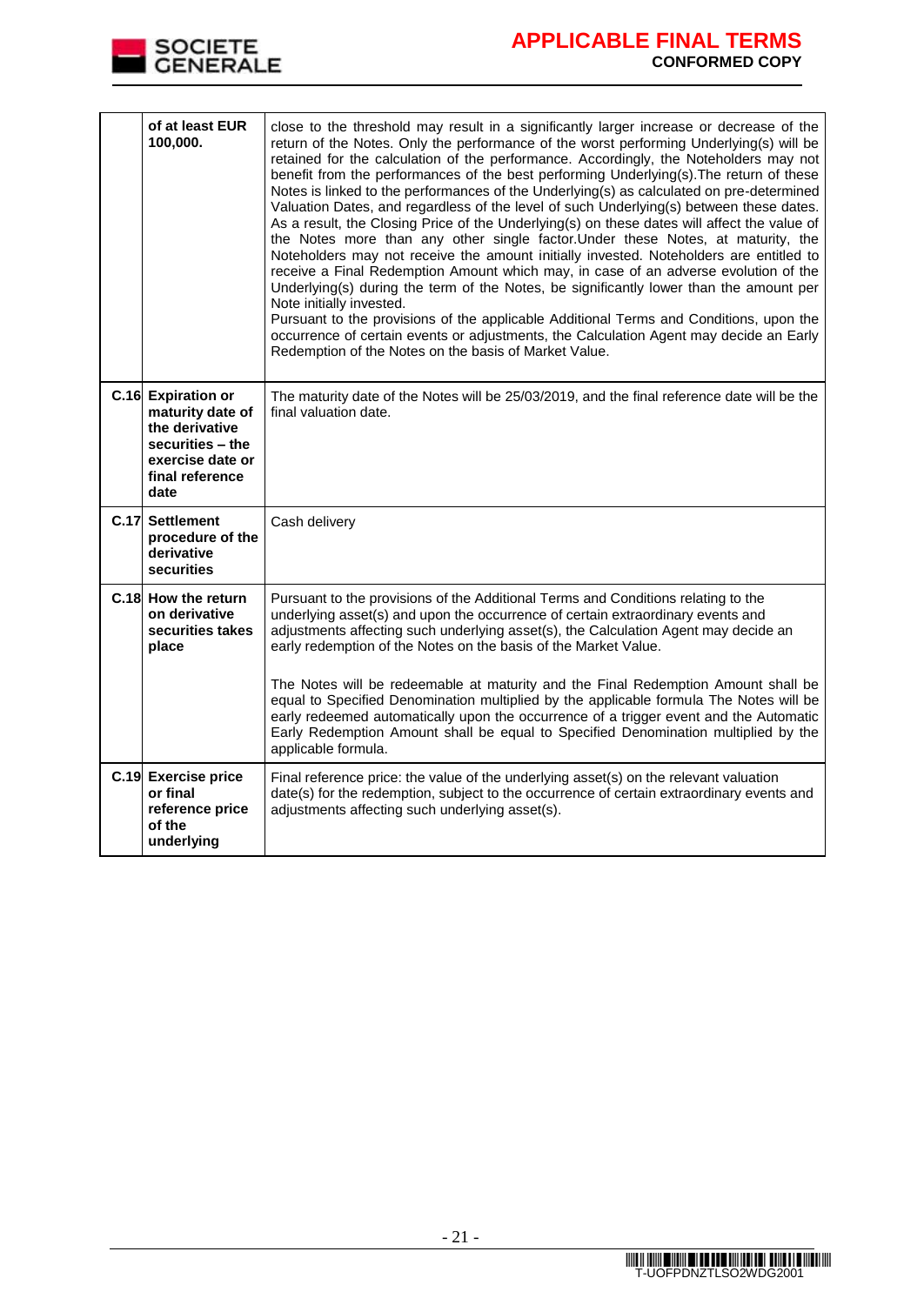

| C.20 Type of the                                                                                                                |   |                                                                    |                                  |                                                                                   |                                    |                                               |
|---------------------------------------------------------------------------------------------------------------------------------|---|--------------------------------------------------------------------|----------------------------------|-----------------------------------------------------------------------------------|------------------------------------|-----------------------------------------------|
| underlying and<br>where the<br>information on                                                                                   | k | Index Name                                                         | <b>Bloomberg</b> Index<br>Ticker | Sponsor                                                                           | Exchange Website                   |                                               |
| the underlying<br>can be found                                                                                                  |   | 1 FT-SE 100                                                        | <b>UKX</b>                       | <b>FINANCIAL</b><br>TIMES<br><b>AND LDN</b><br><b>STOCK</b><br><b>EXCH</b>        | London<br><b>Stock</b><br>Exchange | www.ft.com and<br>www.londonstockexchange.com |
|                                                                                                                                 | 2 | <b>FTSE/MIB</b><br><b>INDEX</b>                                    | <b>FTSEMIB</b>                   | <b>FINANCIAL</b><br><b>TIMES</b><br><b>AND LDN</b><br><b>STOCK</b><br><b>EXCH</b> | Borsa<br>Italiana                  | www.ftse.com                                  |
|                                                                                                                                 |   | $3$ RDX<br><b>RUSSIAN</b><br><b>DEPOSITARY</b><br><b>INDEX EUR</b> | <b>RDX</b>                       | <b>WIENER</b><br><b>BORSE AG</b>                                                  | London<br>Stock<br>Exchange        | www.indices.cc                                |
|                                                                                                                                 | 4 | <b>OMX</b><br>Stockholm 30<br>Index                                | <b>OMX</b>                       | Nasdaq<br><b>OMX</b><br>Group                                                     | <b>Stock</b><br>Exchange           | Stockholm   www.nasdaqomx.com                 |
| C.21 Indication of the<br>market where<br>the securities<br>will be traded<br>and for which<br>prospectus has<br>been published |   | See Element C.11 above.                                            |                                  |                                                                                   |                                    |                                               |

|     | <b>Section D - Risks</b>                                                         |                                                                                                                                                                                                                                                                                                                                                                                                                                                                                                                                                                                                                                                                                                                                                                                                                                                                                                                                                                                                                                                                                                                                                                                                                                                                                                                                                                                                                                                                                                                                                                                                                                                                                                                                                                                                                                   |  |  |  |  |  |  |
|-----|----------------------------------------------------------------------------------|-----------------------------------------------------------------------------------------------------------------------------------------------------------------------------------------------------------------------------------------------------------------------------------------------------------------------------------------------------------------------------------------------------------------------------------------------------------------------------------------------------------------------------------------------------------------------------------------------------------------------------------------------------------------------------------------------------------------------------------------------------------------------------------------------------------------------------------------------------------------------------------------------------------------------------------------------------------------------------------------------------------------------------------------------------------------------------------------------------------------------------------------------------------------------------------------------------------------------------------------------------------------------------------------------------------------------------------------------------------------------------------------------------------------------------------------------------------------------------------------------------------------------------------------------------------------------------------------------------------------------------------------------------------------------------------------------------------------------------------------------------------------------------------------------------------------------------------|--|--|--|--|--|--|
| D.2 | Key information on<br>the key risks that<br>are specific to the<br><b>Issuer</b> | The Group is exposed to the risks inherent in its core businesses.<br>The Group's risk management focuses on the following main categories of<br>risks, any of which could materially adversely affect the Group's business,<br>results of operations and financial condition:<br>Credit and counterparty risk (including country risk): risk of losses arising<br>from the inability of the Group's customers, issuers or other counterparties to<br>meet their financial commitments. Credit risk includes counterparty risk linked<br>to market transactions (replacement risk) and as well as securitisation<br>activities.<br><b>Market risk:</b> risk of a loss of value on financial instruments arising from<br>changes in market parameters, volatility of these parameters and correlations<br>between them.<br><b>Operational risks:</b> risk of losses or sanctions due to inadequacies or failures<br>in internal procedures or systems, human error or external events;<br>Structural interest and exchange rate risk: risk of loss or of write-downs in<br>the Group's assets arising from variations in interest or exchange rates.<br>Liquidity risk: risk of the Group not being able to meet its cash or collateral<br>requirements as they arise and at a reasonable cost.<br>The Guarantee constitutes a general and unsecured contractual obligation of<br>the Guarantor and no other person, any payments on the Notes are also<br>dependent on the creditworthiness of the Guarantor.<br>Prospective investors in Notes benefiting from the Guarantee should note that<br>the entitlement of the Noteholder will be limited to the sums obtained by<br>making a claim under the Guarantee, and the relevant provisions of the<br>Guarantee and, in relation to Secured Notes only, from the sums obtained |  |  |  |  |  |  |
|     |                                                                                  | following enforcement of the relevant Pledge Agreement.<br>The Guarantee is a payment guarantee only and not a guarantee of the<br>performance by the relevant Issuer or any of its other obligations under the<br>Notes benefiting from the Guarantee.                                                                                                                                                                                                                                                                                                                                                                                                                                                                                                                                                                                                                                                                                                                                                                                                                                                                                                                                                                                                                                                                                                                                                                                                                                                                                                                                                                                                                                                                                                                                                                           |  |  |  |  |  |  |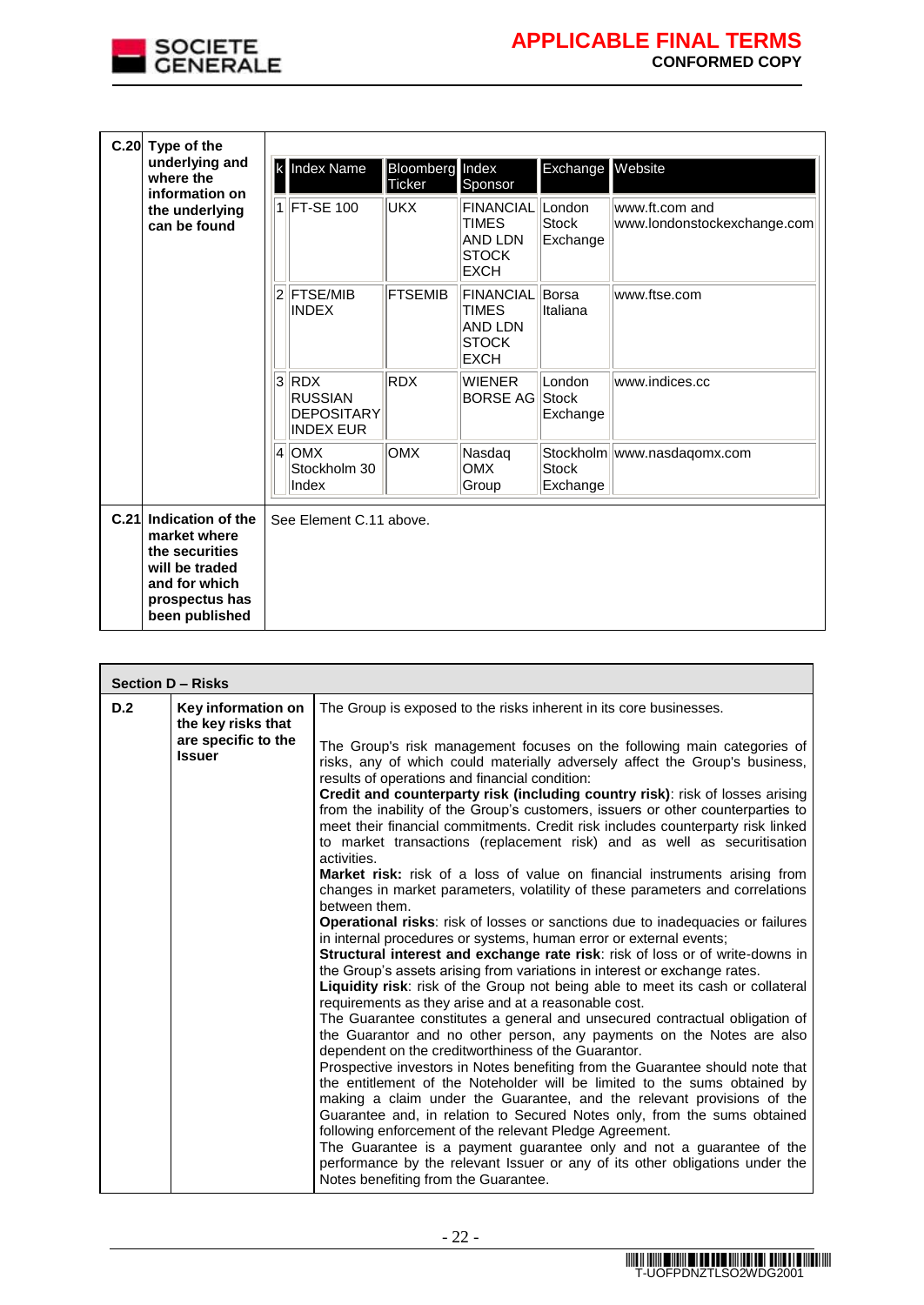

|     |                                                                               | The Guarantee may cover only part of the relevant Issuer's payment<br>obligations under the relevant Series of Notes. In such a case, Noteholders<br>may retain the risk that payments under the Notes are less than the amounts<br>due by the Issuer under the Notes.<br>Société Générale will act as issuer under the Programme, as the Guarantor of<br>the Notes issued by SG Issuer, SGA Société Générale Acceptance N.V. and<br>SG Option Europe and also as provider of hedging instruments to each Issuer.<br>As a result, investors will be exposed not only to the credit risk of the<br>Guarantor but also operational risks arising from the lack of independence of<br>the Guarantor, in assuming its duties and obligations as the Guarantor and<br>provider of the hedging instruments.<br>The potential conflicts of interests and operational risks arising from such lack<br>of independence are in part intended to be mitigated by the fact that different<br>divisions within the Guarantor will be responsible for implementing the<br>Guarantee and providing the hedging instruments and that each division is run<br>as a separate operational unit, segregated by Chinese walls (information<br>barriers) and run by different management teams.<br>The Issuers and the Guarantor and any of their subsidiaries and/or their<br>affiliates, in connection with their other business activities, may possess or<br>acquire material information about the underlying assets. Such activities and<br>information may cause consequences adverse to Noteholders.<br>The Issuers and the Guarantor and any of their subsidiaries and/or their<br>affiliates may act in other capacities with regard to the Notes, such as market<br>maker, calculation agent or agent. Therefore, a potential conflict of interests<br>may arise.<br>In connection with the offering of the Notes, the Issuers and the Guarantor<br>and/or their affiliates may enter into one or more hedging transaction(s) with<br>respect to a reference asset(s) or related derivatives, which may affect the<br>market price, liquidity or value of the Notes. |
|-----|-------------------------------------------------------------------------------|-----------------------------------------------------------------------------------------------------------------------------------------------------------------------------------------------------------------------------------------------------------------------------------------------------------------------------------------------------------------------------------------------------------------------------------------------------------------------------------------------------------------------------------------------------------------------------------------------------------------------------------------------------------------------------------------------------------------------------------------------------------------------------------------------------------------------------------------------------------------------------------------------------------------------------------------------------------------------------------------------------------------------------------------------------------------------------------------------------------------------------------------------------------------------------------------------------------------------------------------------------------------------------------------------------------------------------------------------------------------------------------------------------------------------------------------------------------------------------------------------------------------------------------------------------------------------------------------------------------------------------------------------------------------------------------------------------------------------------------------------------------------------------------------------------------------------------------------------------------------------------------------------------------------------------------------------------------------------------------------------------------------------------------------------------------------------------------------------------------------------------------------------------------|
| D.3 | Key information on<br>the key risks that<br>are specific to the<br>securities | The Notes provide for an automatic early redemption linked to a<br>$\bullet$<br>specific event. Therefore, the Noteholder will not participate in any<br>future performance of the underlying.<br>Payments (whether in respect of principal and/or interest and<br>٠<br>whether at maturity or otherwise) on Structured Notes are calculated<br>by reference to certain underlyings, the return of the Notes is based<br>on changes in the value of the underlying, which may fluctuate.<br>Potential investors should be aware that these Notes may be volatile<br>and that they may receive no interest and may lose all or a<br>substantial portion of their principal.<br>The interest rate or redemption amount of certain Notes may be<br>linked to the occurrence or non-occurrence of certain events which<br>are not connected with the Issuer or the Guarantor, such as credit,<br>price levels, weather or sports events, the occurrence of which is<br>beyond the control of the Issuer and the Guarantor and Noteholders<br>are exposed to the risk of such event occurring or not, as the case<br>may be.<br>The Terms and Conditions may include provisions under which upon<br>the occurrence of certain market disruptions delays in the settlement<br>of the Notes may be incurred or certain modifications be made to their<br>terms. Furthermore, an early termination of the Notes by the Issuer<br>may occur upon the occurrence of certain events.                                                                                                                                                                                                                                                                                                                                                                                                                                                                                                                                                                                                                                                                                 |
| D.6 | <b>Important warning</b><br>to the investor                                   | CERTAIN ISSUES OF NOTES MAY NOT BE SUITABLE INVESTMENTS<br>FOR ALL INVESTORS. NO INVESTOR SHOULD PURCHASE A NOTE<br>UNLESS SUCH INVESTOR UNDERSTANDS, AND IS ABLE TO BEAR THE<br>YIELD, MARKET LIQUIDITY, STRUCTURE, REDEMPTION AND OTHER<br><b>RISKS ASSOCIATED WITH THE NOTE.</b>                                                                                                                                                                                                                                                                                                                                                                                                                                                                                                                                                                                                                                                                                                                                                                                                                                                                                                                                                                                                                                                                                                                                                                                                                                                                                                                                                                                                                                                                                                                                                                                                                                                                                                                                                                                                                                                                       |
|     |                                                                               | INVESTORS COULD SUSTAIN AN ENTIRE LOSS OF THEIR INVESTMENT<br>AND SHOULD THEREFORE REACH AN INVESTMENT DECISION ON THE<br>NOTES ONLY AFTER CAREFUL CONSIDERATION WITH THEIR OWN<br>ADVISERS AS TO THE SUITABILITY OF THE PURCHASE IN LIGHT OF<br>THEIR PARTICULAR FINANCIAL CIRCUMSTANCES.                                                                                                                                                                                                                                                                                                                                                                                                                                                                                                                                                                                                                                                                                                                                                                                                                                                                                                                                                                                                                                                                                                                                                                                                                                                                                                                                                                                                                                                                                                                                                                                                                                                                                                                                                                                                                                                                |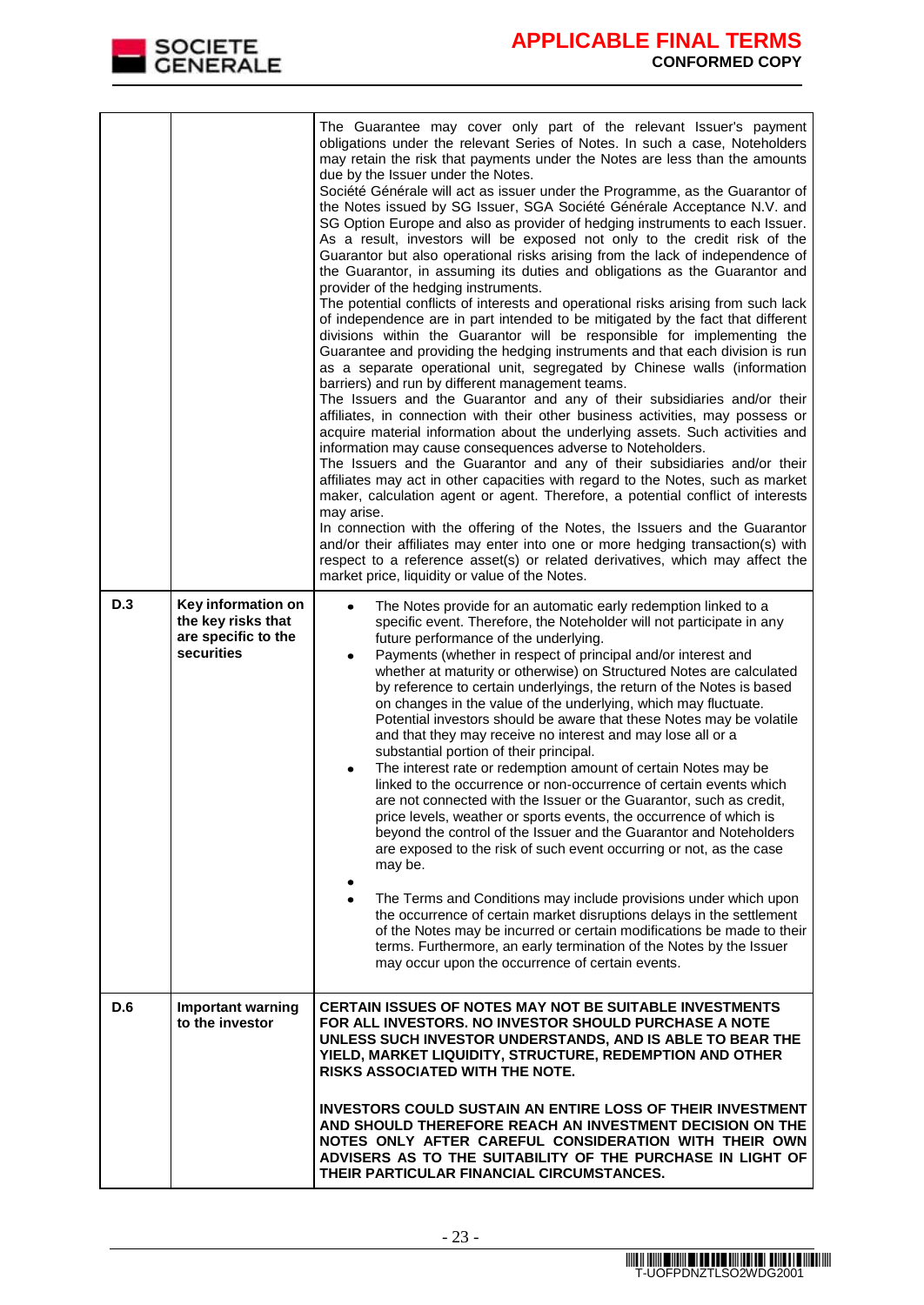

|       | Section E - Offer                                                                                                                 |                                                                                                                                                                               |                                                                                                                                                                                                                                                                                                                                                                                                 |  |  |  |  |
|-------|-----------------------------------------------------------------------------------------------------------------------------------|-------------------------------------------------------------------------------------------------------------------------------------------------------------------------------|-------------------------------------------------------------------------------------------------------------------------------------------------------------------------------------------------------------------------------------------------------------------------------------------------------------------------------------------------------------------------------------------------|--|--|--|--|
| E.2.b | <b>Reasons for the</b><br>offer and use of<br>proceeds when<br>different from<br>making profit<br>and/or hedging<br>certain risks | The net proceeds from each issue of Notes will be applied for the general<br>financing purposes of the Société Générale group of companies, which include<br>making a profit. |                                                                                                                                                                                                                                                                                                                                                                                                 |  |  |  |  |
| E.3   | Description of the<br>terms and                                                                                                   | Public Offer Jurisdiction(s)                                                                                                                                                  | Sweden                                                                                                                                                                                                                                                                                                                                                                                          |  |  |  |  |
|       | conditions of the<br>offer                                                                                                        | Offer Period:                                                                                                                                                                 | From 20/01/2014 to 28/02/2014                                                                                                                                                                                                                                                                                                                                                                   |  |  |  |  |
|       |                                                                                                                                   | Offer Price:                                                                                                                                                                  | The Notes will be offered at the<br>Issue Price increased by fees, if<br>any, as mentioned below.                                                                                                                                                                                                                                                                                               |  |  |  |  |
|       |                                                                                                                                   | Conditions to which the offer is<br>subject:                                                                                                                                  | Offers of the Notes are conditional<br>on their issue and, on any<br>additional conditions set out in the<br>standard terms of business of the<br>financial intermediaries, notified to<br>investors by such relevant financial<br>intermediaries.                                                                                                                                              |  |  |  |  |
|       |                                                                                                                                   |                                                                                                                                                                               | The Issuer reserves the right to<br>close the Offer Period prior to its<br>stated expiry for any reason.                                                                                                                                                                                                                                                                                        |  |  |  |  |
|       |                                                                                                                                   |                                                                                                                                                                               | The Issuer reserves the right to<br>withdraw the offer and cancel the<br>issuance of the Notes for any<br>reason at any time on or prior to<br>the Issue Date. For the avoidance<br>of doubt, if any application has<br>been made by a potential investor<br>and the Issuer exercises such right,<br>no potential investor shall be<br>entitled to subscribe or otherwise<br>acquire the Notes. |  |  |  |  |
|       |                                                                                                                                   | Description<br>οf<br>the<br>application<br>process:                                                                                                                           | The distribution activity will be<br>carried out in accordance with the<br>financial<br>intermediary's<br>usual<br>procedures. Prospective investors<br>will not be required to enter into<br>contractual<br>any<br>arrangements<br>directly with the Issuer in relation to<br>the subscription of the Notes.                                                                                   |  |  |  |  |
|       |                                                                                                                                   | Description of possibility to reduce<br>subscriptions<br>and<br>manner<br>for<br>refunding excess amount paid by<br>applicants:                                               | Not Applicable                                                                                                                                                                                                                                                                                                                                                                                  |  |  |  |  |
|       |                                                                                                                                   | minimum<br>and/or<br><b>Details</b><br>of<br>the<br>maximum amount of application:                                                                                            | Minimum amount of application :<br>SEK 10 000 (i.e. 1 Note)                                                                                                                                                                                                                                                                                                                                     |  |  |  |  |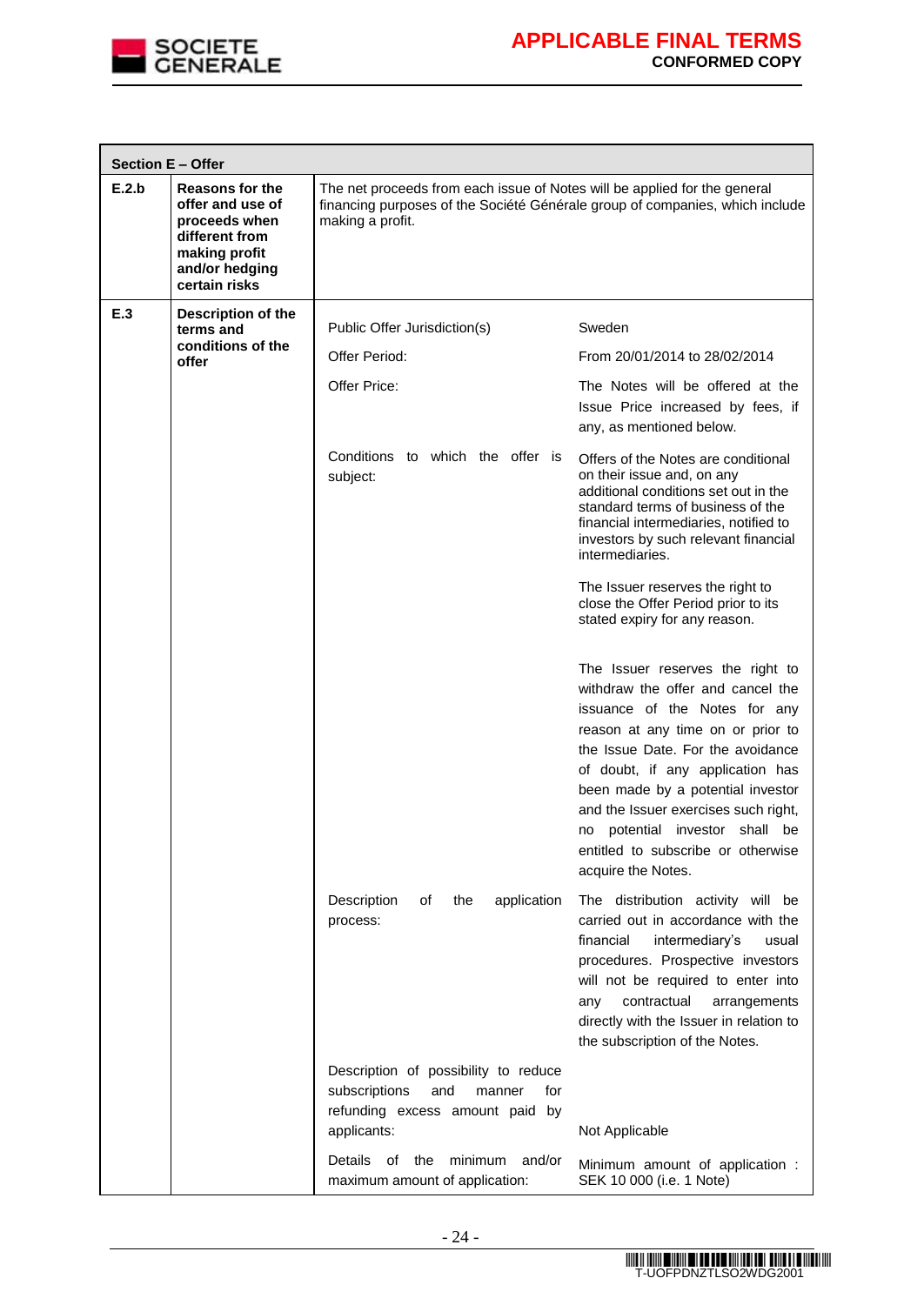

|  | Details of the method and time limits<br>for paying up and delivering the<br>Notes:                                                                         | The Notes will be issued on the<br>Issue Date against payment to the<br>Issuer of the net subscription<br>moneys. However, the settlement<br>and delivery of the Notes will be<br>through<br>executed<br>the<br>Dealer<br>mentioned above. Investors will be<br>notified by the relevant financial<br>intermediary of their allocations of<br><b>Notes</b><br>the<br>settlement<br>and<br>arrangements in respect thereof.                                                                                                            |
|--|-------------------------------------------------------------------------------------------------------------------------------------------------------------|---------------------------------------------------------------------------------------------------------------------------------------------------------------------------------------------------------------------------------------------------------------------------------------------------------------------------------------------------------------------------------------------------------------------------------------------------------------------------------------------------------------------------------------|
|  | Manner and date in which results of<br>the offer are to be made public:                                                                                     | Publication on the website of the<br>Issuer<br>(http://prospectus.socgen.com) and<br>in a daily newspaper of general<br>circulation in the relevant place(s)<br>of listing and/or public offer at the<br>end of the subscription period if<br>required by local regulation.                                                                                                                                                                                                                                                           |
|  | Procedure for exercise of any right of<br>pre-emption,<br>negotiability<br>οf<br>subscription rights and treatment of<br>subscription rights not exercised: | Not Applicable                                                                                                                                                                                                                                                                                                                                                                                                                                                                                                                        |
|  | Whether tranche(s) has/have been<br>reserved for certain countries:                                                                                         | Not Applicable                                                                                                                                                                                                                                                                                                                                                                                                                                                                                                                        |
|  | Process for notification to applicants<br>of the amount allotted and the<br>indication whether dealing may begin<br>before notification is made:            | Not Applicable                                                                                                                                                                                                                                                                                                                                                                                                                                                                                                                        |
|  | Amount of any expenses and taxes<br>specifically charged to the subscriber<br>or purchaser:                                                                 | Taxes charged in connection with<br>the subscription, transfer, purchase<br>or holding of the Notes must be<br>paid by the Noteholders<br>and<br>neither<br>the<br>the<br><b>Issuer</b><br>nor<br>Guarantor shall have any obligation<br>in relation thereto; in that respect,<br><b>Noteholders</b><br>shall<br>consult<br>professional<br>advisers<br>to<br>tax<br>determine<br>the<br>regime<br>tax<br>applicable to their own situation.<br>The Noteholders shall also consult<br>the Taxation section in the Base<br>Prospectus. |
|  |                                                                                                                                                             | Subscription fees or purchases<br>fees: up to 2% of Issue Price per<br>Note, paid by the purchaser to<br>Skandiabanken AB or an agent<br>appointed by Skandiabanken AB.                                                                                                                                                                                                                                                                                                                                                               |
|  | Name(s) and address(es), to the<br>extent known to the Issuer, of the                                                                                       | Skandiabanken AB<br>Lindhagensgatan 86, SE-106 55<br>Stockholm, Sweden                                                                                                                                                                                                                                                                                                                                                                                                                                                                |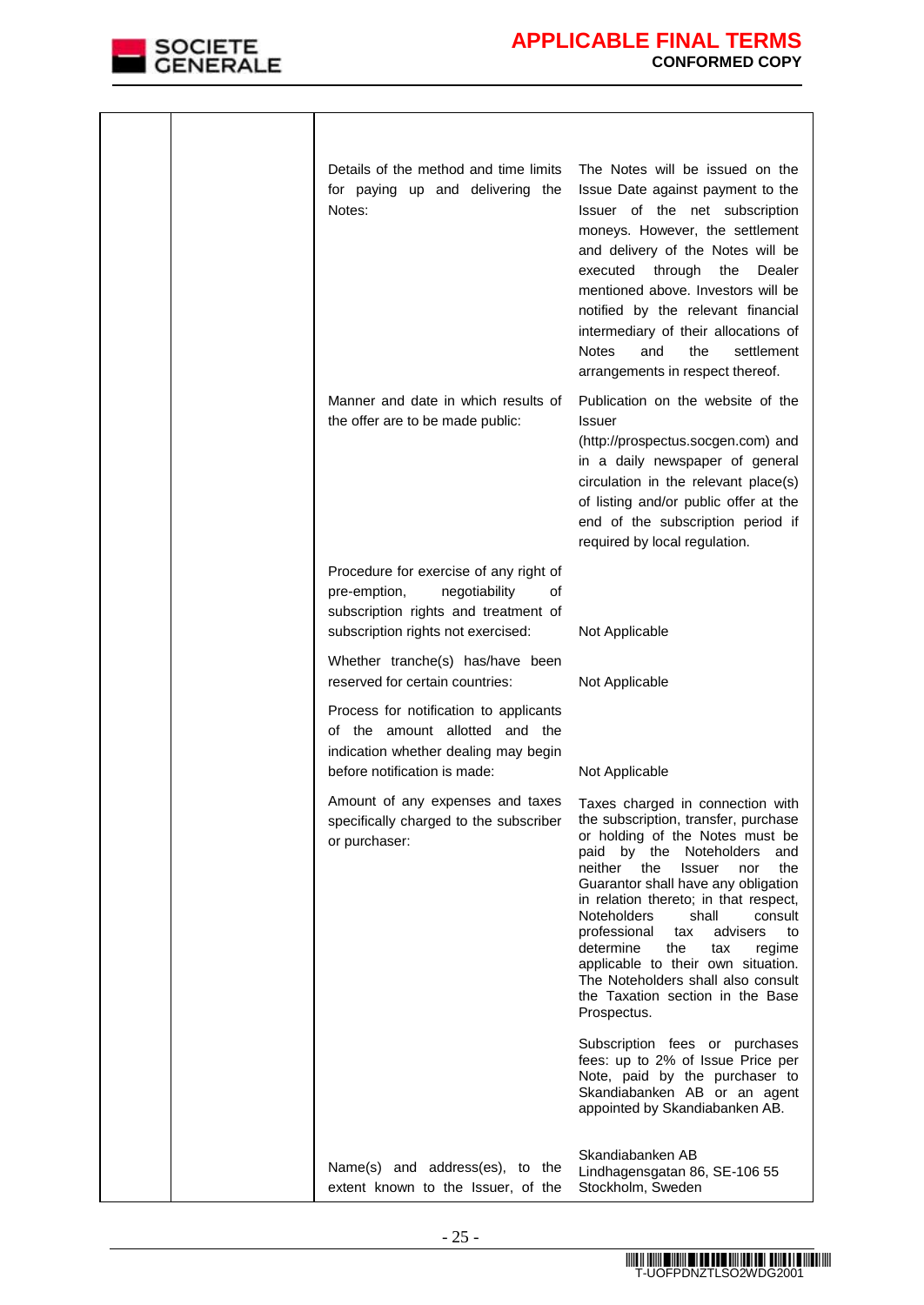

|     |                                                                                                                   | placers in the various countries<br>where the offer takes place:                                                                                                                                                                                                                                                                                                                                                                                                                                                                                                                                                                                                                                                                                   | financial<br>additional<br>And<br>any<br>intermediaries appointed by the<br>Issuer after the date of these<br>applicable Final Terms for whom<br>the Issuer publishes on its website<br>details<br>of<br>financial<br>each<br>intermediary. |  |  |  |  |
|-----|-------------------------------------------------------------------------------------------------------------------|----------------------------------------------------------------------------------------------------------------------------------------------------------------------------------------------------------------------------------------------------------------------------------------------------------------------------------------------------------------------------------------------------------------------------------------------------------------------------------------------------------------------------------------------------------------------------------------------------------------------------------------------------------------------------------------------------------------------------------------------------|---------------------------------------------------------------------------------------------------------------------------------------------------------------------------------------------------------------------------------------------|--|--|--|--|
| E.4 | Description of any<br>interest that is<br>material to the<br>issue/offer<br>including<br>conflicting<br>interests | Save for fees, if any, payable to the Dealer, and so far as the Issuer is aware,<br>no person involved in the issue of the Notes has an interest material to the<br>offer.<br>The Issuer and Société Générale expect to enter into hedging transactions in<br>order to hedge the Issuer's obligations under the Notes. Should any conflicts of<br>interest arise between (i) the responsibilities of Société Générale as<br>Calculation Agent for the Notes and (ii) the responsibilities of Société Générale<br>as counterparty to the above mentioned hedging transactions, the Issuer and<br>Société Générale hereby represent that such conflicts of interest will be<br>resolved in a manner which respects the interests of the Noteholders. |                                                                                                                                                                                                                                             |  |  |  |  |
| E.7 | <b>Estimated</b><br>expenses charged<br>to the investor by<br>the Issuer or the<br>offeror                        | Subscription fees or purchases fees: up to 2% of Issue Price per Note, paid by<br>the purchaser to Skandiabanken AB or an agent appointed by Skandiabanken<br>AB.                                                                                                                                                                                                                                                                                                                                                                                                                                                                                                                                                                                  |                                                                                                                                                                                                                                             |  |  |  |  |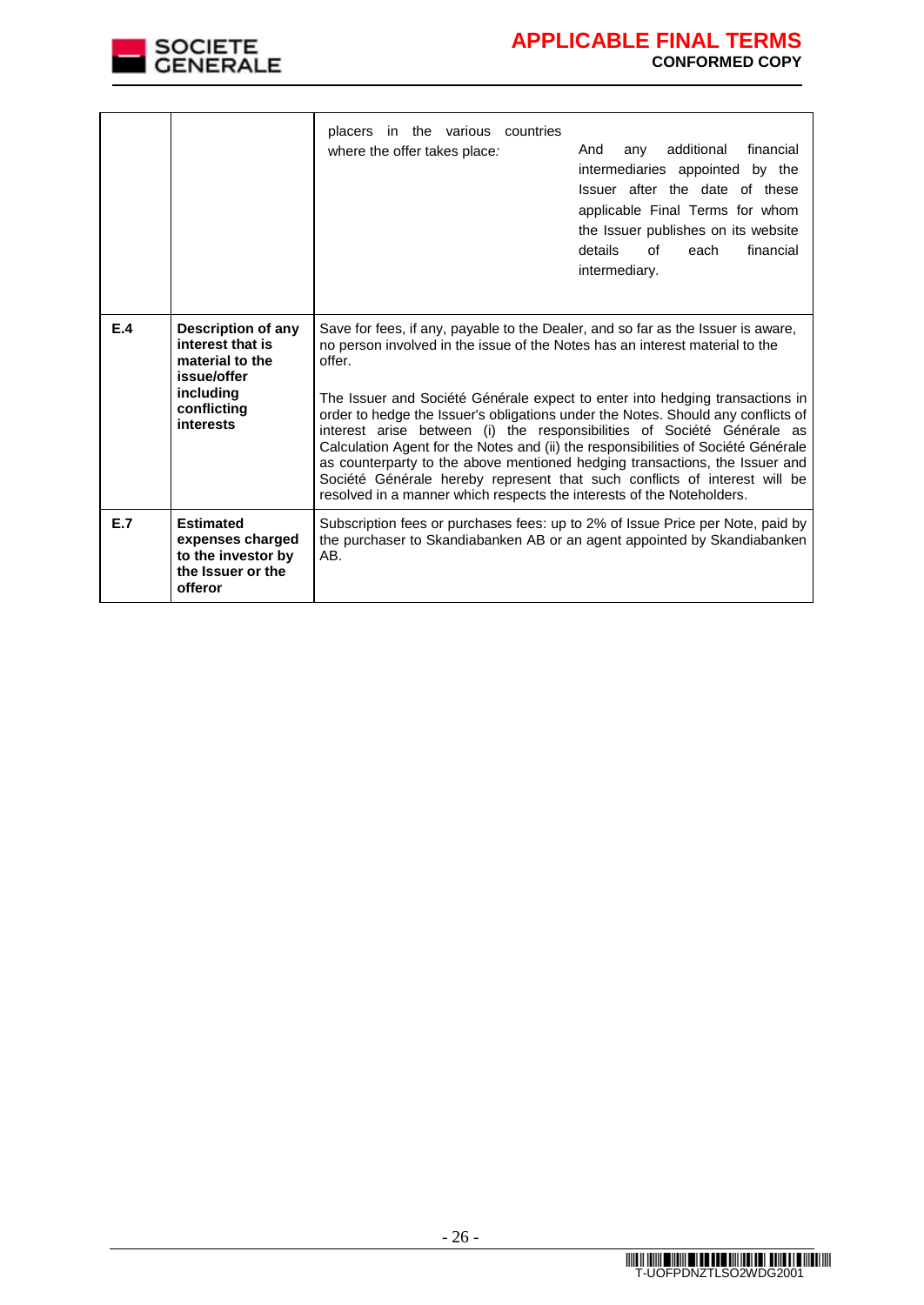# **ANNEX**

**ISSUE SPECIFIC SUMMARY** *(Swedish version)*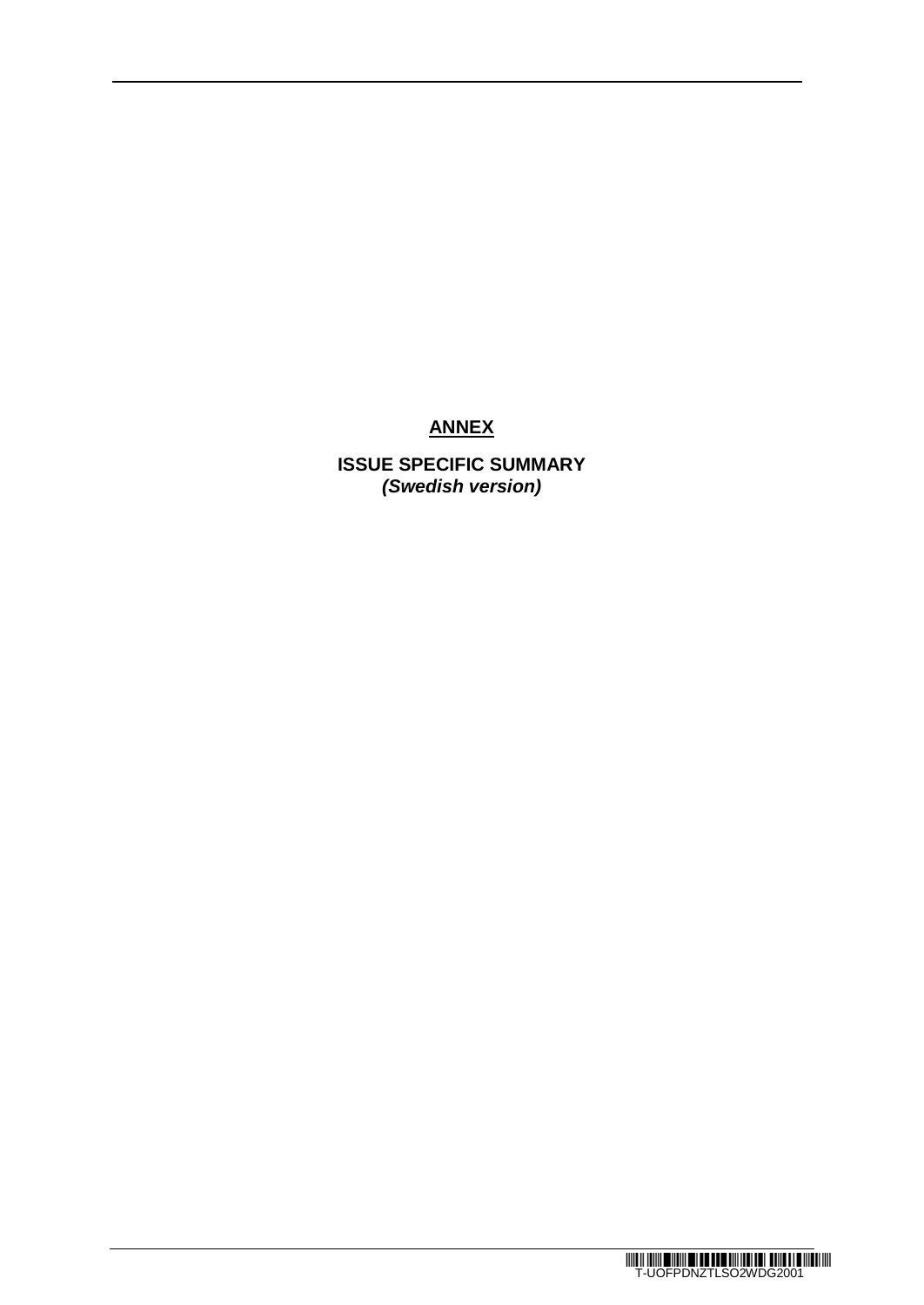### **EMISSIONSSPECIFIK SAMMANFATTNING**

|     | Avsnitt A - Introduktion och Varningar            |                                                                                                                                                                                                                                                                                                                                                                                                                                                                                                                                                                                                                                                                                                                                                                                                                     |
|-----|---------------------------------------------------|---------------------------------------------------------------------------------------------------------------------------------------------------------------------------------------------------------------------------------------------------------------------------------------------------------------------------------------------------------------------------------------------------------------------------------------------------------------------------------------------------------------------------------------------------------------------------------------------------------------------------------------------------------------------------------------------------------------------------------------------------------------------------------------------------------------------|
| A.1 | Varning                                           | Denna sammanfattning ska betraktas som en introduktion till Grundprospektet.                                                                                                                                                                                                                                                                                                                                                                                                                                                                                                                                                                                                                                                                                                                                        |
|     |                                                   | Varje beslut om att investera i Obligationerna skall baseras på en bedömning av detta<br>Grundprospekt i dess helhet från investerarens sida.                                                                                                                                                                                                                                                                                                                                                                                                                                                                                                                                                                                                                                                                       |
|     |                                                   | Om ett yrkande avseende uppgifterna i Grundprospektet anförs vid domstol kan den<br>investerare som är kärande i enlighet med medlemsstaternas nationella lagstiftning bli<br>tvungen att svara för kostnaderna för översättning av Grundprospektet innan de<br>rättsliga förfarandena inleds.                                                                                                                                                                                                                                                                                                                                                                                                                                                                                                                      |
|     |                                                   | Civilrättsligt ansvar kan endast åläggas de personer som lagt fram den här<br>sammanfattningen, inklusive översättningar därav, men endast om sammanfattningen<br>är vilseledande, felaktig eller oförenlig med de andra delarna av Grundprospektet eller<br>om den inte, tillsammans med andra delar av Grundprospektet, ger nyckelinformation<br>för att hjälpa investerare när de överväger att investera i Obligationerna.                                                                                                                                                                                                                                                                                                                                                                                      |
| A.2 | Samtycke till<br>användning av<br>Grundprospektet | Emittenten samtycker till användning av detta Grundprospekt i samband med<br>återförsäljning eller placering av Obligationerna i de fall där det krävs att ett prospekt<br>publiceras i enlighet med Prospektdirektivet (ett Erbjudande till allmänheten)<br>enlighet med följande villkor:                                                                                                                                                                                                                                                                                                                                                                                                                                                                                                                         |
|     |                                                   | samtycket<br>gäller<br>endast under perioden<br>20/01/2014 till<br>28/02/2014<br>(i)<br>(Erbjudandeperioden);                                                                                                                                                                                                                                                                                                                                                                                                                                                                                                                                                                                                                                                                                                       |
|     |                                                   | (ii) de personer som ges rätt att använda Grundprospektet för att göra det Offentliga<br>erbjudandet (Erbjudare) är Skandiabanken AB och, om Emittenten utser ytterligare<br>finansiella mellanhänder efter dagen för de tillämpliga Slutliga Villkoren och<br>offentliggör information om dessa på sin webbplats, varje finansiell mellanhand som<br>hr offenliggjorts på detta sätt; och                                                                                                                                                                                                                                                                                                                                                                                                                          |
|     |                                                   | (iii) samtycket omfattar endast användning av detta Grundprospekt för att göra<br>Publika Erbjudanden avseende Obligationerna i Sverige.                                                                                                                                                                                                                                                                                                                                                                                                                                                                                                                                                                                                                                                                            |
|     |                                                   | EN INVESTERARE SOM HAR FÖR AVSIKT ATT KÖPA, ELLER SOM KÖPER,<br>OBLIGATIONER I ETT OFFENTLIGT ERBJUDANDE FRÅN EN ERBJUDARE SOM<br>INTE ÄR EMITTENTEN, GÖR DET, OCH ALLA ERBJUDANDEN OCH ALL<br>FÖRSÄLJNING AV SÅDANA OBLIGATIONER TILL EN INVESTERARE AV EN<br>SÅDAN ERBJUDARE SKER OCKSÅ, I ENLIGHET MED DE VILLKOR OCH<br>ANDRA AVTAL SOM RÅDER MELLAN DENNA ERBJUDARE<br><b>OCH</b><br>INVESTERARE, VILKET ÄVEN OMFATTAR PRIS, FÖRDELNING<br><b>OCH</b><br>AVVECKLINGSARRANGEMANG. INVESTERARE SKA VÄNDA SIG TILL<br>ERBJUDAREN NÄR DETTA ERBJUDANDE GÖRS FÖR ATT BEGÄRA DENNA<br>TYP AV INFORMATION OCH ERBJUDAREN ANSVARAR FÖR ATT<br>TILLHANDAHÅLLA SÅDAN INFORMATION. EMITTENTEN ELLER EVENTUELLA<br>MÄKLARE HAR INGET ANSVAR ELLER SKYLDIGHETER GENTEMOT NÅGRA<br>INVESTERARE VAD GÄLLER SÅDAN INFORMATION. |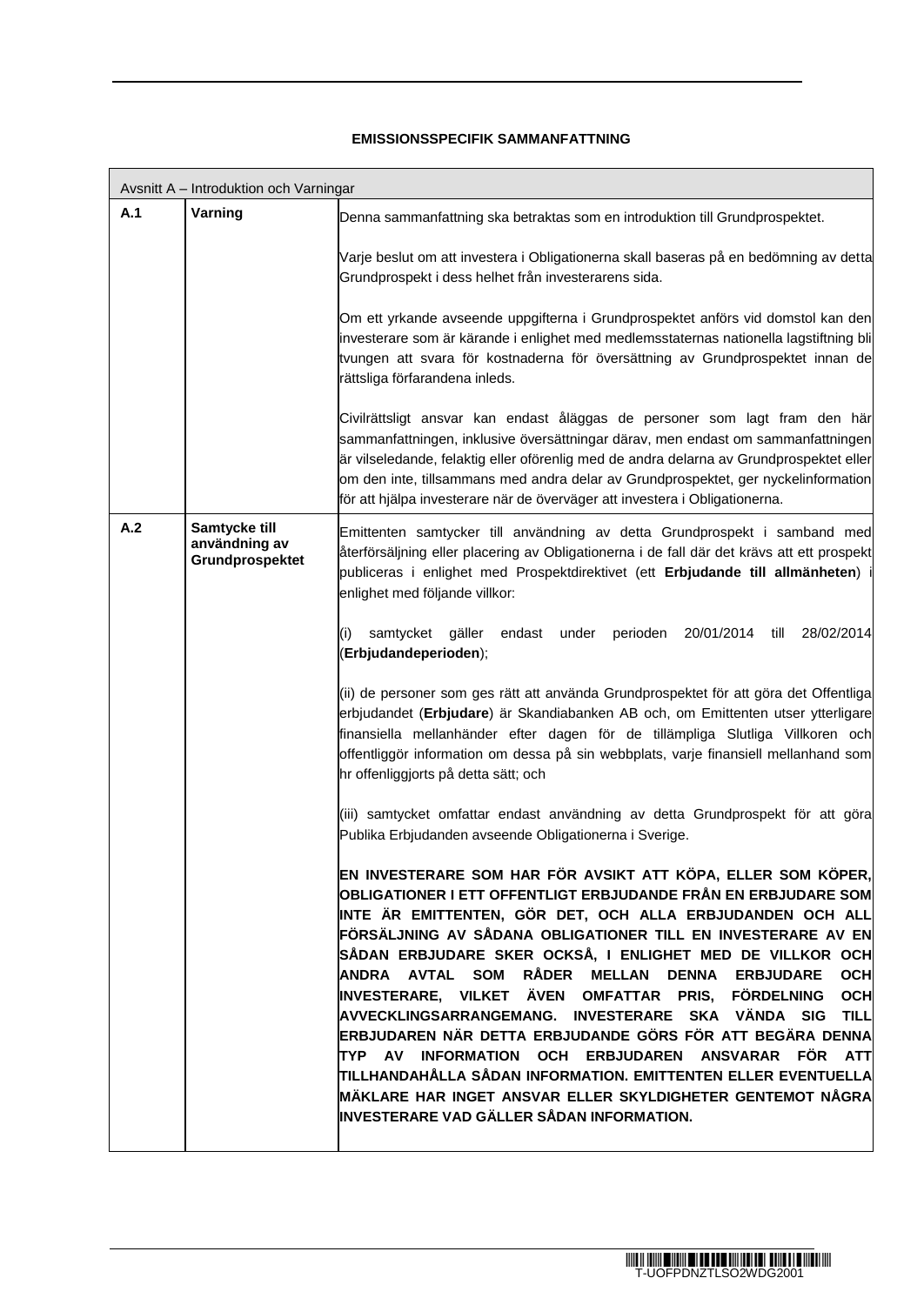|      | Avsnitt B - Emittenter och garantigivare                                                                                                                       |                                                                                                                                                                                                                                             |                                                                                    |         |         |                                                                                                                                                                            |  |
|------|----------------------------------------------------------------------------------------------------------------------------------------------------------------|---------------------------------------------------------------------------------------------------------------------------------------------------------------------------------------------------------------------------------------------|------------------------------------------------------------------------------------|---------|---------|----------------------------------------------------------------------------------------------------------------------------------------------------------------------------|--|
| B.1  | <b>Emittentens</b><br>registrerade firma och<br>handelsbeteckning                                                                                              | <b>SG Issuer</b>                                                                                                                                                                                                                            |                                                                                    |         |         |                                                                                                                                                                            |  |
| B.2  | Säte, bolagsform,<br>lagstiftning och land i<br>vilket bolaget bildades                                                                                        | Säte: 33, boulevard Prince Henri, L-1724 Luxemburg, Luxemburg.<br>Bolagsform: Publikt aktiebolag (société anonyme).<br>Lagstiftning som tillämpas för Emittentens verksamhet: Luxemburgs lag.<br>Land i vilket bolaget bildades: Luxemburg. |                                                                                    |         |         |                                                                                                                                                                            |  |
| B.4b | Kända trender som<br>påverkar Emittenten<br>och alla branscher där<br>denne är verksam                                                                         | SG Issuer förväntar sig kunna fortsätta sin verksamhet i enlighet med sina affärsmål<br>under år 2014.                                                                                                                                      |                                                                                    |         |         |                                                                                                                                                                            |  |
| B.5  | Beskrivning av den<br>koncern Emittenten<br>tillhör och Emittentens<br>ställning inom denna                                                                    |                                                                                                                                                                                                                                             | SG Issuer är ett dotterbolag till Société Générale Group och har inga dotterbolag. |         |         |                                                                                                                                                                            |  |
| B.9  | Uppgift om förväntat<br>eller beräknat resultat                                                                                                                | uppskattning.                                                                                                                                                                                                                               |                                                                                    |         |         | Ej tillämpligt. SG Issuer tillhandahåller inte någon siffra avseende resultatprognos eller -                                                                               |  |
| B.10 | <b>Beskrivning av typen</b><br>av eventuella<br>anmärkningar i<br>revisionsberättelsen<br>om den historiska<br>finansiella<br>informationen                    | Ej tillämpligt. Revisionsberättelsen innehåller inga anmärkningar.                                                                                                                                                                          |                                                                                    |         |         |                                                                                                                                                                            |  |
|      | <b>B.12 Utvald väsentlig</b><br>historisk finansiell<br>information om<br><b>Emittenten</b>                                                                    | december30 juni 2012<br>(i tusental, €)<br>30 juni 2013<br>31<br>31<br>december<br>2012<br>2011<br>(reviderat)<br>(reviderat)                                                                                                               |                                                                                    |         |         |                                                                                                                                                                            |  |
|      |                                                                                                                                                                | Rörelseintäkter31 483                                                                                                                                                                                                                       |                                                                                    | 6805    | 1 2 9 4 | 19835                                                                                                                                                                      |  |
|      |                                                                                                                                                                | Rörelseresultat212                                                                                                                                                                                                                          |                                                                                    | 5 2 3 3 | 1 303   | 5 5 7 3                                                                                                                                                                    |  |
|      |                                                                                                                                                                | från <sub>212</sub><br>Resultat<br>kvarvarande<br>verksamhet                                                                                                                                                                                |                                                                                    | 5 2 3 3 | 1303    | 5 5 7 3                                                                                                                                                                    |  |
|      |                                                                                                                                                                | Totala<br>tillgångar                                                                                                                                                                                                                        | 10 048 496                                                                         | 447 087 |         | 69 028                                                                                                                                                                     |  |
|      | Väsentliga negativa<br>förändringar som har<br>ägt rum i Emittentens<br>framtidsutsikter sedan<br>den senast<br>offentliggjorda<br>reviderade<br>redovisningen | 2012.                                                                                                                                                                                                                                       |                                                                                    |         |         | Inga väsentliga negativa förändringar har ägt rum i framtidsutsikterna för SG Issuer<br>sedan den senast offentliggjorda reviderade redovisningen, daterad den 31 december |  |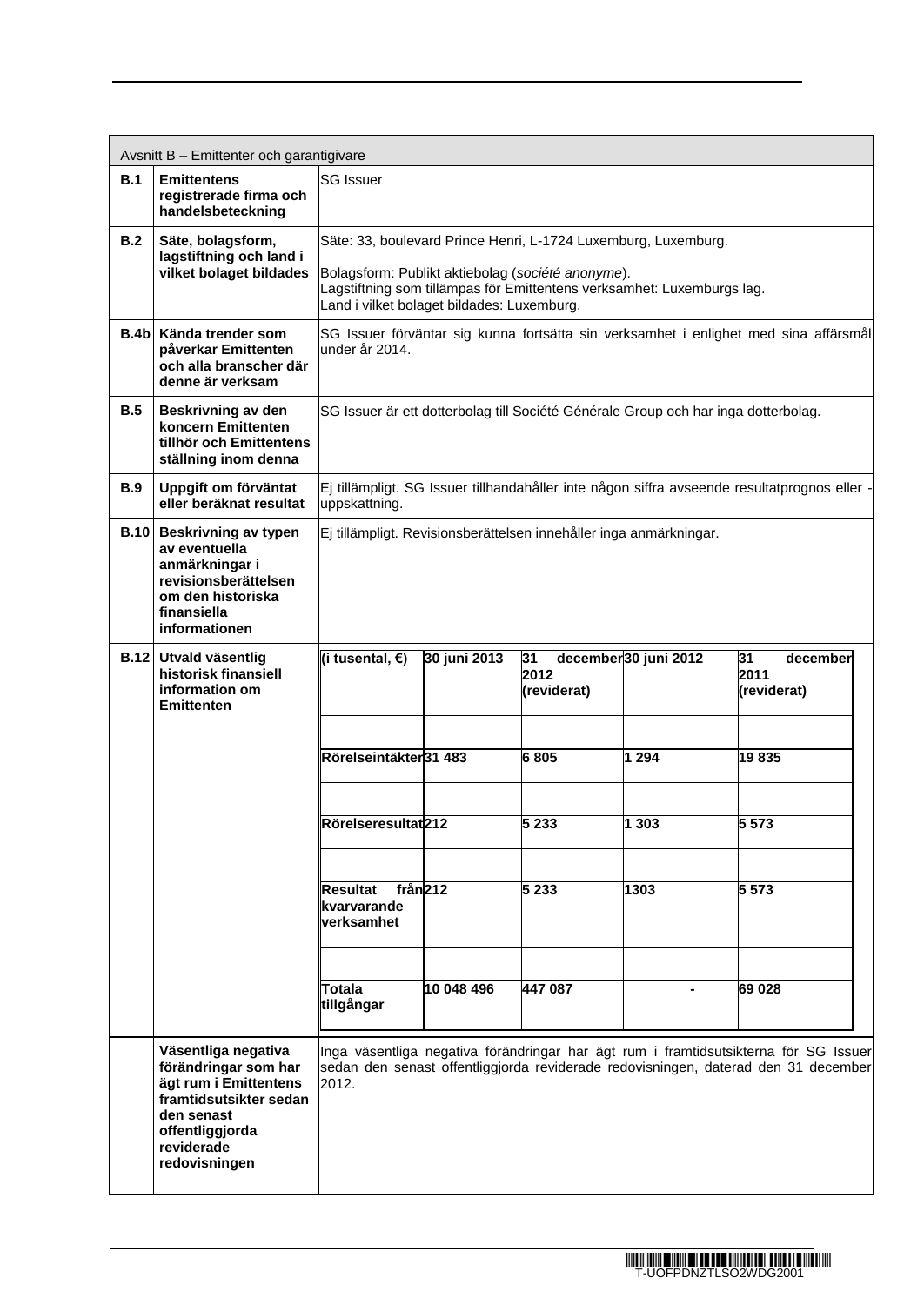|             | Väsentliga<br>förändringar i<br><b>Emittentens finansiella</b><br>situation eller ställning<br>på marknaden efter<br>den period som täcks<br>av den historiska<br>finansiella<br>informationen     | Det har inte förekommit några väsentliga förändringar i den finansiella situationen eller<br>ställningen på marknaden för SG Issuer sedan de senast publicerade finansiella<br>rapporterna daterade den 30 juni 2013.                                                                                                                                                                                                                                                                                                                                                                                                                                                                                                                                                                                                     |
|-------------|----------------------------------------------------------------------------------------------------------------------------------------------------------------------------------------------------|---------------------------------------------------------------------------------------------------------------------------------------------------------------------------------------------------------------------------------------------------------------------------------------------------------------------------------------------------------------------------------------------------------------------------------------------------------------------------------------------------------------------------------------------------------------------------------------------------------------------------------------------------------------------------------------------------------------------------------------------------------------------------------------------------------------------------|
|             | B.13 Händelser som nyligen<br>har inträffat och som<br>är specifika för<br>Emittenten i den<br>utsträckning att de har<br>en väsentlig inverkan<br>på bedömningen av<br><b>Emittentens solvens</b> | Det har inte förekommit några händelser som nyligen har inträffat och som är specifika<br>för Emittenten i den utsträckning att de har en väsentlig inverkan på bedömningen av<br>solvens för var och en av Emittenterna.                                                                                                                                                                                                                                                                                                                                                                                                                                                                                                                                                                                                 |
| <b>B.14</b> | Uttalande om huruvida<br>Emittenten är<br>beroende av andra<br>företag inom<br>koncernen                                                                                                           | Se Punkt B.5 ovan för en beskrivning av Emittenternas position inom koncernen.<br>SG Issuer är beroende av Société Générale Bank & Trust, som i sin tur är beroende av<br>Société Générale inom koncernen.                                                                                                                                                                                                                                                                                                                                                                                                                                                                                                                                                                                                                |
|             | <b>B.15</b> Emittentens<br>huvudsakliga<br>verksamhet                                                                                                                                              | SG Issuer är ett finansbolag vars huvudsakliga verksamhet är att ta upp lån för att låna<br>vidare till Société Générale och andra medlemmar i koncernen.                                                                                                                                                                                                                                                                                                                                                                                                                                                                                                                                                                                                                                                                 |
|             | <b>B.16 Direkt eller indirekt</b><br>ägande eller kontroll<br>av bolaget, vem som<br>utövar denna kontroll<br>och vad kontrollen<br>består i, såvitt<br><b>Emittenten har</b><br>kännedom          | SG Issuer är ett dotterbolag som till 100 % ägs av Société Générale Bank & Trust S.A.,<br>vilket i sin tur är ett dotterbolag till Société Générale som är ett fullständigt konsoliderat<br>bolag.                                                                                                                                                                                                                                                                                                                                                                                                                                                                                                                                                                                                                        |
|             | B.17 Kreditvärdighetsbetyg<br>som tilldelats en                                                                                                                                                    | SG Issuer har inte fått kreditvärdighetsbetyg.                                                                                                                                                                                                                                                                                                                                                                                                                                                                                                                                                                                                                                                                                                                                                                            |
|             | <b>Emittent eller en</b><br><b>Emittents skuldebrev</b>                                                                                                                                            | Obligationerna som emitteras har inte getts ett kreditvärdighetsbetyg.                                                                                                                                                                                                                                                                                                                                                                                                                                                                                                                                                                                                                                                                                                                                                    |
| <b>B.18</b> | <b>Garantins art och</b><br>tillämpningsområde                                                                                                                                                     | Punktlig betalning av alla belopp som ska erläggas av SG Issuer avseende Obligationer<br>emitterade av SG Issuer kommer att ovillkorligen och oåterkalleligen garanteras av<br>Garantigivaren i enlighet med garantiavtalet, med förbehåll för att Garantin inte ska gälla<br>för några Obligationsserier som utfärdas på eller efter datumet för Garantin av SG Issuer,<br>den omfattning, vid nämnda Obligationsseriers Emissionsdag, summan av (A) det totala<br>nominella beloppet för nämnda Obligationsserier och (B) det totala nominella beloppet för<br>varje Obligationsserie utfärdad av Emittenterna som är obetalt på sådan Emissionsdag, i<br>varje enskilt fall, omvandlat till euro enligt tillämplig avistakurs för nämnda<br>utfärdandedatum, är lika med ett belopp som överskrider 125 000 000 000 €. |
| <b>B.19</b> | Upplysningar om<br>garantigivaren på<br>samma sätt som om<br>garantigivaren hade<br>varit Emittent av<br>samma typ av<br>värdepapper som<br>utgör föremålet för<br>garantin                        | Upplysningar om Société Générale på samma sätt som om garantigivaren hade varit<br>Emittent av samma typ av värdepapper som utgör föremålet för garantin anges nedan i<br>enlighet med Punkt B.1, B.2, B.4b, B.5, B.9, B.10, B.12, B.13, B.14, B.15, B.16<br>respektive B.17:<br><b>B.1</b> : Société Générale<br>B.2: Säte: 29, boulevard Haussmann, 75009 Paris, Frankrike.<br>Bolagsform: Publikt aktiebolag (société anonyme).<br>Lagstiftning som tillämpas för Emittentens verksamhet: Fransk rätt.<br>Land i vilket bolaget bildades: Frankrike.<br>B.4.b: Avsevärd men samtidigt ojämn försämring av den globala ekonomiska miljön,<br>rekommendation<br>från<br>European<br>Banking<br>Authority<br>(den<br>europeiska                                                                                           |
|             |                                                                                                                                                                                                    | banktillsynsmyndigheten) att uppnå en kärnprimärkapitaltäckningsgrad (Core Tier 1) på<br>minst 9 % under Basel 2.5 från den 30 juni 2012, Vickers rapport i Storbritannien som                                                                                                                                                                                                                                                                                                                                                                                                                                                                                                                                                                                                                                            |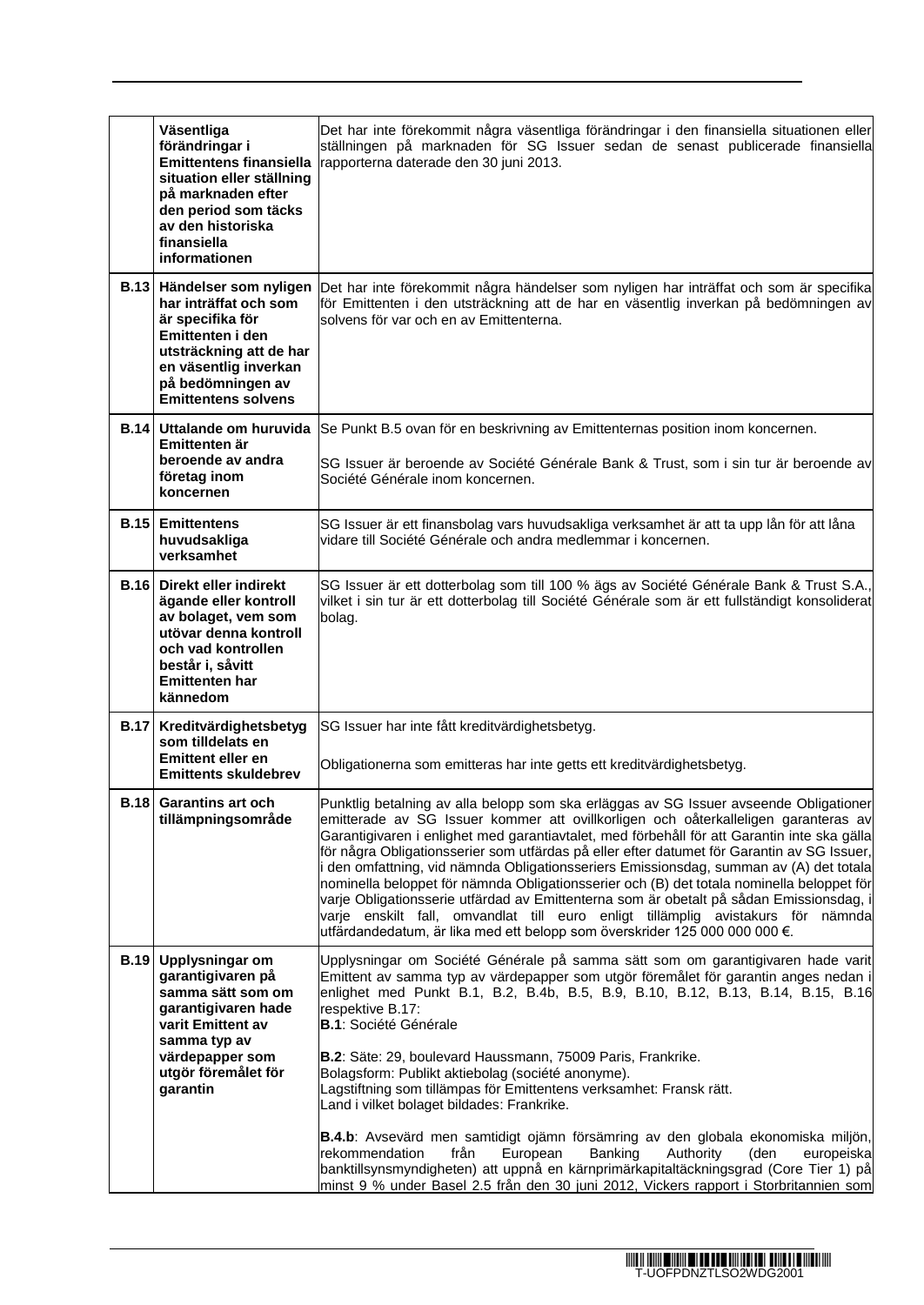| att man separerar bankernas retail-verksamhet från<br>övriga<br>föreslår<br>deras<br>bankverksamhet (en fråga som kommer att tas upp av Europeiska Unionen under år<br>2012), andra områden som ses över av Financial Stability Council är bland annat<br>harmonisering av bokföringsstandarder, ersättningspraxis, funktionssätten för OTC-<br>derivatsmarknader, etc. I USA lade regelverket Dodd-Frank grunden för övervakning av<br>systemisk risk och en insyn i vissa delar av företags- och investeringsbankernas<br>verksamhet. Beskattning av finansiella transaktioner infördes år 2012 i Frankrike.<br>B.5: Société Générale är moderbolag för koncernen Société Générale Group. Société<br>Générale Group tillhandahåller rådgivning och andra tjänster till privata kunder, företag<br>och institutioner, som en del av tre huvudsakliga affärsverksamheter: - Retailbanking<br>Frankrike under namnen Société Générale, Crédit du Nord och Boursorama.<br>Internationell retailbanking, med närvaro i centrala och östra Europa, Ryssland,<br>Medelhavsområdet, subsahariska Afrika, Asien och de franska utomeuropeiska<br>territorierna. - Företagsbank- och investeringsbanktjänster med bred expertis inom<br>investeringsbanktjänster, finans- och marknadsverksamhet.<br>B.9: Ej tillämpligt. Société Générale gör ingen siffra avseende resultatprognos eller - |                 |                         |                    |                     |  |  |
|--------------------------------------------------------------------------------------------------------------------------------------------------------------------------------------------------------------------------------------------------------------------------------------------------------------------------------------------------------------------------------------------------------------------------------------------------------------------------------------------------------------------------------------------------------------------------------------------------------------------------------------------------------------------------------------------------------------------------------------------------------------------------------------------------------------------------------------------------------------------------------------------------------------------------------------------------------------------------------------------------------------------------------------------------------------------------------------------------------------------------------------------------------------------------------------------------------------------------------------------------------------------------------------------------------------------------------------------------------------------------------------|-----------------|-------------------------|--------------------|---------------------|--|--|
| uppskattning.                                                                                                                                                                                                                                                                                                                                                                                                                                                                                                                                                                                                                                                                                                                                                                                                                                                                                                                                                                                                                                                                                                                                                                                                                                                                                                                                                                        |                 |                         |                    |                     |  |  |
| B.10: Ej tillämpligt. Revisionsberättelsen innehåller inga anmärkningar.                                                                                                                                                                                                                                                                                                                                                                                                                                                                                                                                                                                                                                                                                                                                                                                                                                                                                                                                                                                                                                                                                                                                                                                                                                                                                                             |                 |                         |                    |                     |  |  |
|                                                                                                                                                                                                                                                                                                                                                                                                                                                                                                                                                                                                                                                                                                                                                                                                                                                                                                                                                                                                                                                                                                                                                                                                                                                                                                                                                                                      |                 |                         |                    |                     |  |  |
| <b>B.12</b>                                                                                                                                                                                                                                                                                                                                                                                                                                                                                                                                                                                                                                                                                                                                                                                                                                                                                                                                                                                                                                                                                                                                                                                                                                                                                                                                                                          | <b>Halvåret</b> | Räkenskapsåret Halvåret |                    | Räkenskapsåret      |  |  |
|                                                                                                                                                                                                                                                                                                                                                                                                                                                                                                                                                                                                                                                                                                                                                                                                                                                                                                                                                                                                                                                                                                                                                                                                                                                                                                                                                                                      | 2013            | 2012 (*)                | 2012 (*)           | 2011                |  |  |
| miljoner<br><b>Resultat</b><br>(i                                                                                                                                                                                                                                                                                                                                                                                                                                                                                                                                                                                                                                                                                                                                                                                                                                                                                                                                                                                                                                                                                                                                                                                                                                                                                                                                                    |                 |                         |                    |                     |  |  |
| Euro)                                                                                                                                                                                                                                                                                                                                                                                                                                                                                                                                                                                                                                                                                                                                                                                                                                                                                                                                                                                                                                                                                                                                                                                                                                                                                                                                                                                |                 |                         |                    |                     |  |  |
| resultat för 11 321<br>Periodens<br>banktjänster                                                                                                                                                                                                                                                                                                                                                                                                                                                                                                                                                                                                                                                                                                                                                                                                                                                                                                                                                                                                                                                                                                                                                                                                                                                                                                                                     |                 | 23 110                  | 12 583             | 25 636              |  |  |
| Rörelseintäkt                                                                                                                                                                                                                                                                                                                                                                                                                                                                                                                                                                                                                                                                                                                                                                                                                                                                                                                                                                                                                                                                                                                                                                                                                                                                                                                                                                        | 1433            | 2757                    | 2548               | 4 270               |  |  |
| resultat <sup>1</sup> 532<br>Periodens<br>exklusive                                                                                                                                                                                                                                                                                                                                                                                                                                                                                                                                                                                                                                                                                                                                                                                                                                                                                                                                                                                                                                                                                                                                                                                                                                                                                                                                  |                 | 1 2 2 4                 | 1411               | $\overline{2}\,788$ |  |  |
| minoritetsintressen<br>Periodens resultat                                                                                                                                                                                                                                                                                                                                                                                                                                                                                                                                                                                                                                                                                                                                                                                                                                                                                                                                                                                                                                                                                                                                                                                                                                                                                                                                            | 1 3 1 9         | 790                     | $\overline{1}$ 171 | $\overline{2}385$   |  |  |
|                                                                                                                                                                                                                                                                                                                                                                                                                                                                                                                                                                                                                                                                                                                                                                                                                                                                                                                                                                                                                                                                                                                                                                                                                                                                                                                                                                                      | 575             | 1291                    | 686                | 1428                |  |  |
| Franska nätverk<br><b>Internationell</b><br>retailbanking                                                                                                                                                                                                                                                                                                                                                                                                                                                                                                                                                                                                                                                                                                                                                                                                                                                                                                                                                                                                                                                                                                                                                                                                                                                                                                                            | 138             | (51)                    | (186)              | 325                 |  |  |
| Företags-<br>investeringsbanktjänster                                                                                                                                                                                                                                                                                                                                                                                                                                                                                                                                                                                                                                                                                                                                                                                                                                                                                                                                                                                                                                                                                                                                                                                                                                                                                                                                                | och868          | $\frac{1}{1053}$        | 482                | 635                 |  |  |
| Specialiserade<br>finanstjänster<br>och<br>försäkring                                                                                                                                                                                                                                                                                                                                                                                                                                                                                                                                                                                                                                                                                                                                                                                                                                                                                                                                                                                                                                                                                                                                                                                                                                                                                                                                | 389             | 674                     | 330                | 297                 |  |  |
| banking, 157<br>Private<br>förvaltning<br>och<br>andra<br>global<br>tjänster<br>för<br>investering                                                                                                                                                                                                                                                                                                                                                                                                                                                                                                                                                                                                                                                                                                                                                                                                                                                                                                                                                                                                                                                                                                                                                                                                                                                                                   |                 | (293)                   | (48)               | 171                 |  |  |
| Företagscenter                                                                                                                                                                                                                                                                                                                                                                                                                                                                                                                                                                                                                                                                                                                                                                                                                                                                                                                                                                                                                                                                                                                                                                                                                                                                                                                                                                       | (808)           | (1884)                  | (93)               | (471)               |  |  |
| Verksamhet <i>(i miljarder</i><br>Euro)                                                                                                                                                                                                                                                                                                                                                                                                                                                                                                                                                                                                                                                                                                                                                                                                                                                                                                                                                                                                                                                                                                                                                                                                                                                                                                                                              |                 |                         |                    |                     |  |  |
| Summa tillgångar och <sup>1</sup> 254,1<br>skulder                                                                                                                                                                                                                                                                                                                                                                                                                                                                                                                                                                                                                                                                                                                                                                                                                                                                                                                                                                                                                                                                                                                                                                                                                                                                                                                                   |                 | 1 250,9                 | 1 246,7            | 1 181,4             |  |  |
| Kundfordringar                                                                                                                                                                                                                                                                                                                                                                                                                                                                                                                                                                                                                                                                                                                                                                                                                                                                                                                                                                                                                                                                                                                                                                                                                                                                                                                                                                       | 341,2           | 350,2                   | 360,5              | 367,5               |  |  |
| Kunddepositioner                                                                                                                                                                                                                                                                                                                                                                                                                                                                                                                                                                                                                                                                                                                                                                                                                                                                                                                                                                                                                                                                                                                                                                                                                                                                                                                                                                     | 350,0           | 337,2                   | 348,5              | 340,2               |  |  |
| Eget kapital (i miljarder                                                                                                                                                                                                                                                                                                                                                                                                                                                                                                                                                                                                                                                                                                                                                                                                                                                                                                                                                                                                                                                                                                                                                                                                                                                                                                                                                            |                 |                         |                    |                     |  |  |
| euro)<br>aktieägares49,4<br>Gruppens<br>tillgångar                                                                                                                                                                                                                                                                                                                                                                                                                                                                                                                                                                                                                                                                                                                                                                                                                                                                                                                                                                                                                                                                                                                                                                                                                                                                                                                                   |                 | 49,3                    | 48,7               | 47,1                |  |  |
| konsoliderat <sub>53,3</sub><br>Summa                                                                                                                                                                                                                                                                                                                                                                                                                                                                                                                                                                                                                                                                                                                                                                                                                                                                                                                                                                                                                                                                                                                                                                                                                                                                                                                                                |                 | 53,6                    | 52,9               | 51,1                |  |  |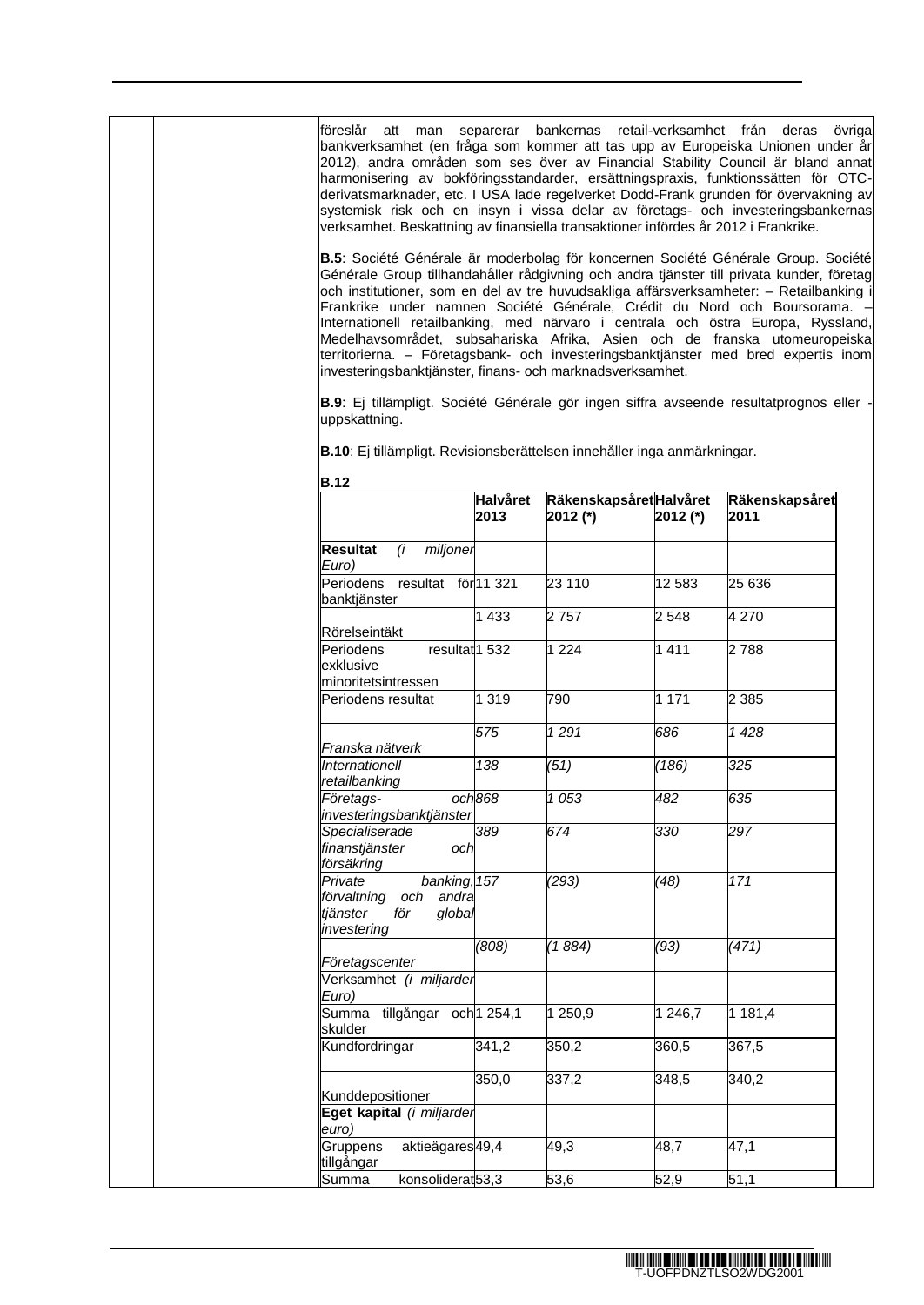| eget kapital<br>*)Poster relaterade till resultaten för år 2012 har återgetts i enlighet med IAS (International<br>Accounting Standard) 19: förändring av bokföringsmetod leder till justering av uppgifter från<br>föregående år.                                                                                                                                                                                                                                                                                                                                                                                                                                                                                                     |  |  |  |  |  |
|----------------------------------------------------------------------------------------------------------------------------------------------------------------------------------------------------------------------------------------------------------------------------------------------------------------------------------------------------------------------------------------------------------------------------------------------------------------------------------------------------------------------------------------------------------------------------------------------------------------------------------------------------------------------------------------------------------------------------------------|--|--|--|--|--|
| Inga väsentliga negativa förändringar har ägt rum i framtidsutsikterna för Société<br>Générale och deras konsoliderade dotterbolag (som helhet) sedan datumet för den<br>senast offentliggjorda reviderade redovisningen, den 31 december 2012.                                                                                                                                                                                                                                                                                                                                                                                                                                                                                        |  |  |  |  |  |
| Det inte förekommit några väsentliga förändringar i den finansiella situationen eller<br>ställningen på marknaden för Société Générale och deras konsoliderade dotterbolag<br>(som en helhet) sedan datum för de senaste publicerade finansiella rapporterna, den 30<br>juni 2013.                                                                                                                                                                                                                                                                                                                                                                                                                                                     |  |  |  |  |  |
| B.13: Det har inte förekommit några händelser som nyligen har inträffat och som är<br>specifika för Société Générale i den utsträckning att de har en väsentlig inverkan på<br>bedömningen av dess solvens.                                                                                                                                                                                                                                                                                                                                                                                                                                                                                                                            |  |  |  |  |  |
| <b>B.14</b> : Se Punkt B.5 ovan för en beskrivning av Société Générales position inom<br>koncernen. Société Générale är koncernens moderbolag. Société Générale driver dock<br>även en egen verksamhet och agerar inte uteslutande som ett holdingbolag för sina<br>dotterbolag.                                                                                                                                                                                                                                                                                                                                                                                                                                                       |  |  |  |  |  |
| B.15:<br>Société Générales ändamål är, i enlighet med de villkor som bestäms i de lagar och<br>förordningar som gäller för kreditinstitut, att utföra, med individer och företag, i Frankrike<br>eller utomlands:                                                                                                                                                                                                                                                                                                                                                                                                                                                                                                                      |  |  |  |  |  |
| • alla banktransaktioner,<br>alla transaktioner hänförliga till bankverksamhet, inklusive, i synnerhet, sådana<br>investeringstjänster eller därtill knutna tjänster som uppräknas i paragraferna L. 321-1<br>och L. 321-2 i franska Lagen om penning- och finansmarknaden (Code monétaire et<br>financier),<br>• alla förvärv av intressen i andra bolag.                                                                                                                                                                                                                                                                                                                                                                             |  |  |  |  |  |
| Société Générale kan också regelbundet och på de villkor som bestäms av Comité de la<br><b>Réglementation</b><br>Bancaire<br>Financière<br>(den<br>franska<br>bank-<br>et<br>och<br>finansregleringskommittén) utöva alla övriga transaktioner förutom de som nämns ovan,<br>inklusive, i synnerhet, försäkringsmäkleri.<br>På det hela taget kan Société Générale genomföra, för egen räkning, för tredje parts<br>räkning eller gemensamt, alla finansiella, kommersiella, industriella, jordbruks- eller<br>säkerhetstransaktioner eller transaktioner gällande fast eller lös egendom, direkt eller<br>indirekt hänförliga till ovan nämnda aktiviteter eller som troligtvis kommer underlätta<br>lutförandet av sådan verksamhet. |  |  |  |  |  |
| <b>B.16:</b><br>Société Générale ägs inte eller styrs inte av ett moderbolag.                                                                                                                                                                                                                                                                                                                                                                                                                                                                                                                                                                                                                                                          |  |  |  |  |  |
| <b>B.17:</b><br>Société Générale har fått betyget A2 av Moody's Investors Services, A av Standard and<br>Poor's och A av Fitch Ratings och AA (låg) av DBRS                                                                                                                                                                                                                                                                                                                                                                                                                                                                                                                                                                            |  |  |  |  |  |

| Avsnitt C - Värdepapper |                                                                                                                          |                                                                                                                                                                                                                                                                                                                                                                                                           |  |  |  |  |  |  |
|-------------------------|--------------------------------------------------------------------------------------------------------------------------|-----------------------------------------------------------------------------------------------------------------------------------------------------------------------------------------------------------------------------------------------------------------------------------------------------------------------------------------------------------------------------------------------------------|--|--|--|--|--|--|
| C.1                     | Slag och kategori när det gäller<br>de värdepapper som erbjuds<br>och/eller tas upp till handel,<br>inbegripet eventuell | Obligationerna är:<br>Indexlänkade Obligationer                                                                                                                                                                                                                                                                                                                                                           |  |  |  |  |  |  |
|                         | identitetskod                                                                                                            | <b>Clearing</b><br><b>System:</b> Svensk Central<br>Värdepappersförvarare<br>ochl<br>Clearingorganisation (Euroclear Sweden) med organisationsnummer:<br>556112-8074. Emittenten och emittentens agent har rätt att ta del av<br>information från register som upprätthålls av Euroclear Sweden i syfte att<br>fullfölja sina åligganden i relation till Obligationerna.<br><b>ISIN-kod: SE0005624749</b> |  |  |  |  |  |  |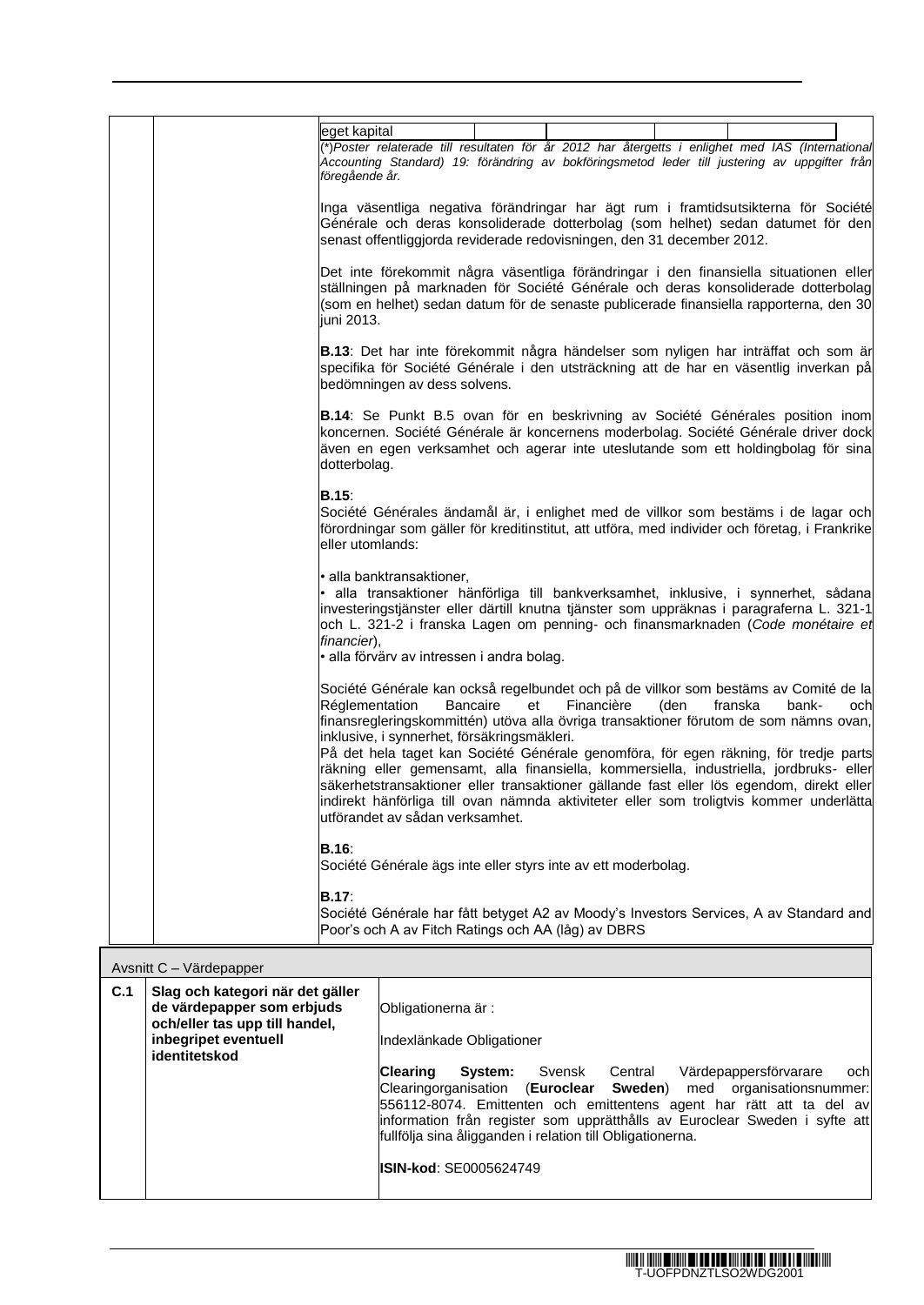| C.2 | Uppgift om i vilken valuta<br>värdepapperen är denominerade                                                                                          | Angiven valuta eller valutor: SEK                                                                                                                                                                                                                                                                                                                                                                                                                                                                                                                                                                                                                                                                                                                                                                                                                                                                                                                                                                                                                                                                                                             |  |  |  |  |
|-----|------------------------------------------------------------------------------------------------------------------------------------------------------|-----------------------------------------------------------------------------------------------------------------------------------------------------------------------------------------------------------------------------------------------------------------------------------------------------------------------------------------------------------------------------------------------------------------------------------------------------------------------------------------------------------------------------------------------------------------------------------------------------------------------------------------------------------------------------------------------------------------------------------------------------------------------------------------------------------------------------------------------------------------------------------------------------------------------------------------------------------------------------------------------------------------------------------------------------------------------------------------------------------------------------------------------|--|--|--|--|
| C.5 | Uppgift om i vilken valuta<br>värdepapperen är denominerade                                                                                          | Det finns inga inskränkningar i rätten att fritt överlåta Obligationerna, utöver de<br>inskränkningar för att sälja och överlåta som kan gälla i vissa jurisdiktioner.                                                                                                                                                                                                                                                                                                                                                                                                                                                                                                                                                                                                                                                                                                                                                                                                                                                                                                                                                                        |  |  |  |  |
| C.8 | Rättigheter som sammanhänger                                                                                                                         | Ranking                                                                                                                                                                                                                                                                                                                                                                                                                                                                                                                                                                                                                                                                                                                                                                                                                                                                                                                                                                                                                                                                                                                                       |  |  |  |  |
|     | med värdepapperen, inklusive<br>kreditvärdighetsbetyg och<br>inskränkningar i sådana<br>rättigheter och rutiner för att<br>utöva sådana rättigheter. | Obligationer utan säkerhet är direkta, ovillkorliga, ej säkerställda, ej efterställda<br>obligationer från Emittenten och kommer att värderas med samma rang (pari<br>passu) utan att någon ges preferens och (med undantag för vad som från tid till<br>annan kan gälla enligt rådande lagstiftning) minst med samma rang (pari<br>passu) som alla andra utstående direkta, ovillkorliga, ej säkerställda, ej<br>efterställda obligationer från Emittenten, nu och i framtiden.                                                                                                                                                                                                                                                                                                                                                                                                                                                                                                                                                                                                                                                              |  |  |  |  |
|     |                                                                                                                                                      | Händelser som kan föranleda rätt till förtida inlösen                                                                                                                                                                                                                                                                                                                                                                                                                                                                                                                                                                                                                                                                                                                                                                                                                                                                                                                                                                                                                                                                                         |  |  |  |  |
|     |                                                                                                                                                      | Villkoren för de emitterade Obligationerna kommer att inbegripa följande<br>händelser som kan föranleda rätt till förtida inlösen:                                                                                                                                                                                                                                                                                                                                                                                                                                                                                                                                                                                                                                                                                                                                                                                                                                                                                                                                                                                                            |  |  |  |  |
|     |                                                                                                                                                      | Emittentens underlåtelse att betala kapitalbelopp eller ränta<br>vid<br>förfallodatumet eller underlåtelse att leverera Levererbara Tillgångar hänförliga<br>till Obligationerna eller                                                                                                                                                                                                                                                                                                                                                                                                                                                                                                                                                                                                                                                                                                                                                                                                                                                                                                                                                        |  |  |  |  |
|     |                                                                                                                                                      | - Emittentens underlåtelse att uppfylla eller respektera något av sina andra<br>åtaganden enligt Villkoren eller                                                                                                                                                                                                                                                                                                                                                                                                                                                                                                                                                                                                                                                                                                                                                                                                                                                                                                                                                                                                                              |  |  |  |  |
|     |                                                                                                                                                      | - Emittenten inleder eller är föremål för, på begäran av justerare, tillsynsman<br>befattningshavare,<br>insolvensförfarande<br>liknande<br>eller<br>leller<br>företagsrekonstruktion i den jurisdiktion där bolaget stiftades eller där det har<br>sitt säte, eller Emittenten samtycker till ett förfarande som eftersträvar ett<br>domslut om insolvens eller konkurs eller annan utväg enligt någon lag om<br>konkurs eller insolvens eller andra liknande lagar som påverkar borgenärers<br>rättigheter, eller Emittenten samtycker till en begäran om upplösning eller<br>likvidation av den eller av nämnda justerare, tillsynsman eller liknande<br>befattningshavare, med förbehåll för att de inledda förfarandena eller begäran<br>från borgenär som Emittenten inte har samtyckt till, inte ska utgöra en<br>Händelse som kan föranleda förtida inlösen eller Garantin upphör att vara<br>rättsligt bindande och giltig i relation till Obligationerna eller om Garantigivaren<br>meddelar om förhållanden som innebär att Garantin upphör att vara rättsligt<br>bindande och giltig vad gäller Obligationerna.<br>Tillämplig lag |  |  |  |  |
|     |                                                                                                                                                      | Obligationerna och alla icke-kontraktuella åtagande som uppstår som en följd                                                                                                                                                                                                                                                                                                                                                                                                                                                                                                                                                                                                                                                                                                                                                                                                                                                                                                                                                                                                                                                                  |  |  |  |  |
|     |                                                                                                                                                      | av eller i samband med Obligationerna underkastas och ska upprättas<br>enlighet med svensk lag.                                                                                                                                                                                                                                                                                                                                                                                                                                                                                                                                                                                                                                                                                                                                                                                                                                                                                                                                                                                                                                               |  |  |  |  |
| C.9 | Nominell ränta                                                                                                                                       | Ej tillämpligt                                                                                                                                                                                                                                                                                                                                                                                                                                                                                                                                                                                                                                                                                                                                                                                                                                                                                                                                                                                                                                                                                                                                |  |  |  |  |
|     | Datum för utbetalning av ränta,<br>och sista betalningsdag för ränta                                                                                 | Ej tillämpligt                                                                                                                                                                                                                                                                                                                                                                                                                                                                                                                                                                                                                                                                                                                                                                                                                                                                                                                                                                                                                                                                                                                                |  |  |  |  |
|     | Om räntan inte är fast beskrivs<br>underliggande instrument som<br>den baseras på                                                                    | Ej tillämpligt                                                                                                                                                                                                                                                                                                                                                                                                                                                                                                                                                                                                                                                                                                                                                                                                                                                                                                                                                                                                                                                                                                                                |  |  |  |  |
|     | Löptid och arrangemang för<br>amortering av lån, inklusive<br>återbetalningsrutiner                                                                  | 25/03/2019                                                                                                                                                                                                                                                                                                                                                                                                                                                                                                                                                                                                                                                                                                                                                                                                                                                                                                                                                                                                                                                                                                                                    |  |  |  |  |
|     | Avkastning                                                                                                                                           | Indikation av kalkylavkastning: Ej tillämpligt                                                                                                                                                                                                                                                                                                                                                                                                                                                                                                                                                                                                                                                                                                                                                                                                                                                                                                                                                                                                                                                                                                |  |  |  |  |
|     | Namn för representanten för<br>skuldförbindelseinnehavare                                                                                            | Ej tillämpligt                                                                                                                                                                                                                                                                                                                                                                                                                                                                                                                                                                                                                                                                                                                                                                                                                                                                                                                                                                                                                                                                                                                                |  |  |  |  |
|     |                                                                                                                                                      |                                                                                                                                                                                                                                                                                                                                                                                                                                                                                                                                                                                                                                                                                                                                                                                                                                                                                                                                                                                                                                                                                                                                               |  |  |  |  |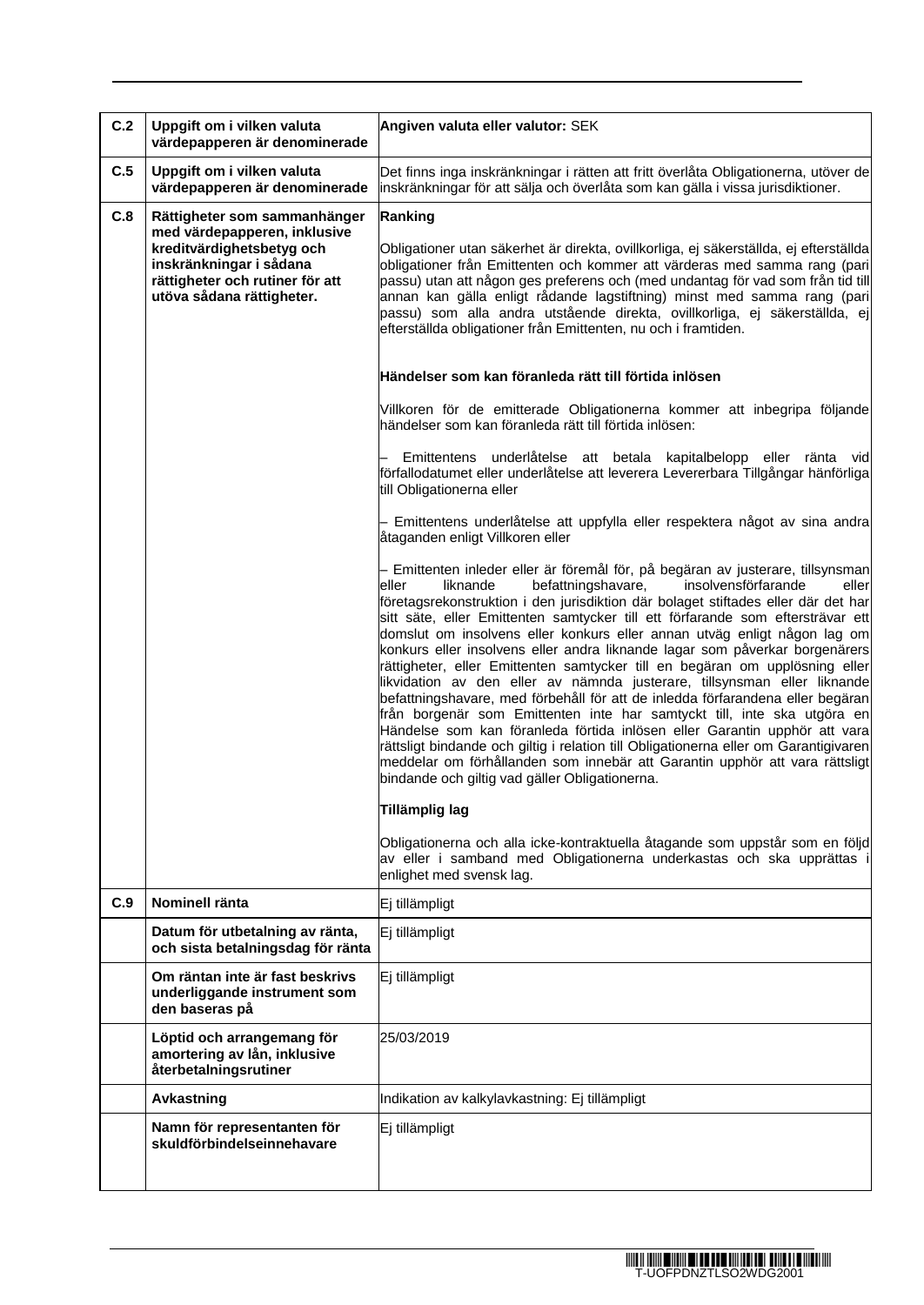|      | C.10   Klar och fullständig förklaring för Se Punkt C.15 nedan<br>att investerarna ska kunna förstå<br>hur värdet av deras investeringar<br>påverkas av värdet på det eller<br>de underliggande instrumenten,<br>särskilt under de omständigheter<br>då riskerna är mest uppenbara |                                                                                                                                                                                                                                                                                                                                                                                                                                                                                                                                                                                                                                                                                                                                                                                                                                                                                                                                                                                                                                                                                                                                                                                                                                                                                                                                                                                                                                                                                                                                                                                                                                                                                                                                                                                                                                                                                                                                                                                                                                                                                                                                                                                                                                                                                                                                                                                     |
|------|------------------------------------------------------------------------------------------------------------------------------------------------------------------------------------------------------------------------------------------------------------------------------------|-------------------------------------------------------------------------------------------------------------------------------------------------------------------------------------------------------------------------------------------------------------------------------------------------------------------------------------------------------------------------------------------------------------------------------------------------------------------------------------------------------------------------------------------------------------------------------------------------------------------------------------------------------------------------------------------------------------------------------------------------------------------------------------------------------------------------------------------------------------------------------------------------------------------------------------------------------------------------------------------------------------------------------------------------------------------------------------------------------------------------------------------------------------------------------------------------------------------------------------------------------------------------------------------------------------------------------------------------------------------------------------------------------------------------------------------------------------------------------------------------------------------------------------------------------------------------------------------------------------------------------------------------------------------------------------------------------------------------------------------------------------------------------------------------------------------------------------------------------------------------------------------------------------------------------------------------------------------------------------------------------------------------------------------------------------------------------------------------------------------------------------------------------------------------------------------------------------------------------------------------------------------------------------------------------------------------------------------------------------------------------------|
|      | C.11 Uppgifter om huruvida de<br>värdepapper som erbjuds är eller<br>kommer att bli föremål för en<br>ansökan om upptagande till<br>handel med avsikt att de ska<br>distribueras på en reglerad<br>marknad eller motsvarande, med<br>information om vilka marknader<br>som avses   | Ansökan om att inregistrera Obligationerna för handel på den reglerade<br>marknaden Nasdaq OMX Stockholm AB, Sverige, kommer att inlämnas.                                                                                                                                                                                                                                                                                                                                                                                                                                                                                                                                                                                                                                                                                                                                                                                                                                                                                                                                                                                                                                                                                                                                                                                                                                                                                                                                                                                                                                                                                                                                                                                                                                                                                                                                                                                                                                                                                                                                                                                                                                                                                                                                                                                                                                          |
| C.15 | Hur värdet av investeringen<br>påverkas av värdet på det eller<br>de underliggande instrumenten,<br>såvida inte värdepapperen har<br>ett nominellt värde på minst 100<br>000 euro                                                                                                  | Under dessa Obligationer har Obligationsinnehavarna rätt att få indexerade<br>kuponger fullständigt länkade till utvecklingen av Underliggande beräknade på<br>årliga Observationsdatum, på grundval av sin ursprungliga nivå.<br>Vid löptidens slut, är Obligationsinnehavarna berättigade till att erhålla en<br>summa vilken är fullständigt länkad till utvecklingen av Underliggande<br>instrument. Det faktiska inlösendatumet för dessa Obligationer är direkt<br>relaterat till utvecklingen av Underliggande instrument: ju bättre utveckling,<br>desto tidigare infaller inlösendatumet, och motsatsvis, ju sämre utveckling,<br>desto senare infaller inlösendatumet. Avkastningen beror på huruvida<br>utvecklingen av Underliggande instrument når en viss förutbestämd nivå eller<br>ej. Följaktligen kan en liten utveckling av Underliggande instrument i positiv<br>eller negativ riktning nära den förutbestämda nivån medföra en väsentligt<br>större ökning eller minskning av avkastningen på Obligationerna. Endast<br>utvecklingen för det Underliggande instrumentet som utvecklats sämst ligger<br>till grund för beräkningen av utvecklingen. Det är således möjligt att<br>Obligationsinnehavarna inte kan dra fördel av de Underliggande instrument<br>som utvecklas bäst. Avkastningen på dessa Obligationer är länkade till<br>utvecklingen av de Underliggande instrumenten som beräknas på<br>förutbestämda Värderingsdatum,<br>oberoende<br>nivån<br>av<br>рå<br>dessa<br>Underliggande instrument mellan dessa Värderingsdatum. Ett resultat härav<br>är att Stängningskursen för de Underliggande instrumenten på dessa<br>Värderingsdatum påverkar värdet av Obligationerna mer än någon annan<br>omständighet. När dessa Obligationer löper ut, är det möjligt att<br>Obligationsinnehavarna inte kommer att återfå det initialt investerade<br>beloppet. Obligationsinnehavarna är berättigade till att erhålla det Slutliga<br>Inlösenbeloppet kan, vid en negativ utveckling av de Underliggande<br>instrumenten, vara väsentligen lägre än det belopp som initialt investerades<br>per Obligation.<br>I enlighet med vad som anges i tillämpliga Ytterligare villkor, om vissa<br>situationer inträffar eller om justeringar görs, kan Beräkningsagenten besluta<br>om en förtida inlösen av Obligationerna i enlighet med Marknadsvärdet. |
| C.16 | Stängnings- eller förfallodag för<br>derivatinstrumenten - lösendag<br>eller dag för sista notering                                                                                                                                                                                | Obligationernas förfallodag kommer att vara den 25/03/2019, och den slutliga<br>referensdagen kommer att vara den slutliga värderingsdagen.                                                                                                                                                                                                                                                                                                                                                                                                                                                                                                                                                                                                                                                                                                                                                                                                                                                                                                                                                                                                                                                                                                                                                                                                                                                                                                                                                                                                                                                                                                                                                                                                                                                                                                                                                                                                                                                                                                                                                                                                                                                                                                                                                                                                                                         |
| C.17 | Beskrivning av förfarandet för<br>avveckling av<br>derivatinstrumenten                                                                                                                                                                                                             | Kontant leverans                                                                                                                                                                                                                                                                                                                                                                                                                                                                                                                                                                                                                                                                                                                                                                                                                                                                                                                                                                                                                                                                                                                                                                                                                                                                                                                                                                                                                                                                                                                                                                                                                                                                                                                                                                                                                                                                                                                                                                                                                                                                                                                                                                                                                                                                                                                                                                    |
| C.18 | Beskrivning av förfarandet vid<br>avkastning på<br>derivatinstrumenten                                                                                                                                                                                                             | I enlighet med bestämmelserna i Tilläggsvillkoren avseende underliggande<br>tillgång(ar) och om vissa ovanliga situationer inträffar och justeringar som<br>påverkar underliggande tillgång(ar) kan Beräkningsaagenten besluta om en<br>förtida inlösen av Obligationerna på basis av Marknadsvärdet.                                                                                                                                                                                                                                                                                                                                                                                                                                                                                                                                                                                                                                                                                                                                                                                                                                                                                                                                                                                                                                                                                                                                                                                                                                                                                                                                                                                                                                                                                                                                                                                                                                                                                                                                                                                                                                                                                                                                                                                                                                                                               |
|      |                                                                                                                                                                                                                                                                                    | blir inlösenbara<br>Obligationerna<br>på<br>förfallodagen<br>och<br>Slutligal<br>det<br>Inlösenbeloppet ska vara lika med den Angivna Valören multiplicerat med<br>tillämplig formel. Obligationerna kommer automatiskt att lösas in i förtid i det fall                                                                                                                                                                                                                                                                                                                                                                                                                                                                                                                                                                                                                                                                                                                                                                                                                                                                                                                                                                                                                                                                                                                                                                                                                                                                                                                                                                                                                                                                                                                                                                                                                                                                                                                                                                                                                                                                                                                                                                                                                                                                                                                            |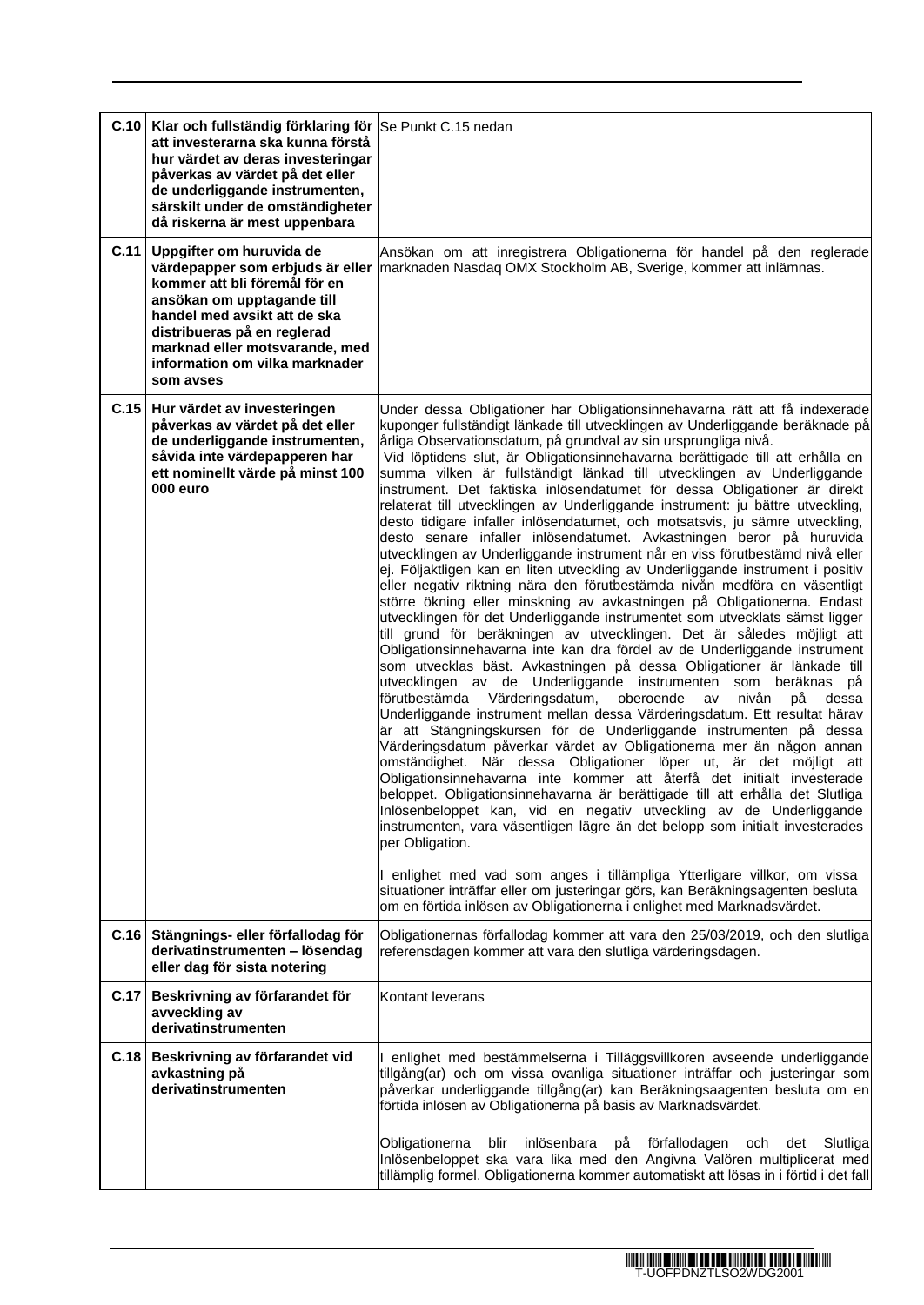|                                                                                    | en utlösande händelse inträffar och det Automatiska Förtida Inlösenbeloppet<br>ska vara lika med den Angivna Valören multiplicerat med tillämplig formel.                                                                                                    |
|------------------------------------------------------------------------------------|--------------------------------------------------------------------------------------------------------------------------------------------------------------------------------------------------------------------------------------------------------------|
| C.19   Lösenpris eller sista<br>referenskurs för det<br>underliggande instrumentet | Slutlig referenskurs: värdet av de(n) underliggande tillgång(arna)/(en) vid<br>relevant(a) värderingsdatum för inlösen, med förbehåll för att vissa<br>extraordinära händelser och justeringar kan inträffa som påverkar sådana<br>underliggande tillgångar. |

ń

|                                                                                                                                                                                                                                                                                                                                                                                                                                 | C.20 Slag av<br>underliggande<br>instrument och var<br>information om det<br>underliggande<br>instrumentet finns                                                                                                        |                                                                                                                                                                                                                                                                                                                                       | Indexnamn                                                          | <b>Ticker</b>  | <b>Bloomberg</b> Indexsponsor                                    | <b>Börs</b>                        | Webbplats                                                                                                                                                                     |
|---------------------------------------------------------------------------------------------------------------------------------------------------------------------------------------------------------------------------------------------------------------------------------------------------------------------------------------------------------------------------------------------------------------------------------|-------------------------------------------------------------------------------------------------------------------------------------------------------------------------------------------------------------------------|---------------------------------------------------------------------------------------------------------------------------------------------------------------------------------------------------------------------------------------------------------------------------------------------------------------------------------------|--------------------------------------------------------------------|----------------|------------------------------------------------------------------|------------------------------------|-------------------------------------------------------------------------------------------------------------------------------------------------------------------------------|
|                                                                                                                                                                                                                                                                                                                                                                                                                                 |                                                                                                                                                                                                                         |                                                                                                                                                                                                                                                                                                                                       | 1 FT-SE 100                                                        | UKX            | <b>FINANCIAL</b><br><b>TIMES AND</b><br>LDN STOCK<br><b>EXCH</b> | London<br><b>Stock</b><br>Exchange | www.ft.com and<br>www.londonstockexchange.com                                                                                                                                 |
|                                                                                                                                                                                                                                                                                                                                                                                                                                 |                                                                                                                                                                                                                         |                                                                                                                                                                                                                                                                                                                                       | $2$ <b>FTSE/MIB</b><br><b>INDEX</b>                                | <b>FTSEMIB</b> | <b>FINANCIAL</b><br><b>TIMES AND</b><br>LDN STOCK<br><b>EXCH</b> | <b>Borsa</b><br>Italiana           | www.ftse.com                                                                                                                                                                  |
|                                                                                                                                                                                                                                                                                                                                                                                                                                 |                                                                                                                                                                                                                         |                                                                                                                                                                                                                                                                                                                                       | $3$ RDX<br><b>RUSSIAN</b><br><b>DEPOSITARY</b><br><b>INDEX EUR</b> | <b>RDX</b>     | <b>WIENER</b><br><b>BORSE AG</b>                                 | London<br><b>Stock</b><br>Exchange | www.indices.cc                                                                                                                                                                |
|                                                                                                                                                                                                                                                                                                                                                                                                                                 |                                                                                                                                                                                                                         |                                                                                                                                                                                                                                                                                                                                       | $4$ OMX<br>Stockholm 30<br>Index                                   | <b>OMX</b>     | Nasdaq OMX<br>Group                                              | <b>Stock</b><br>Exchange           | Stockholm   www.nasdaqomx.com                                                                                                                                                 |
|                                                                                                                                                                                                                                                                                                                                                                                                                                 | C.21 Uppgift om den<br>marknad som<br>värdepapperen<br>kommer att handlas<br>på och för vilken<br>prospekt har<br>utarbetats                                                                                            |                                                                                                                                                                                                                                                                                                                                       | Se Punkt C.11 ovan.                                                |                |                                                                  |                                    |                                                                                                                                                                               |
|                                                                                                                                                                                                                                                                                                                                                                                                                                 | Avsnitt D - Risker                                                                                                                                                                                                      |                                                                                                                                                                                                                                                                                                                                       |                                                                    |                |                                                                  |                                    |                                                                                                                                                                               |
| D.2<br>Koncernen är exponerad för de risker som uppstår i samband med utövandet av dess<br><b>Central</b><br>information om<br>kärnverksamhet.<br>de huvudsakliga<br>Koncernens riskhantering fokuserar på nedanstående huvudriskkategorier. Vilken som helst av<br>risker som är<br>specifika för<br>dessa kan ha en negativ effekt på Koncernens verksamhet, rörelseresultat och finansiella<br><b>Emittenten</b><br>villkor: |                                                                                                                                                                                                                         |                                                                                                                                                                                                                                                                                                                                       |                                                                    |                |                                                                  |                                    |                                                                                                                                                                               |
|                                                                                                                                                                                                                                                                                                                                                                                                                                 |                                                                                                                                                                                                                         | Kredit-och motpartsrisk (inkluderat landrisk): risk för förlust på grund av att Koncernens<br>kunder, Emittenter eller andra motparter inte kan uppfylla sina finansiella åtaganaden.<br>Kreditrisken innefattar motpartsrisk som är länkad till marknadstransaktioner (ersättningsrisk)<br>likväl som värdepapperiseringsverksamhet. |                                                                    |                |                                                                  |                                    |                                                                                                                                                                               |
|                                                                                                                                                                                                                                                                                                                                                                                                                                 |                                                                                                                                                                                                                         |                                                                                                                                                                                                                                                                                                                                       |                                                                    |                |                                                                  |                                    | Marknadsrisk: risk för att finansiella instrument förlorar värde på grund av förändrade<br>marknadsparametrar, volatilitet i dessa parametrar och korrelationer mellan dessa. |
|                                                                                                                                                                                                                                                                                                                                                                                                                                 | Operativa risker: risk för förlust eller sanktioner på grund av oegentligheter eller fel i interna<br>rutiner eller system, mänskliga fel eller externa händelser.                                                      |                                                                                                                                                                                                                                                                                                                                       |                                                                    |                |                                                                  |                                    |                                                                                                                                                                               |
|                                                                                                                                                                                                                                                                                                                                                                                                                                 |                                                                                                                                                                                                                         | Strukturella ränte- och valutakursrisker: risk för förlust eller nedskrivning av Koncernens<br>tillgångar som beror på förändringar i ränta eller valutakursen.<br>Likviditetsrisker: risk för att Koncernen inte kan möta gällande krav för likvida medel eller<br>säkerheter när dessa uppstår och till en rimlig kostnad.          |                                                                    |                |                                                                  |                                    |                                                                                                                                                                               |
|                                                                                                                                                                                                                                                                                                                                                                                                                                 |                                                                                                                                                                                                                         |                                                                                                                                                                                                                                                                                                                                       |                                                                    |                |                                                                  |                                    |                                                                                                                                                                               |
|                                                                                                                                                                                                                                                                                                                                                                                                                                 | Garantin utgör ett allmänt och ej säkerställt kontraktuellt åliggande för Garantigivaren, och för<br>ingen annan, alla eventuella betalningar för Obligationerna är relaterade till Garantigivarens<br>kreditvärdighet. |                                                                                                                                                                                                                                                                                                                                       |                                                                    |                |                                                                  |                                    |                                                                                                                                                                               |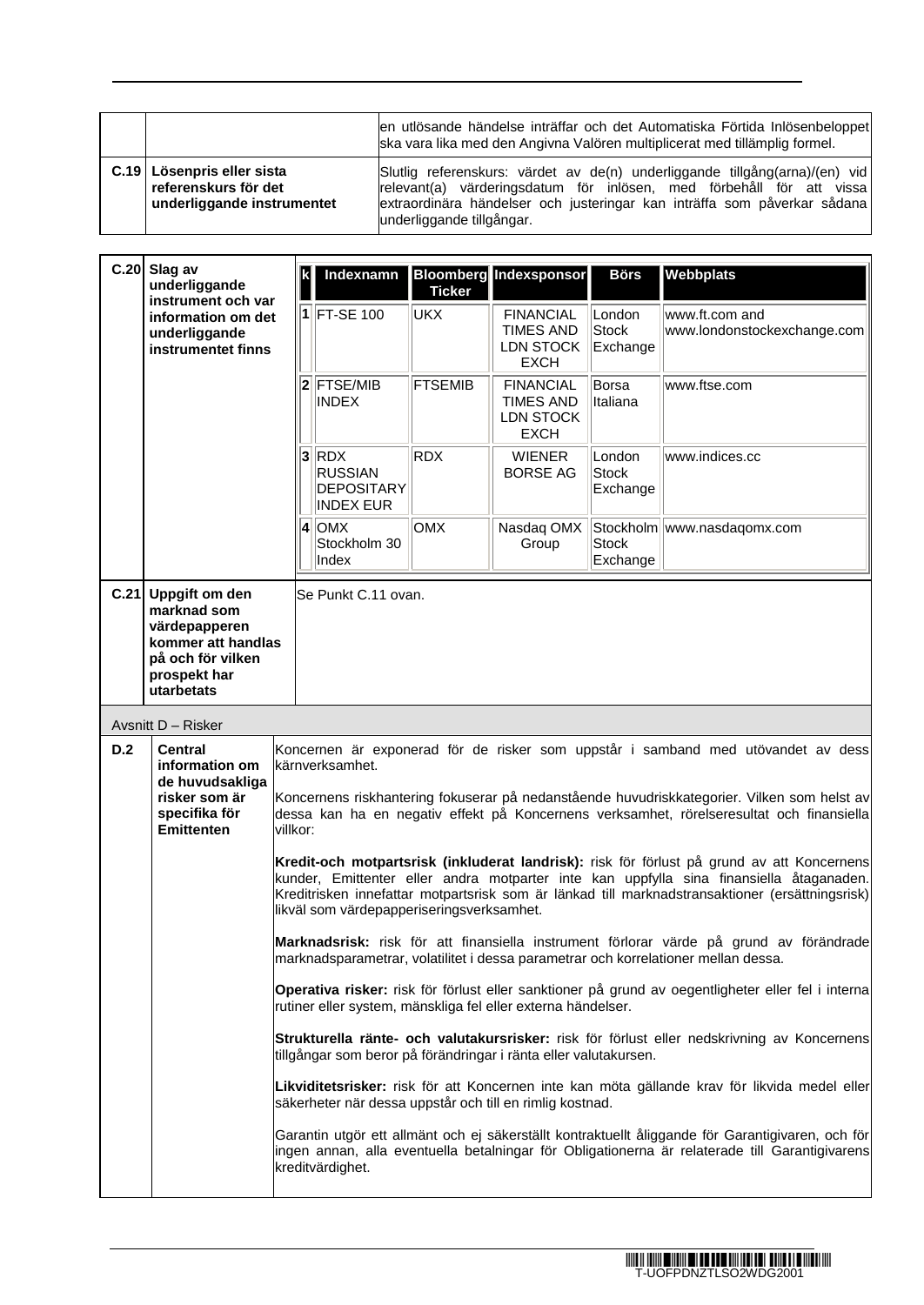|                                                                                         |                                                                                                        | Presumtiva investerare i Obligationerna som gynnas av Garantin bör notera att<br>Obligationsinnehavarens berättigande kommer att vara begränsat till de summor som erhålls<br>genom att framställa krav under Garantin och de relevanta bestämmelserna i Garantin och,<br>avseende endast beträffande Obligationer med Säkerhet, från de belopp som erhålls genom<br>verkställande av relevant Pantavtal.                                                                                                                                                                             |  |  |
|-----------------------------------------------------------------------------------------|--------------------------------------------------------------------------------------------------------|---------------------------------------------------------------------------------------------------------------------------------------------------------------------------------------------------------------------------------------------------------------------------------------------------------------------------------------------------------------------------------------------------------------------------------------------------------------------------------------------------------------------------------------------------------------------------------------|--|--|
|                                                                                         |                                                                                                        | Garantin är uteslutande en betalningsgaranti och inte en garanti för resultat för aktuell Emittent<br>eller några av deras andra åligganden i relation till de Obligationer som garantin gäller.                                                                                                                                                                                                                                                                                                                                                                                      |  |  |
|                                                                                         |                                                                                                        | Garantin kanske endast täcker en del av den aktuella Emittentens betalningsskyldigheter för<br>relevant Obligationsserie. I sådana fall kan det hända att Obligationsinnehavarna fortfarande bär<br>risken för att sådana utbetalningar relaterade till Obligationerna är mindre än vad som<br>ursprungligen indikerats.                                                                                                                                                                                                                                                              |  |  |
|                                                                                         |                                                                                                        | Société Générale agerar som Emittent för detta Program och som Garantigivare för Obligationer<br>som emitteras av SG Issuer, SGA Société Générale Acceptance N.V. och SG Option Europe<br>och tillhandahåller även säkringsinstrument för varje Emittent.<br>På grund av detta exponeras investerare inte bara för kreditrisker som är relaterade till<br>Garantigivaren, utan även för operativa risker som uppstår på grund av att Garantigivaren<br>saknar oberoende då de utgör både Garantigivaren och tillhandahållare av säkringsinstrument.                                   |  |  |
|                                                                                         |                                                                                                        | De möjliga intressekonflikter och operativa risker som kan uppstå på grund av denna avsaknad<br>av oberoende anses till viss del mildras genom att det är olika divisioner inom Garantigivarens<br>koncern som ansvarar för Garantin och för att tillhandahålla säkringsinstrument och genom att<br>varje division drivs som en separat operativ enhet, skild av informationsbarriärer (så kallad<br>kinesisk mur) och ledda av olika ledningsteam.                                                                                                                                   |  |  |
| Obligationsinnehavarna.<br>agent. Det är därför möjligt att intressekonflikter uppstår. |                                                                                                        | Emittenten och Garantigivaren och alla dotterbolag och/eller koncernbolag kan i samband med<br>andra affärsverksamheter inneha eller förvärva materiell information om de underliggande<br>tillgångarna. Sådan verksamhet och information kan få konsekvenser som är negativa för                                                                                                                                                                                                                                                                                                     |  |  |
|                                                                                         |                                                                                                        | Emittenterna och Garantigivaren och alla deras dotterbolag och/eller koncernbolag kan agera i<br>andra egenskaper i relation till Obligationerna, som t.ex. marknadsaktör, beräkningsombud eller                                                                                                                                                                                                                                                                                                                                                                                      |  |  |
|                                                                                         |                                                                                                        | I samband med erbjudandet för Obligationerna kan Emittenten och Garantigivaren och/eller<br>deras koncernbolag ingå en eller flera säkringstransaktioner för en referenstillgång eller<br>relaterade derivat, vilket kan komma att påverka marknadspris, likviditet eller värde för<br>Obligationerna.                                                                                                                                                                                                                                                                                |  |  |
| D.3                                                                                     | <b>Central</b><br>information om<br>de huvudsakliga<br>risker som är<br>specifika för<br>värdepapperen | Obligationerna kan ge en automatisk förtida inlösen som är knuten till en specifik<br>händelse. Obligationsinnehavaren kommer därför inte vara delaktiga i framtida resultat<br>för underliggande instrument.                                                                                                                                                                                                                                                                                                                                                                         |  |  |
|                                                                                         |                                                                                                        | Betalningar (oavsett om dessa gäller kapital och/eller ränta och oavsett om det sker på<br>förfallodagen eller vid annan tidpunkt) för Strukturerade produkter beräknas utifrån<br>vissa underliggande instrument. Avkastningen för Obligationerna baseras på<br>förändringar av värdet för underliggande instrument, vilket kan fluktuera. Potentiella<br>investerare ska vara medvetna om att dessa Obligationer kan vara volatila och att det<br>kan hända att de inte erhåller någon ränta alls och att de kan komma att förlora hela<br>eller en betydande del av deras kapital. |  |  |
|                                                                                         |                                                                                                        | Ränta eller inlösenbelopp för vissa Obligationer kan vara knutna till vissa händelser<br>٠<br>som ligger utanför Garantigivarens kontroll, som t.ex. kredit, prisnivåer, väder eller<br>sportevenemang. Garantigivare och Obligationsinnehavarna är då exponerade för<br>risken för att dessa händelser inträffar eller inte, beroende på vad som gäller i varje<br>specifikt fall.                                                                                                                                                                                                   |  |  |
|                                                                                         |                                                                                                        | Villkoren kan innehålla klausuler om att vissa störningar på marknaden kan leda till<br>förseningar i avvecklingen av Obligationerna eller att vissa förändringar av villkoren<br>görs. Om vissa händelser inträffar, kan Emittenten besluta om förtida slutdatum för<br>Obligationerna.                                                                                                                                                                                                                                                                                              |  |  |
| D.6                                                                                     | <b>Viktig varning</b><br>till investeraren                                                             | VISSA EMISSIONER AV OBLIGATIONER KANSKE INTE ÄR EN LÄMPLIG INVESTERING<br>FÖR ALLA INVESTERARE. FÖR ATT KÖPA OBLIGATIONER BÖR INVESTERAREN HA<br>KUNSKAP OM OCH KUNNA BÄRA AVKASTNINGEN, MARKNADSLIKVIDITETEN,                                                                                                                                                                                                                                                                                                                                                                        |  |  |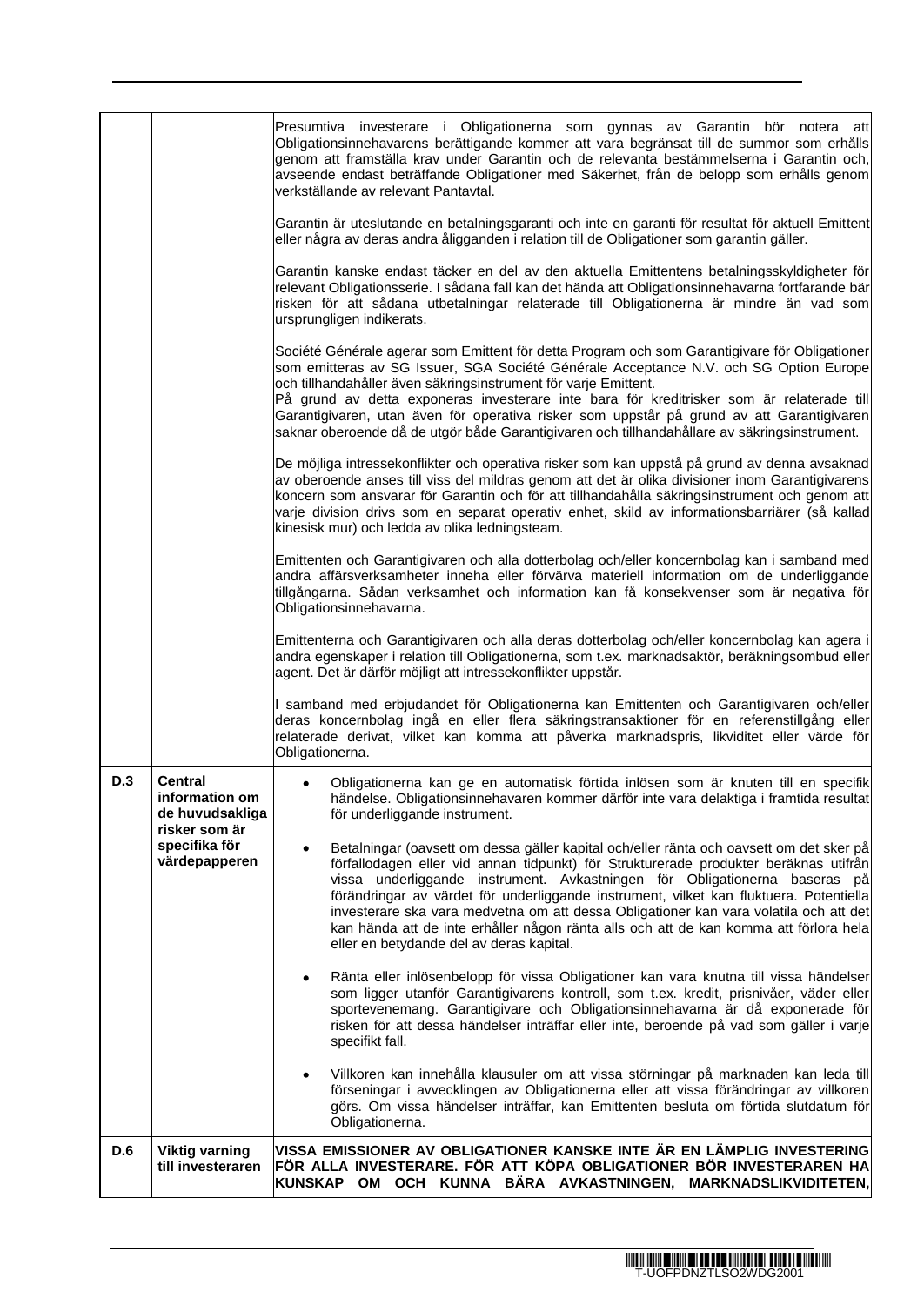|  | <b>STRUKTUREN, INLÖSEN OCH ANDRA RISKER SOM ASSOCIERAS MED OBLIGATIONEN.</b><br>I VÄRSTA FALL KAN INVESTERARE BÄRA HELA FÖRLUSTEN FÖR SIN INVESTERING<br>OCH DE SKA DÄRFÖR ENDAST TA BESLUT OM ATT INVESTERA I OBLIGATIONERNA<br>EFTER NOGGRANT ÖVERVÄGANDE TILLSAMMANS MED SINA RÅDGIVARE, DÄR DE<br>BEAKTAR HUR LÄMPLIGT DETTA KÖP ÄR I RELATION TILL DERAS SPECIFIKA<br><b>FINANSIELLA OMSTÄNDIGHETER.</b> |
|--|---------------------------------------------------------------------------------------------------------------------------------------------------------------------------------------------------------------------------------------------------------------------------------------------------------------------------------------------------------------------------------------------------------------|
|--|---------------------------------------------------------------------------------------------------------------------------------------------------------------------------------------------------------------------------------------------------------------------------------------------------------------------------------------------------------------------------------------------------------------|

ń

| Avsnitt E - Erbjudande |                                                                                                                                                       |                                                                                                                                                                 |                                                                                                                                                                                                                                                                                                                                                                                                                                                             |
|------------------------|-------------------------------------------------------------------------------------------------------------------------------------------------------|-----------------------------------------------------------------------------------------------------------------------------------------------------------------|-------------------------------------------------------------------------------------------------------------------------------------------------------------------------------------------------------------------------------------------------------------------------------------------------------------------------------------------------------------------------------------------------------------------------------------------------------------|
| E.2.b                  | Motiven till erbjudandet<br>och användningen av de<br>medel det förväntas<br>tillföra, om det inte<br>avser lönsamhet eller<br>skydd mot vissa risker | vinst.                                                                                                                                                          | Nettointäkterna från varje emission av Obligationer kommer att användas i allmänna<br>finanseringssyften av Société Générale-koncernen, vilket inkluderar generering av                                                                                                                                                                                                                                                                                     |
| E.3                    | Beskrivning av<br>erbjudandets former och<br>villkor                                                                                                  | Jurisdiktion(er) för<br>$\blacksquare$<br>offentligt erbjudande:                                                                                                | Sverige                                                                                                                                                                                                                                                                                                                                                                                                                                                     |
|                        |                                                                                                                                                       | -Erbjudandeperiod                                                                                                                                               | Från 20/01/2014 till 28/02/2014                                                                                                                                                                                                                                                                                                                                                                                                                             |
|                        |                                                                                                                                                       | - Säljkurs:                                                                                                                                                     | Obligationerna kommer att erbjudas till<br>Emissionskursen med tillägg för avgifter,<br>om några, som angivits nedan.                                                                                                                                                                                                                                                                                                                                       |
|                        |                                                                                                                                                       | - Villkor för erbjudandet:                                                                                                                                      | Erbjudanden<br>Obligationerna<br>om<br>är<br>villkorat av dess emission och av andra<br>tilläggsvillkor<br>såsom<br>angivits<br>$\mathbf{I}$<br>standardavtalet<br>för<br>Finansiella<br>Mellanhänders affärsverksamhet, vilka<br>investerarna blivit meddelade om av<br>sådan relevant Finansiell Mellanhand.                                                                                                                                              |
|                        |                                                                                                                                                       |                                                                                                                                                                 | Emittenten förbehåller sig rätten att<br>avbryta Erbjudandeperioden före dess<br>angivna slut av vilken orsak som helst.                                                                                                                                                                                                                                                                                                                                    |
|                        |                                                                                                                                                       |                                                                                                                                                                 | Emittenten förbehåller sig rätten att dra<br>tillbaka<br>erbjudandet<br>och<br>avbryta<br>emissionen av Obligationerna oavsett<br>anledning vid varje tidpunkt fram till och<br>med Emissionsdagen. För att tydliggöra,<br>om en potentiell investerare gjort en<br>ansökan och om Emittenten utövar<br>rättigheten som beskrivits ovan, är sådan<br>potentiell investerare inte berättigad att<br>teckna<br>eller<br>annorledes<br>köpa<br>Obligationerna. |
|                        |                                                                                                                                                       | - Beskrivning av<br>anmälningsprocessen:                                                                                                                        | Distributionen kommer att genomföras i<br>finansiella<br>enlighet<br>med<br>den<br>mellanhandens<br>standardrutiner.<br>Potentiella investerare kommer inte att<br>ingå några direkta avtal med Emittenten i<br>relation till Obligationerna.                                                                                                                                                                                                               |
|                        |                                                                                                                                                       | - Beskrivning av<br>möjligheten att minska<br>teckningar och<br>beskrivning av processen<br>för återbetalning av<br>överskottsbelopp som<br>betalas av sökande: | Ej tillämpligt                                                                                                                                                                                                                                                                                                                                                                                                                                              |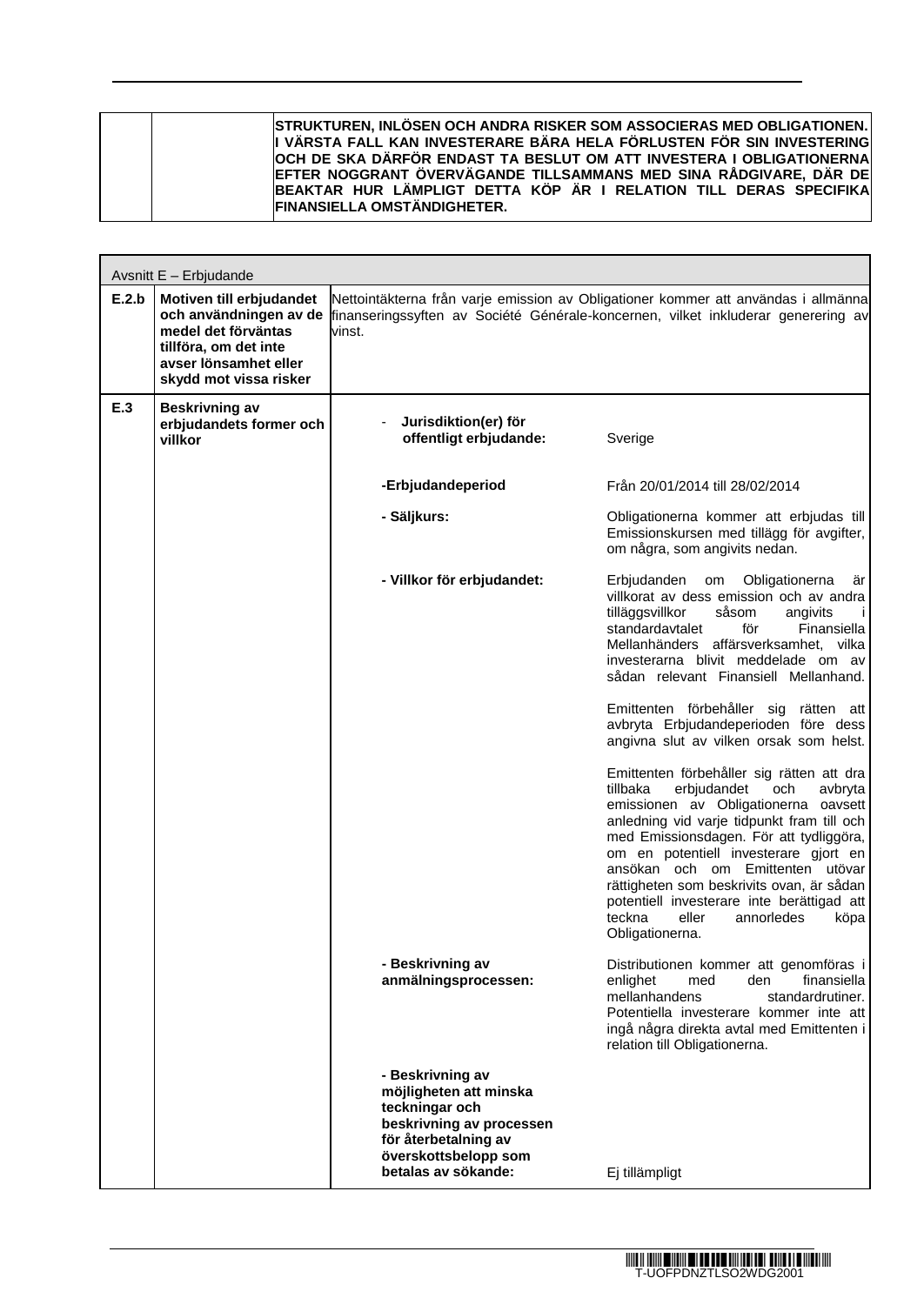| - Beskrivning av minsta<br>och/eller högsta belopp<br>för teckningsanmälan:                                                                            | Minsta beloppet för teckningsanmälan:<br>10 000 SEK (d.v.s. 1 Obligation)                                                                                                                                                                                                                                                                                                                                                                                                                                                            |
|--------------------------------------------------------------------------------------------------------------------------------------------------------|--------------------------------------------------------------------------------------------------------------------------------------------------------------------------------------------------------------------------------------------------------------------------------------------------------------------------------------------------------------------------------------------------------------------------------------------------------------------------------------------------------------------------------------|
| - Beskrivning av metod<br>och tidsgränser för<br>betalning och leverans av<br>Obligationerna:                                                          | Obligationerna kommer att emitteras på<br>Emissionsdagen<br>betalning<br>mot<br>av<br>nettoteckningsbeloppet till Emittenten.<br>Betalning och leverans av Obligationerna<br>kommer dock att genomföras<br>av<br>Återförsäljarens försorg som nämnts<br>ovan. Relevant Finansiell Mellanhand<br>kommer att meddela Investerare om<br>deras tilldelning av Obligationerna och<br>därtill hörande betalningsarrangemang.                                                                                                               |
| - Publiceringssätt och -<br>datum för<br>offentliggörande av<br>erbjudandet:                                                                           | Publicering på Emittentens webplats,<br>http://prospectus.socgen.com och i en<br>dagstidning med spridning i område(n)<br>som är relevant(a) för notering och/eller<br>erbjudanden<br>publika<br>j.<br>slutet<br>av<br>teckningsperioden, om detta fordras<br>enligt nationell lagstiftning.                                                                                                                                                                                                                                         |
| - Process för att utöva<br>eventuell rätt till förtida<br>inlösen, förhandling om<br>teckningsrätt och<br>hantering av ej nyttjade<br>teckningsrätter: | Ej tillämpligt                                                                                                                                                                                                                                                                                                                                                                                                                                                                                                                       |
| - Huruvida trancher har<br>reserverats för vissa<br>länder:                                                                                            | Ej tillämpligt                                                                                                                                                                                                                                                                                                                                                                                                                                                                                                                       |
| - Process för meddelande<br>till sökande om antal de<br>erbjuds och om handel<br>kan påbörjas innan<br>meddelandet skickas ut:                         | Ej tillämpligt                                                                                                                                                                                                                                                                                                                                                                                                                                                                                                                       |
| - Utgifter och skatter som<br>ska betalas av tecknare<br>eller köparen:                                                                                | Skatt i relation till teckning, överlåtelse,<br>förvärv eller innehav av Obligationerna<br>måste betalas av Obligationsinnehavarna<br>Emittenten<br>och<br>varken<br>eller<br>Garantigivaren har några skyldigheter i<br>relation därtill; med beaktande härav ska<br>Obligationsinnehavarna<br>konsultera<br>professionella skatterådgivare för att<br>avgöra vilken<br>skatteregim<br>som<br>är<br>tillämplig<br>рå<br>deras<br>situation.<br>Obligationsinnehavarna ska<br>också ta<br>hänsyn till Skattedelen i Grundprospektet. |
|                                                                                                                                                        | Teckningsavgifter eller förvärvsavgifter:<br>upp till 2% av Emissionskursen per<br>Obligation, att betalas av köparen till<br>Skandiabanken AB eller ett ombud utsett<br>av Skandiabanken AB.                                                                                                                                                                                                                                                                                                                                        |
| - Namn och adress, i den<br>mån Emittenten känner till<br>dessa, för placerare i de<br>olika länder där<br>erbjudandet görs:                           | Skandiabanken AB<br>Lindhagensgatan 86, SE-106 55<br>103 91 Stockholm<br>Sweden                                                                                                                                                                                                                                                                                                                                                                                                                                                      |
|                                                                                                                                                        | Och.<br>alla<br>finansiella<br>ytterligare<br>mellanhänder som Emittenten har utsett                                                                                                                                                                                                                                                                                                                                                                                                                                                 |